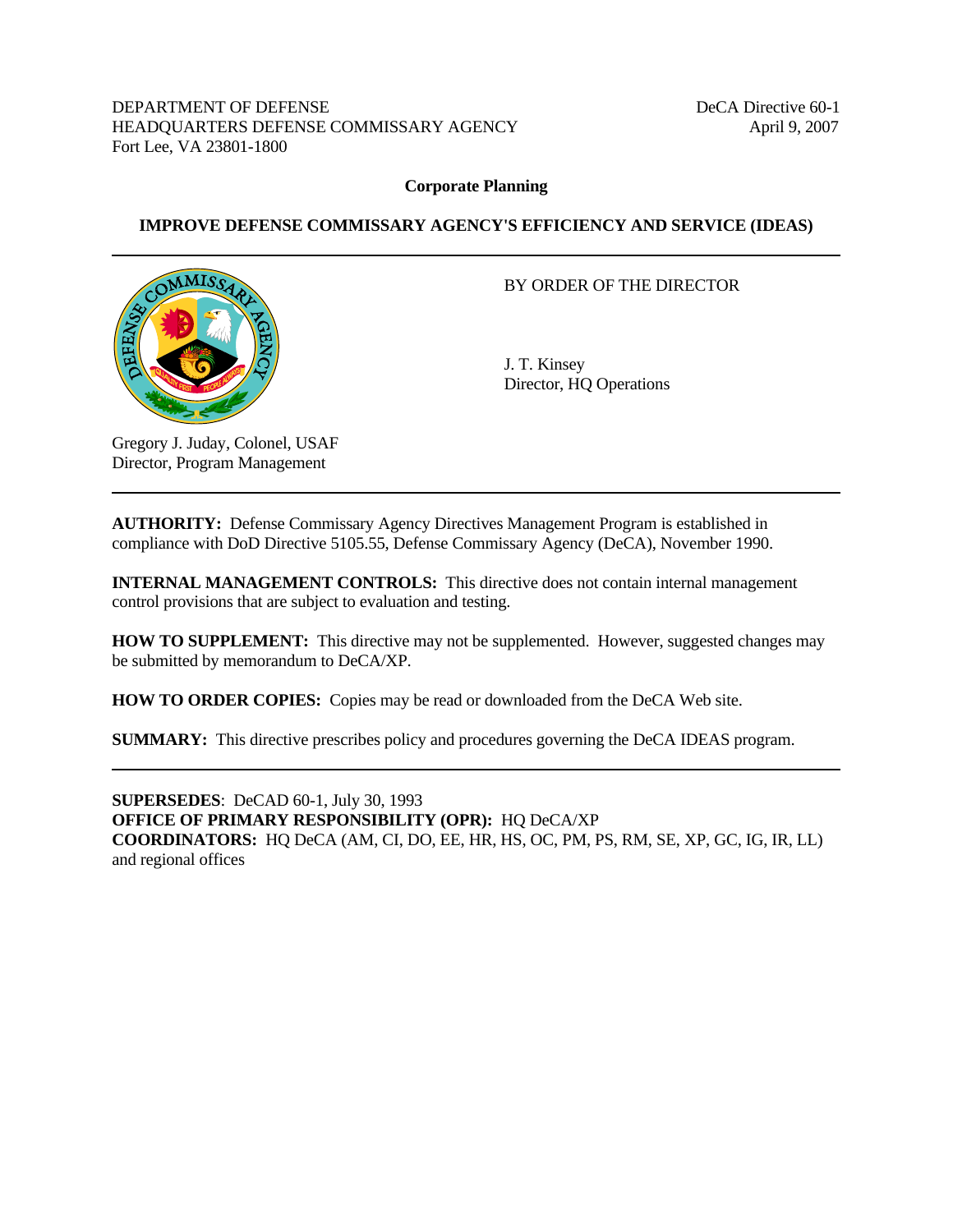# **TABLE OF CONTENTS**

| TABLE OF CONTENTS                                         |         |                |
|-----------------------------------------------------------|---------|----------------|
|                                                           | Para    | Page           |
|                                                           |         |                |
| <b>Chapter 1 - General Information</b>                    |         |                |
|                                                           | $1 - 1$ | 1              |
|                                                           | $1 - 2$ | 1              |
|                                                           | $1 - 3$ | 1              |
|                                                           |         |                |
| <b>Chapter 2 – Program Responsibility</b>                 |         |                |
|                                                           | $2 - 1$ | 2              |
| Productivity Improvement Incentive Program (PIIP) Manager | $2 - 2$ | $\overline{2}$ |
|                                                           | $2 - 3$ | $\overline{2}$ |
|                                                           | $2 - 4$ | $\overline{4}$ |
|                                                           | $2 - 5$ | $\overline{4}$ |
|                                                           | $2 - 6$ | $\overline{4}$ |
|                                                           |         |                |
| <b>Chapter 3 - IDEAS Submission</b>                       |         |                |
|                                                           | $3-1$   | 6              |
|                                                           | $3 - 2$ | 6              |
|                                                           | $3 - 3$ | 8              |
|                                                           | $3-4$   | 8              |
|                                                           | $3 - 5$ | 8              |
|                                                           | $3-6$   | 9              |
|                                                           |         |                |
| <b>Chapter 4 - How to Submit an IDEAS</b>                 |         |                |
|                                                           | $4 - 1$ | 10             |
|                                                           | $4 - 2$ | 10             |
|                                                           | $4 - 3$ | 10             |
|                                                           | $4 - 4$ | 10             |
|                                                           | $4 - 5$ | 11             |
|                                                           | $4-6$   | 11             |
|                                                           |         |                |
| <b>Chapter 5 - Evaluation/Evaluator Responsibilities</b>  |         |                |
|                                                           | $5-1$   | 13             |
| What Evaluators and Responsible Officials Must Do         | $5 - 2$ | 13             |
|                                                           | $5 - 3$ | 13             |
|                                                           | $5 - 4$ | 16             |
|                                                           | $5 - 5$ | 16             |
|                                                           | $5 - 6$ | 16             |
| <b>Chapter 6 - Determining and Computing Awards</b>       |         |                |
|                                                           | $6-1$   | 18             |
|                                                           | $6 - 2$ | 18             |
|                                                           | $6 - 3$ | 18             |
|                                                           | $6 - 4$ | 19             |
|                                                           |         |                |
|                                                           | $6 - 5$ | 20             |
|                                                           | $6-6$   | 20             |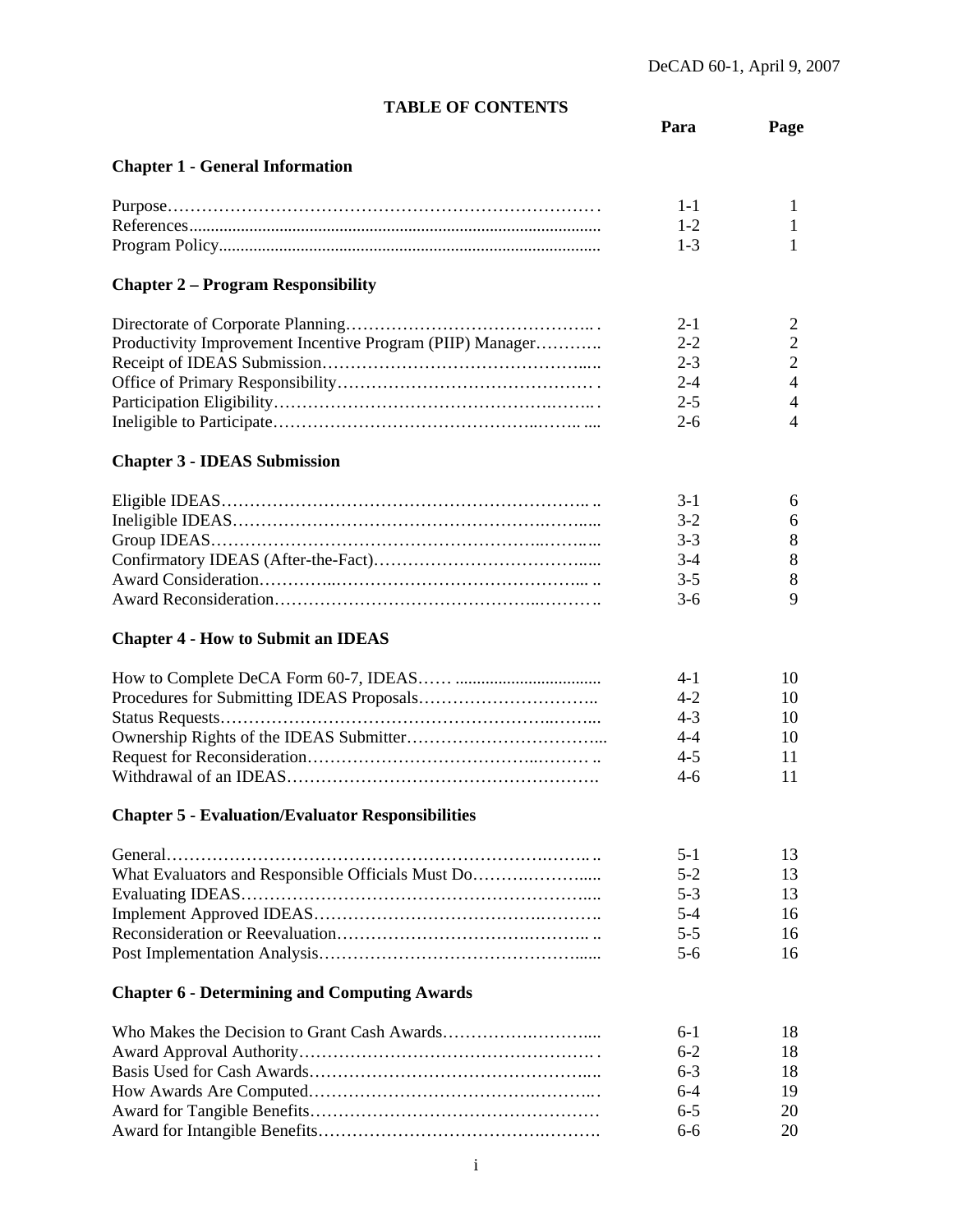|                                                           | Para     | Page     |
|-----------------------------------------------------------|----------|----------|
|                                                           | $6 - 7$  | 21       |
| Contributions and Awards by Other DoD Components or       | $6 - 8$  | 21       |
|                                                           | $6-9$    | 22       |
|                                                           | $6-10$   | 22       |
|                                                           | $6 - 11$ | 22       |
| <b>Chapter 7 – Inventions</b>                             |          |          |
|                                                           | $7 - 1$  | 26       |
|                                                           | $7 - 2$  | 26       |
|                                                           | $7 - 3$  | 26       |
| Eligibility of IDEAS or Scientific Achievements           |          |          |
|                                                           | $7 - 4$  | 26       |
| Referring an IDEAS or Scientific Achievement              |          |          |
|                                                           | $7 - 5$  | 26       |
|                                                           | $7-6$    | 27       |
|                                                           |          |          |
| <b>Chapter 8 - Scientific Achievements</b>                |          |          |
|                                                           | $8-1$    | 28       |
|                                                           | $8-2$    | 28       |
|                                                           | $8-3$    | 28       |
| <b>Chapter 9 - IDEAS Program Awards Board</b>             |          |          |
|                                                           | $9-1$    | 29       |
|                                                           | $9 - 2$  | 29       |
| Responsibilities of the Chairperson/Alternate Chairperson | $9 - 3$  | 29       |
|                                                           | $9 - 4$  | 30       |
|                                                           | $9 - 5$  | 30       |
| <b>Appendices</b>                                         |          |          |
|                                                           |          | 32       |
|                                                           |          | 35       |
| <b>Figures</b>                                            |          |          |
|                                                           |          | 12<br>17 |
| <b>Tables</b>                                             |          |          |
|                                                           |          |          |
|                                                           |          | 5        |
|                                                           |          | 23       |
|                                                           |          | 24<br>25 |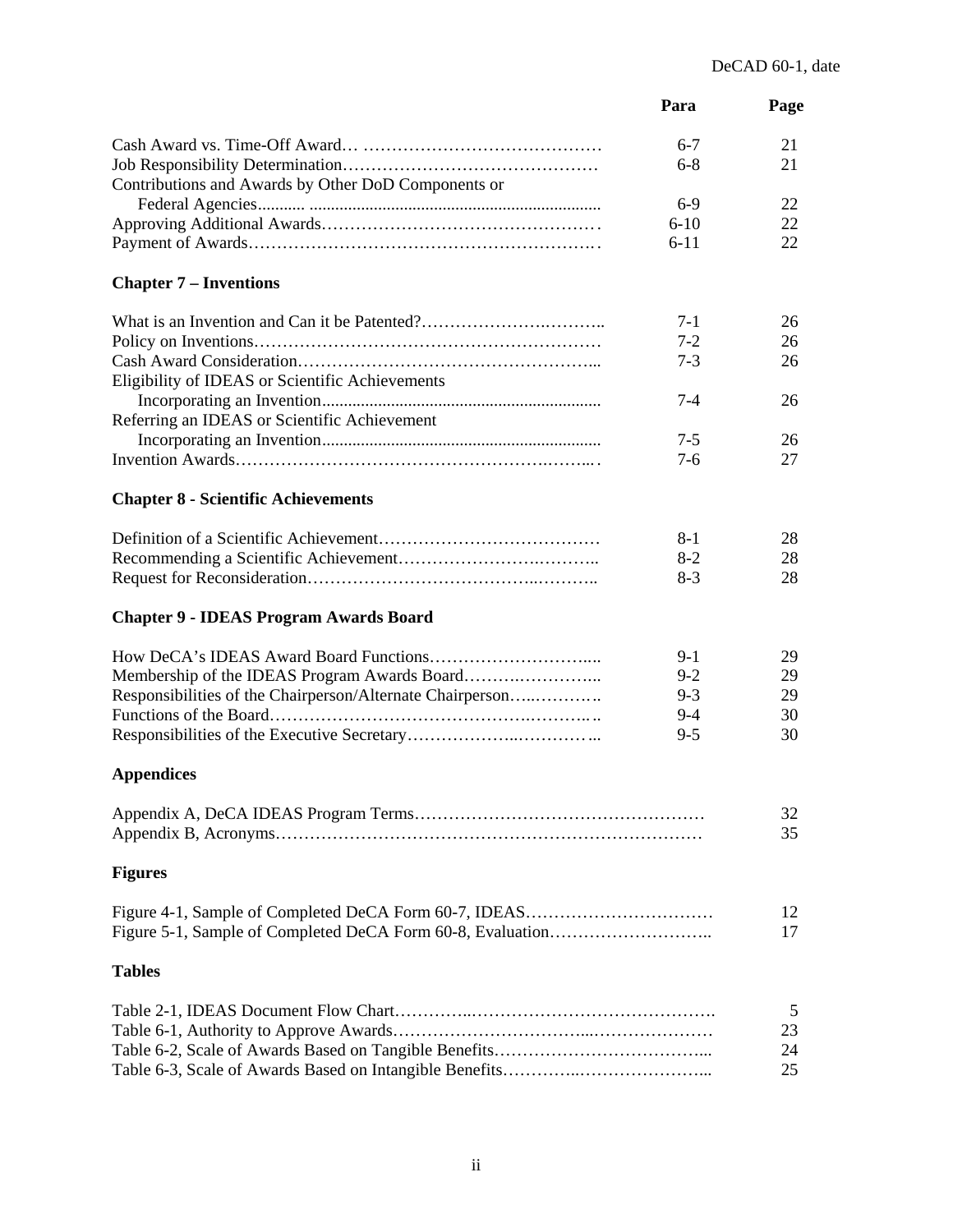#### **GENERAL INFORMATION**

**1-1. PURPOSE.** Prescribe policy and procedures governing the Improve Defense Commissary Agency's Efficiency and Service (IDEAS) program. This directive outlines the rules and procedures of the IDEAS program, how it will be managed, and to provide standardized methods for employees to submit IDEAS and explain Defense Commissary Agency's (DeCA) evaluation and disposition procedures. This directive also provides guidance for the payment of awards. The IDEAS program is designed to improve morale and facilitate innovation by providing an opportunity for employees to take part voluntarily in the improvement of operations within DeCA.

#### **1-2. REFERENCES.**

- a. Department of Defense Directive 1400.25-M, subchapter 451.
- b. Department of Defense Administrative Instruction Number 29.
- c. Defense Commissary Agency Directive 50-8, Recognition and Incentive Awards.

**1-3. PROGRAM POLICY.** The IDEAS program recognizes and rewards individuals whose IDEAS, inventions, patents, and scientific achievements enhance the efficiency, economy, and effectiveness of DeCA and Department of Defense (DoD). Recognition for resulting improvements and benefits may be cash award, a noncash award, or an honorary award. The IDEAS program, when managed effectively and endorsed as a voluntary program with vigorous support at all levels on a continuing basis, contributes significantly to improving government productivity and services. All eligible IDEAS submitted are evaluated (figure 5-1). Under the program, awards are based on the merits of the contribution and the benefits that accrue without regards to race, color, religion, sex, marital status, national origin, physical handicap, age, political affiliation, or participation. Recognition has a genuine and positive effect in continuing employee's contributions that provide productivity excellence. Terms used in the regulation are defined in appendix A.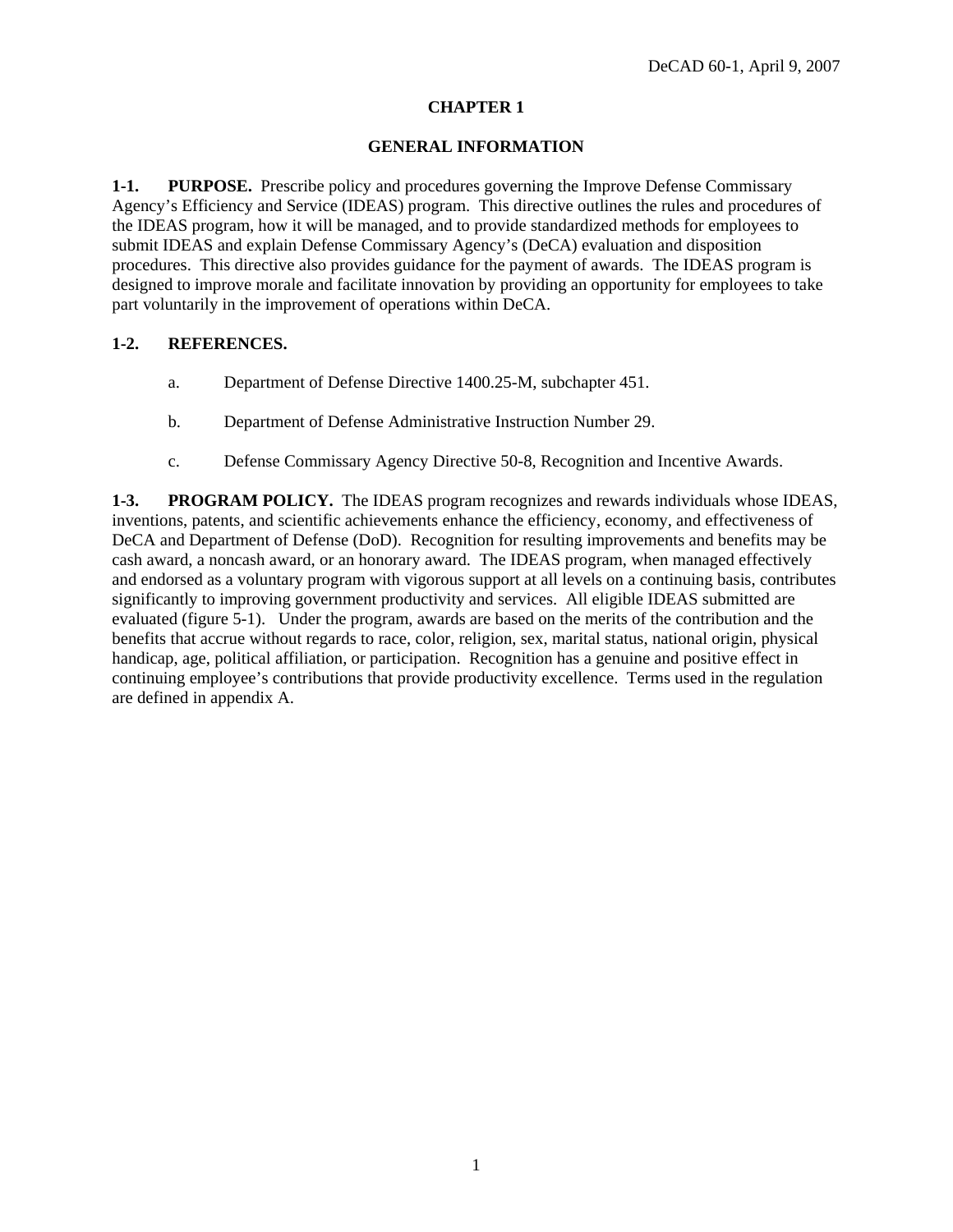#### **PROGRAM RESPONSIBILITY**

The Director, Defense Commissary Agency has further delegated authority for DeCA-wide program administration to the Directorate of Corporate Planning, who shall have general responsibility for the IDEAS program.

### **2-1. DIRECTORATE OF CORPORATE PLANNING**. The directorate shall:

 a. Set policy, procedures, promote, and publicize the program and ensure uniform application.

 b. Maintain liaison with the DoD staff, other DoD agencies, the Office of Personnel Management (OPM), and the Office of the Assistance Secretary of Defense, Force Management and Personnel (FM&P), on awards for military and civilian personnel.

 c. Orchestrate IDEAS program interface with other DoD programs: fraud, waste and abuse (FWA), Information Management, Quality Improvement Efficiency Reviewed, Value Engineering DoD Suggestion Program, and other process improvement activities designed to increase productivity or cost savings.

### **2-2. PRODUCTIVITY IMPROVEMENT INCENTIVE PROGRAM (PIIP) MANAGER.** The

PIIP Manager, unless restricted by this or other directives, will use their judgment to make sure that the job is efficiently and effectively accomplished.

- a. Develop, implement, and manage the IDEAS program.
- b. Promote the program.
- c. Ensure prompt and fair evaluations.

 d. Advise the Director, region directors, and functional process owners/special staff group, as applicable, of program goals, accomplishments, progress, trends, and desired improvements.

e**.** Manage/control IDEAS program budget.

2-3. RECEIPT OF IDEAS SUBMISSION. Upon receipt of submission, the PIIP Manager shall receive and control IDEAS and related correspondence.

- a. Review IDEAS received for:
	- (1) Duplication
	- (2) Eligibility
	- (3) Complete Information

 b. If the submission is ineligible for processing because it is incomplete, return it to the originator and explain the reason why it is being returned. Because each IDEAS is a voluntary contribution and represents a sincere effort to improve operations, accept it as an eligible submission unless there are specific reasons why it cannot qualify. (See chapter 3, paragraph 3-2.)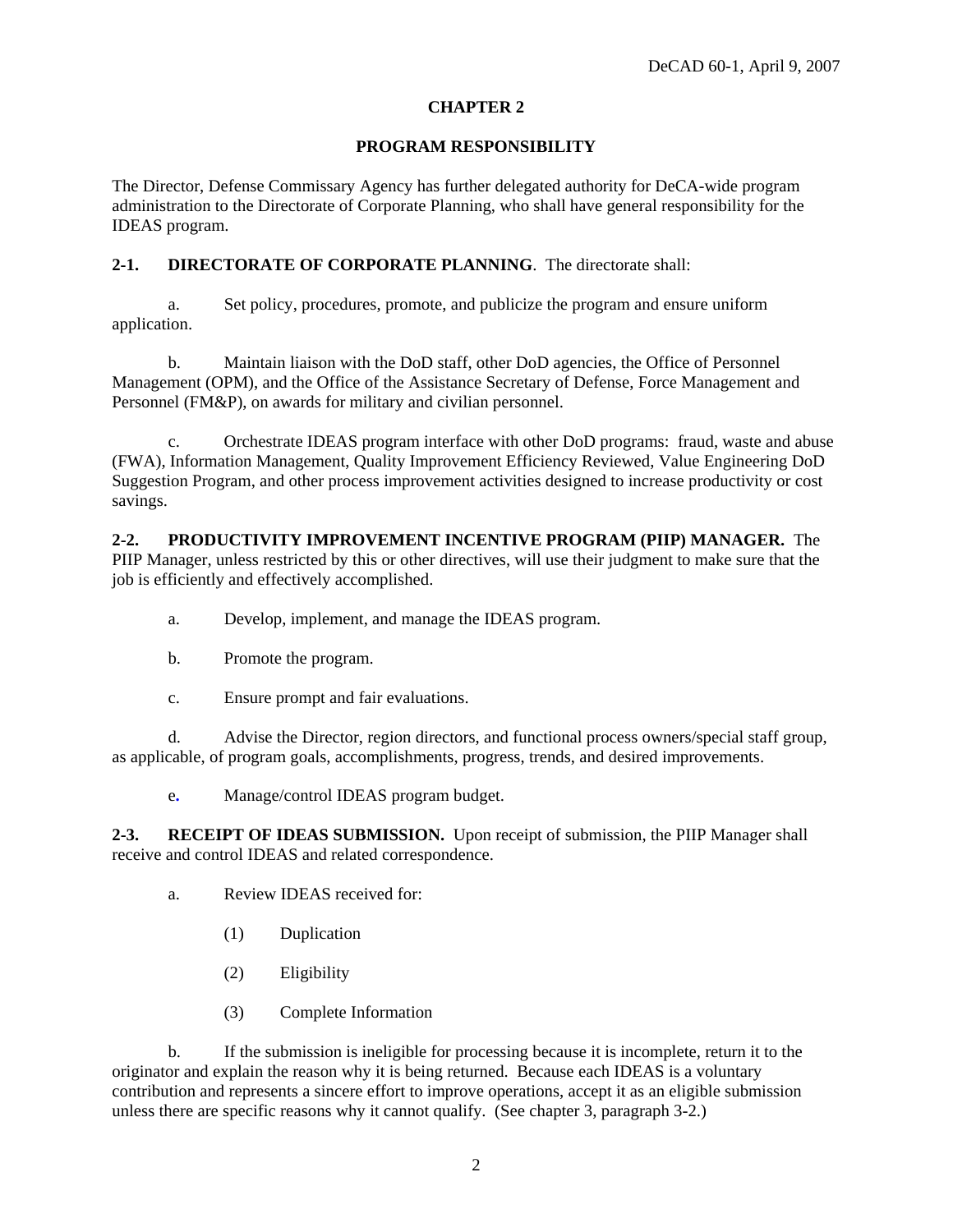c. If eligible for evaluation, assign a control number and setup a case file (all original documents should be kept in the case file). Control numbers are assigned as follows: seven digits including organizational code, fiscal year and three numeric digits, i.e., HQ05001. Each subsequent IDEAS would be numbered in sequence. Codes to use for the headquarters and each regional office are: Headquarters – HQ; DeCA East - EA; DeCA West – WP; and DeCA Europe - EU.

 d. E-mail the submitter to advise that the IDEAS has been received and is being forwarded to the office of primary responsibility (OPR). Provide the case number, advising that when inquiries are made, the case number should be referenced.

 e. Determine the OPR as well as any other offices that need to coordinate on the evaluation. The OPR will have the lead and will need to coordinate with the other offices to provide a combined evaluation. Draft a memorandum and DeCA Form 30-1, asking the OPR to process a combined evaluation, advising which additional offices should be coordinated with. Provide a copy of the DeCA Form 60-7, IDEAS, along with a copy of all backup correspondence. Prior to forwarding the DeCA Form 60-7, **remove the name of the submitter.** Copy the entire package and send to each additional office identified. If an evaluator requests the name of the submitter, the PIIP Manager is responsible for contacting the submitter to gain permission. The file will be documented with how and when permission was obtained. Assign a suspense date. All evaluations should be completed within 60 days of receipt of submission.

 f. If the evaluator is unable to meet the suspense date, it is their responsibility to contact the PIIP Manager via e-mail or phone and provide a justification for delay and the expected date of completion. The manager should establish a new suspense date and send the interim report to the submitter.

 g. Upon receipt of a completed evaluation, the PIIP Manager should review the evaluation to make sure it is accurate and complete.

 (1) If evaluation is incomplete, note any discrepancies and return to evaluator for further review

 (2) Make sure any special interest group(s) such as Safety, FWA, and or General Counsel has reviewed, if necessary.

(3) If complete, clear the suspense date.

 (4) Validate any award amounts and if necessary refer to the DeCA IDEAS Program Awards Board (see chapter 9). Review and analyze documentation on adopted IDEAS. Confirm savings. Ensure documentation in file fully explains reasons for adoption and that implementation has been verified by the OPR.

 (5) Forward the necessary documents to the submitter and the submitter's supervisor to ensure payment of award.

 (6) Perform statistical analysis, briefings, and develop reports using information contained in the IDEAS submitted as well as the evaluation.

h. Investigate, analyze, and adjudicate problem cases and disputed decisions.

 i. When the total amount of the award requires action by the DeCA IDEAS Program Awards Board, perform necessary actions. Reference table 6-1.

j. Accomplish tracer actions on overdue evaluations.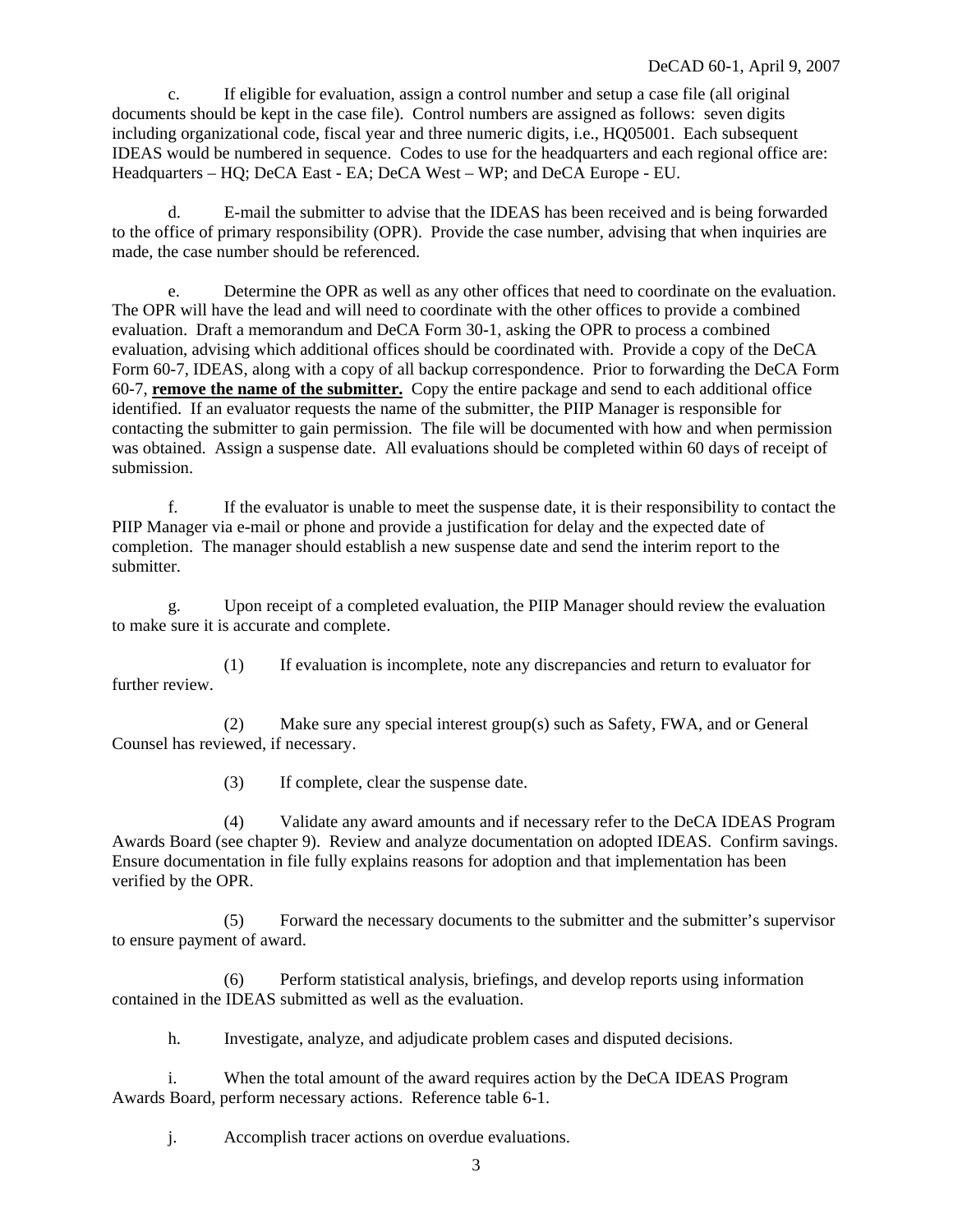k. One year after the implementation date, the PIIP Manager is responsible for contacting the evaluator to request the completion of DeCA Form 60-14, Post Implementation Analysis.

**2-4. OFFICE OF PRIMARY RESPONSIBILITY (OPR).** The OPR should establish procedures and files so that IDEAS can be processed promptly. The OPR will also appoint a POC to ensure forms and promotional materials are available. If an IDEAS contains classified material, follow procedures in DeCAD 30-18, DeCA Security Program (Chapter 13), and DoD Directive 5200.1-R.

a. The evaluation of an IDEAS is an inherent OPR responsibility.

 b. Since IDEAS directly affect the economy and effectiveness of DeCA and the Federal Government, the OPR must give IDEAS the same timely and positive response given any other communication.

 c. The authority to disapprove an IDEAS will be the same level as the authority to approve one. IDEAS that would change an existing directive or form must be approved or disapproved by the OPR for the directive or form.

 d. One year after an IDEAS has been implemented, the OPR is responsible for ensuring the completion of DeCA Form 60-14, Post Implementation Analysis. If feasible, this should be completed by the same evaluator that approved the IDEAS for implementation.

**2-5. PARTICIPATION ELIGIBILITY.** The following are eligible to participate:

a. DeCA military and civilian personnel paid from appropriated funds.

 b. Air Force and Navy Academy/West Point cadets, Reserve Officers' Training Corps cadets, reserve military personnel (including active reservists not on active duty), and Senior Executive Service (SES) personnel. To preclude double entitlement, dual-status technicians (members of the Reserve) take part as civilian under Title 5 U.S.C.

 c. Retired military and civilian personnel provided their IDEAS was submitted before the date they retired. In such cases, they are eligible for a cash award. Otherwise, they are only eligible for honorary awards.

**2-6. INELIGIBLE TO PARTICIPATE.** Personnel not included in paragraph 2-5, example: private citizens, nonappropriated fund personnel, separated personnel, National Guard technicians employed under Title 32, U.S.C. 709, and Air National Guard (ANG) Title 32 military members. National Guard technicians employed under Title 32, U.S.C. 709, and ANG Title 32 military members participate in the suggestion program regulations prescribed by the National Guard Bureau.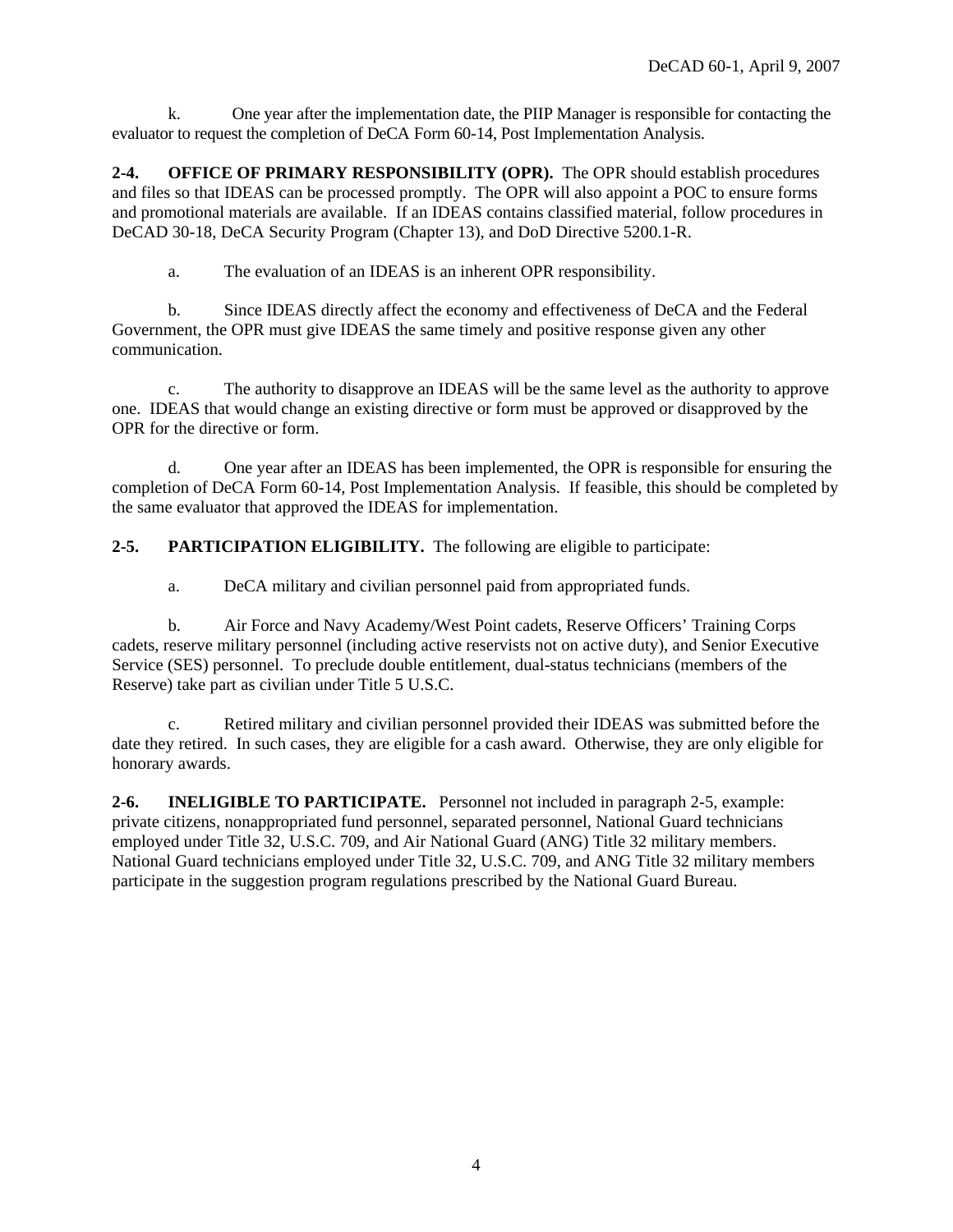

**Table 2-1, IDEAS Document Flow Chart**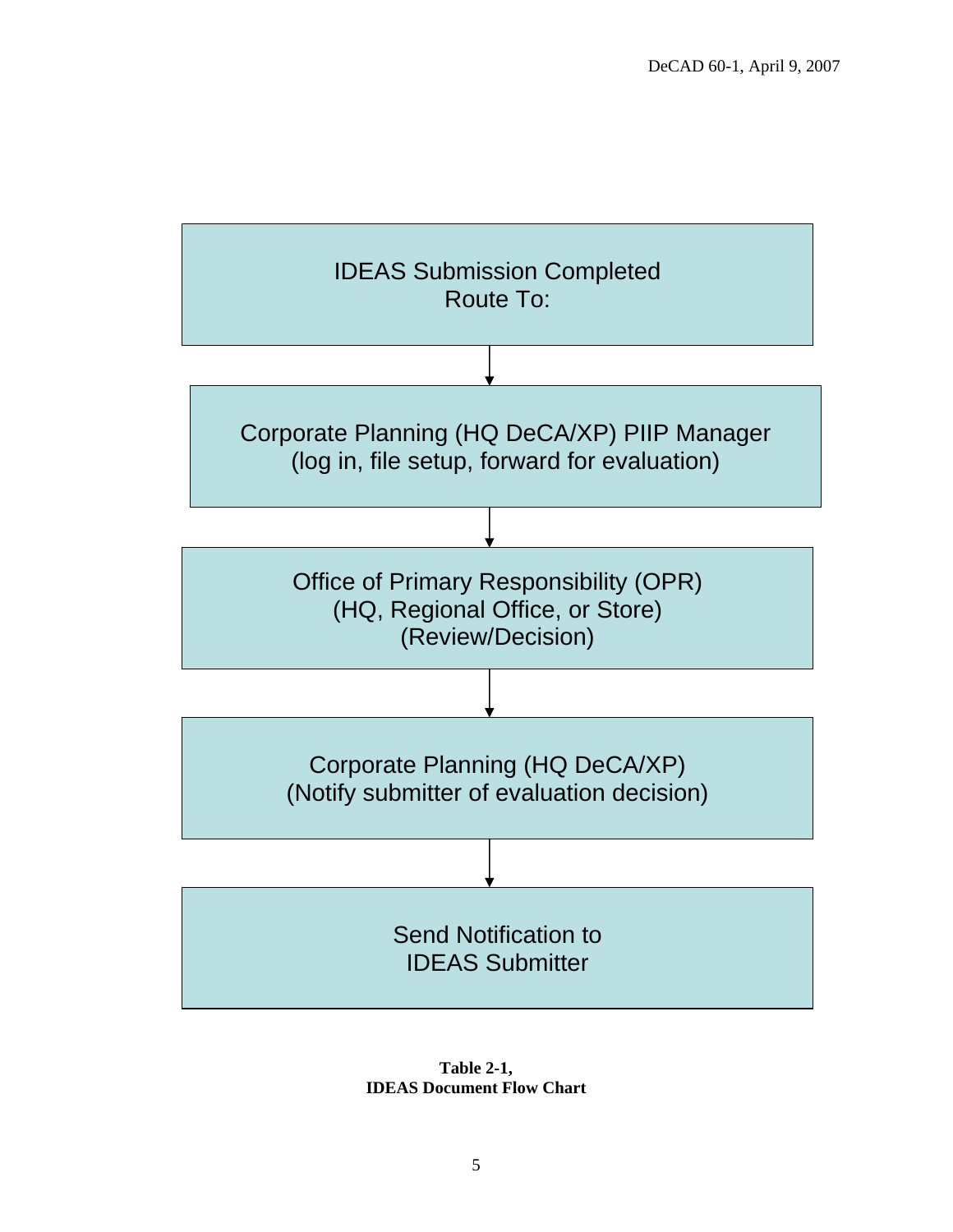#### **IDEAS SUBMISSION**

**3-1. ELIGIBLE IDEAS.** A person or group may submit IDEAS on how to do a government function better, faster, or cheaper. The best IDEAS are usually associated with the proposer's own work because they know it better.

 a. To be eligible, the IDEAS must give an outline of a specific area of improvement in DeCA, state the possible workable solution, and give the benefits that can be expected. The IDEAS should cite enough possible benefits to warrant a change. Additionally, the IDEAS must be stated specifically, but not limited to:

(1) The current practice, method, procedure, task, directive, or policy.

(2) Must include specific references, not opinions.

 (3) Reasons for the change; explain the problem or why the current practice is not effective.

(4) How the proposed change can prove to be a better method, tool, or procedure.

 (5) A detailed description or solution on how to change the current practice or implement the IDEAS.

 (6) When an IDEAS is concerned with personal computer software applications, program development should be as thorough as possible.

 (7) Where the proposal can be used and the probable benefits to the government if it is adopted.

 (8) If an IDEAS is not related to DeCA operations and pertains to base/installation operations/functions, the appropriate local suggestion form should be completed and forwarded to the base/installation suggestion coordinator.

 b. An IDEAS must be the suggestor's own thoughts. The suggestion can be a new application of an old principle. That is, the concept does not have to be new, but it must be the suggestor's own adaptation.

**3-2. INELIGIBLE IDEAS.** An IDEAS submission (or reconsideration request) will not be processed for evaluation when it:

a. Is merely a complaint or criticism.

b Is vague, incomplete, deals with generalities or opinions, or is nonfactual (has no firm basis in actuality and represents only conjecture, speculation, supposition, or theory).

 c. Proposes a study or review be made without offering the necessary, personally researched guideline data to show improvement.

 d. Merely calls attention to word omission, typographical, or printing errors that do not cause misinterpretation or error and is normally corrected during scheduled review. Proposed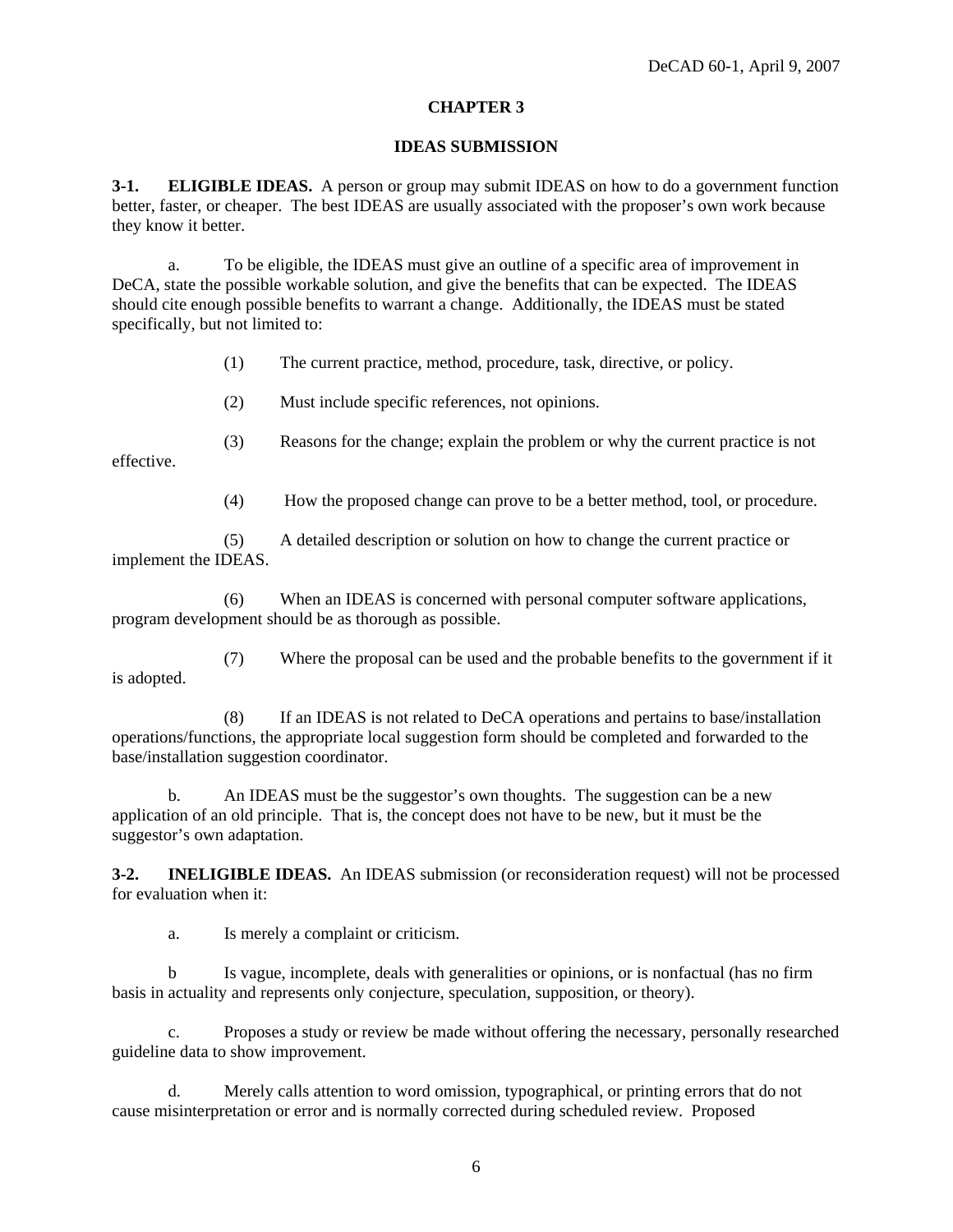realignment of text or an addition of words when there has been no serious misunderstanding or error reported by anyone other than the proposer.

 e. Proposes a form be developed, revised, computerized, or changed in construction without specific proposals for operational improvement, if it entails study of all forms, or if it results from new technology.

 f. Has been determined by the PIIP Manager not to be the IDEAS submitter's own proposal. With legal counsel, the PIIP Manager will make inquiries including interviewing the proposer and others concerning the proposal. The PIIP Manager may require the IDEAS submitter to execute an official, sworn statement attesting to the origins of the proposal. If other persons helped the proposer develop the IDEA, they will be credited as co-proposers if they choose to sign the DeCA Form 60-7. Even if they do not sign the DeCA Form 60-7, the proposer will only be eligible for a pro-rated award.

 g. Proposes a non-innovative change such as housekeeping practices or routine work orders for maintenance of buildings and grounds. However, if the proposal increases safety, saves property or material, improves working conditions, or has potential for improving the use of energy resources that may result in tangible or intangible benefits, then it may be accepted. The proposal must identify the problem, offer a solution, and indicate the benefits.

 h. Suggests the use of items in DeCA, DoD, or federal stock for their already intended purposes, or recommends the enforcement of an existing law, directive, or procedure unless it:

 (1) Results in corrective action because correct procedures were unknown or had not been implemented due to misunderstanding, misinterpretation, or lack of knowledge that they were available. Supporting information must be furnished by the proposer.

 (2) Identifies a problem, offers a solution or a new use or concept, and indicates benefits which increase productivity.

 i. Would benefit a DeCA contractor. However, if it proposes a change in contractor services or products that would benefit DeCA or the Federal Government, it is eligible. In this case, the local contracting officer would be the appropriate official to validate any savings.

 j. Proposes improvement to non-governmental activities such as banks and credit unions. Also, proposals for improvements to nonappropriated fund activities, such as base/post exchanges, cafeterias, golf courses, clubs, service stations, and snack bars are ineligible, unless the suggested change benefits the fund or improves safety conditions of these activities.

 k. Proposes changes to off-the-job activities in the community such as charity, fundraisers, public and private education, scouting, church, and athletic programs.

 l. Offers IDEAS or designs for posters, slogans, contests, advertising, promotional material, or employee recognition programs.

 m. Covers routine operations such as requesting supply items, office equipment, or telephone service; ordering bulletin boards or posting them; or posting items in daily bulletins.

 n. Suggests services and items that benefit employees in a personal way including but not limited to: vending machines, restroom facilities (improvements, decorations, mirrors), dining facilities, shorter work hours, gyms, theater or entertainment proposals, unscheduled holidays, parking facilitites (including reserved parking), water fountains, picnic areas, or non-smoking areas.

o. Suggests force structure issues including major system acquistions.

7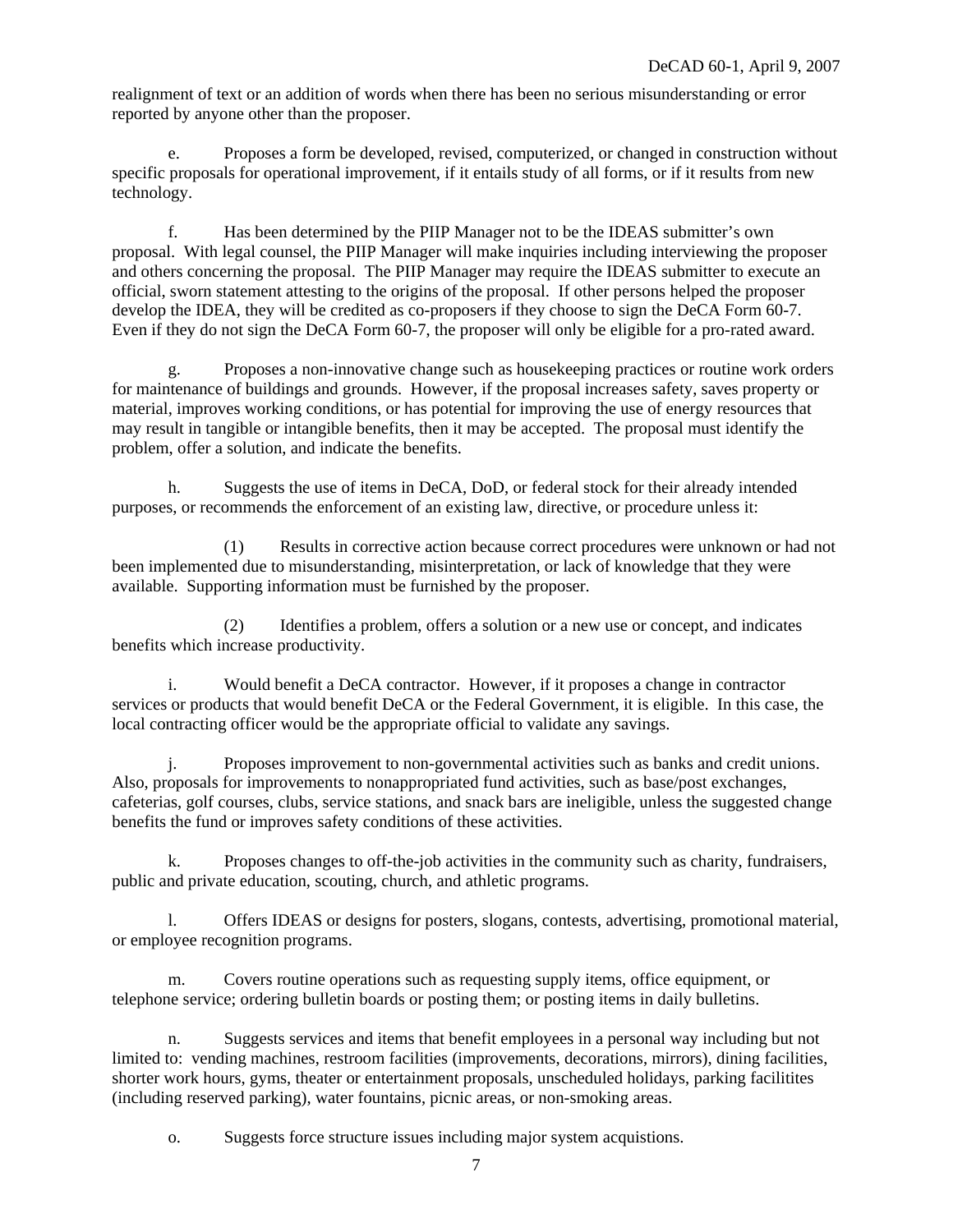p. When it duplicates another IDEAS with either the same problem and solution that is already in the evaluation chain or has been evaluated, approved, or disapproved for adoption. In this case, the duplicate proposal is returned. When a proposal duplicates a problem identified in a previous proposal, it may be processed if the solution is different.

 q. Most ineligible suggestions will be identified by the PIIP Manager's office. They will be returned to the IDEAS submitter and will give a specific reason why the proposal is not eligible. There may be times when an ineligible IDEAS will be accepted by the PIIP Manager, numbered, and sent to the OPR for evaluation. However, if the local OPR finds the IDEAS ineligible for one of the reasons cited in paragraph 3-2a through 3-2p above, the OPR will return it to the PIIP Manager's office attached to a completed and signed DeCA Form 60-8, Evaluation. It will be marked and the specific reason for inelibility given in block 4. If the PIIP Manager agrees, they will return the complete package to the contributor.

**3-3. GROUP IDEAS**. An IDEAS may be a joint effort. There is no limit on the number of co-IDEAS submitters that may be involved, civilian, military, or both. However, once an IDEAS has been given a number, a co-IDEAS submitter may not be added or deleted without the written consent of all co-IDEAS participants and the reasons for additional or deletion must be thoroughly explained.

 a. One IDEAS participant is designated as "primary contact" and is responsible for keeping all co-IDEAS participants informed of actions affecting the IDEAS.

b. Each co-IDEAS participant must complete items 7 and 8 and sign DeCA Form 60-7.

 c. Co-IDEAS participants share equally in any award. When a co-IDEAS participant is ineligible to receive or declines a share of the cash award, the eligible IDEAS participant will not be paid that portion of the award attributable to the ineligible participant.

**3-4. CONFIRMATORY IDEAS (AFTER-THE-FACT):** To receive credit for an IDEAS that was previously offered in some other manner, the employee must submit DeCA Form 60-7 within 30 days after the date of its initial presentation. The submission must identify the person(s) to whom the proposal was made, the place, approximate date, and circumstances so that a correlation can be established to aid final evaluation.

**3-5. AWARD CONSIDERATION.** An IDEAS is considered for cash or a time-off award when:

a. The IDEAS is approved and implemented.

b. The first year's benefits are at least \$250 or more or equivalent intangible benefits.

 c. The improvement is outside normal duties of the proposer, that is, the IDEAS submitter is not expected to take action or recommend the change as part of duties for pay received.

 d. The improvement was not a result of assigned TDY or duty assignments involving special studies, details, or attendance at conferences. IDEAS submitted for consideration at a functional review workshop may be considered eligible for a cash award only when the IDEAS is submitted prior to the meeting. If the proposal is made by an individual selected to participate in the functional review workshop, the IDEAS must have been submitted prior to the individual's selection. (**NOTE:** IDEAS proposals that are outside the purpose of the TDY are eligible for cash awards.)

 e. The proposal is within the IDEAS submitter's job responsibility, but is of significant value of tangible benefits equal to or exceeding the value of 5 years of the proposer's salary at the time the proposal was submitted.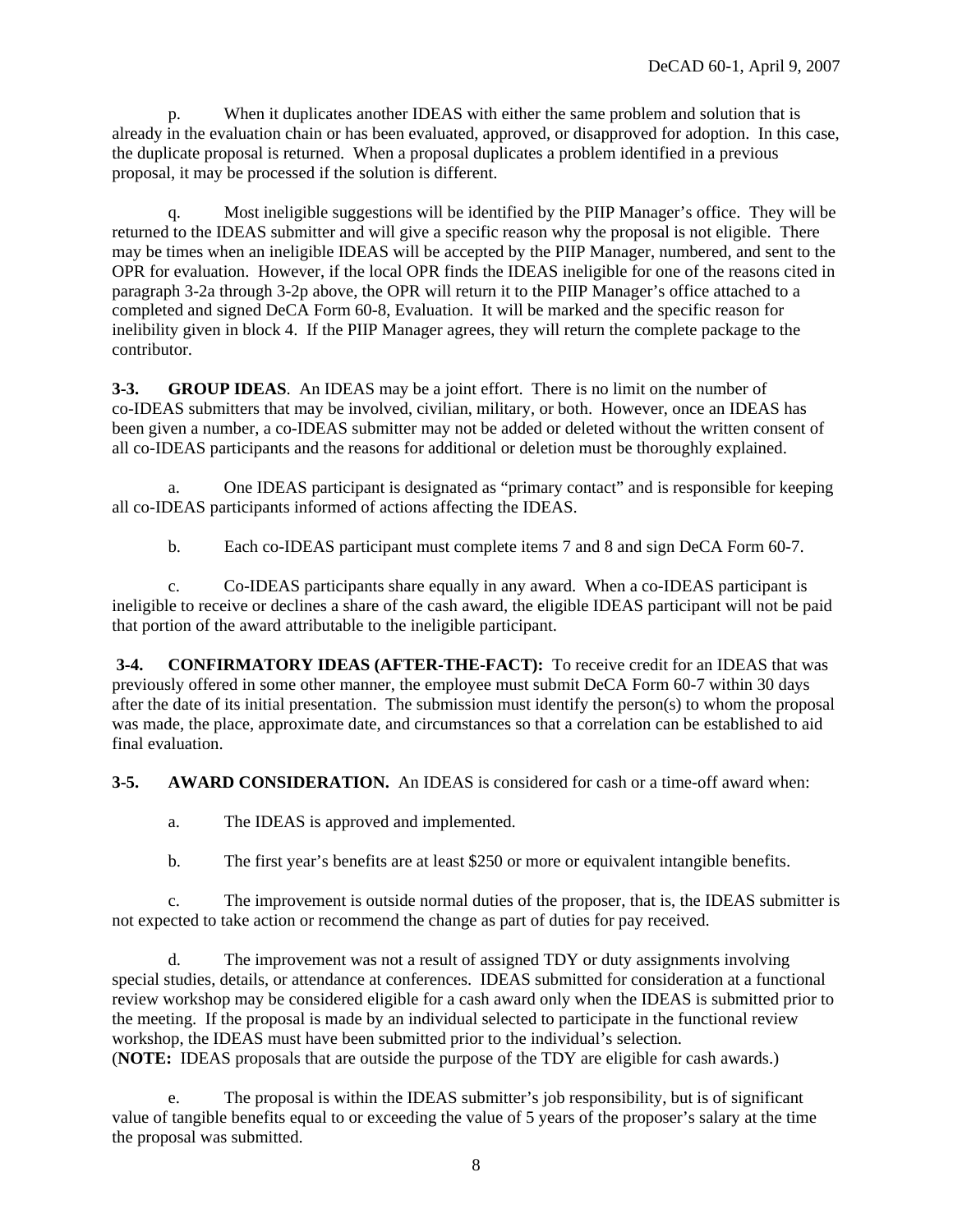**3-6. AWARD RECONSIDERATION.** An IDEAS submitter may ask for reconsideration of the amount of an award or the reason for disapproval of an award. The request must contain reasons for the review. The request is reviewed by the PIIP Manager for resolution. If the PIIP Manager cannot resolve the case, it may be presented to the DeCA IDEAS Program Awards Board. Request for reconsideration is limited to one time.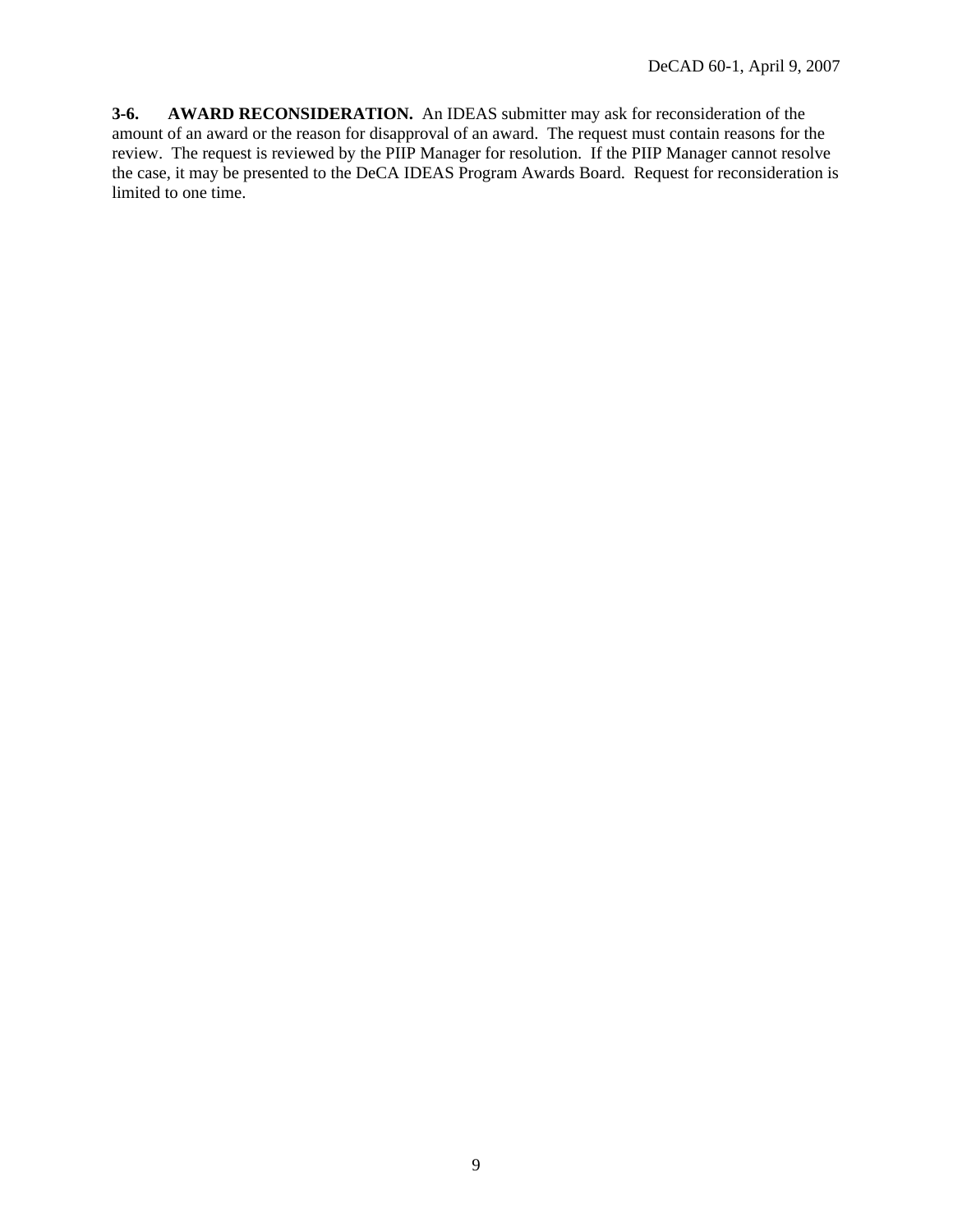#### **HOW TO SUBMIT AN IDEAS**

**4-1. HOW TO COMPLETE THE DeCA FORM 60-7, IDEAS:** Each submission should be done on DeCA Form 60-7.

 a. Place the information on DeCA Form 60-7 as follows: Describe the problem (including background) and solutions as completely and accurately as possible. Include all available information on the proposal (for example: sketches, photographs, identification of special buildings, stock numbers, or directives). Such items will not be returned to the suggestor, but will be maintained by the IDEAS office and become a permanent part of the suggestion files. Details are essential to selling an IDEAS. Provide cost factors and savings (use the Hourly Wage Rate Table) and drafts of proposed separate documents would be helpful. Additional pages can be added if needed. **Hourly Wage Rate Tables are published annually. The wage tables can be found on the OPM Web site.** 

b. Signature: Sign the form to signify your agreement that: "the US Government may use your IDEAS, method, or device once awarded without incurring any further claim by you, your heirs, or other person who alleges a claim deriving from the proposal." Signing the form also certifies that "at the time an award is accepted, the IDEAS submitter has not assigned or otherwise divested themselves of leverage or equitable title to any property right in the IDEA, method, or device."

 c. If the suggestor is to be transferred or separated before final action on the IDEAS, provide their new address. If that is not available, attach a copy of their orders. Failure to do so may result in not receiving credit if the IDEAS is adopted.

 d. The suggestor's name will not be used during the evaluation process unless specifically stated that it may be used. The name will be withheld during the evaluation process and until any award action is taken. After the award action, routine data for promotion, and publicity purposes (name, grade, organization, photograph, and description of award) will be used. Personal information will not be used.

**4-2. PROCEDURES FOR SUBMITTING IDEAS PROPOSALS.** DeCA Form 60-7 may be transmitted through use of electronic communication, interoffice distribution, or the U.S. Postal Service to the DeCA PIIP Manager.

a. An IDEAS submitter may present an IDEAS to their supervisor before submitting it to the PIIP Manager to obtain advice that may improve the quality and scope of the IDEAS. This procedure often results in a better IDEAS and gives the supervisor a chance to help make the IDEAS workable within their limitation. However, the IDEAS submitter must never be required to do this. The supervisor is not a co-IDEAS participant as identifed in chapter 3, paragraph 3, as a result of this assistance.

b. If an IDEAS proposal contains classified information, follow the procedures in DoD 5200.1-R, Information Security Program and DeCA Directive 30-18, DeCA Security Programs.

**4-3. STATUS REQUEST.** The IDEAS submitter should direct any request for information about the status of an IDEAS not earlier than 45 days after submission to the PIIP Manager. Request status by the IDEAS number. Status will be provided by the PIIP Manager's office.

**4-4. OWNERSHIP RIGHTS OF THE IDEAS SUBMITTER.** The IDEAS submitter retains "ownership" of an IDEAS during its evaluation and for 1 year from the date of the final action (the date of approval of an award or written notification of non-adoption).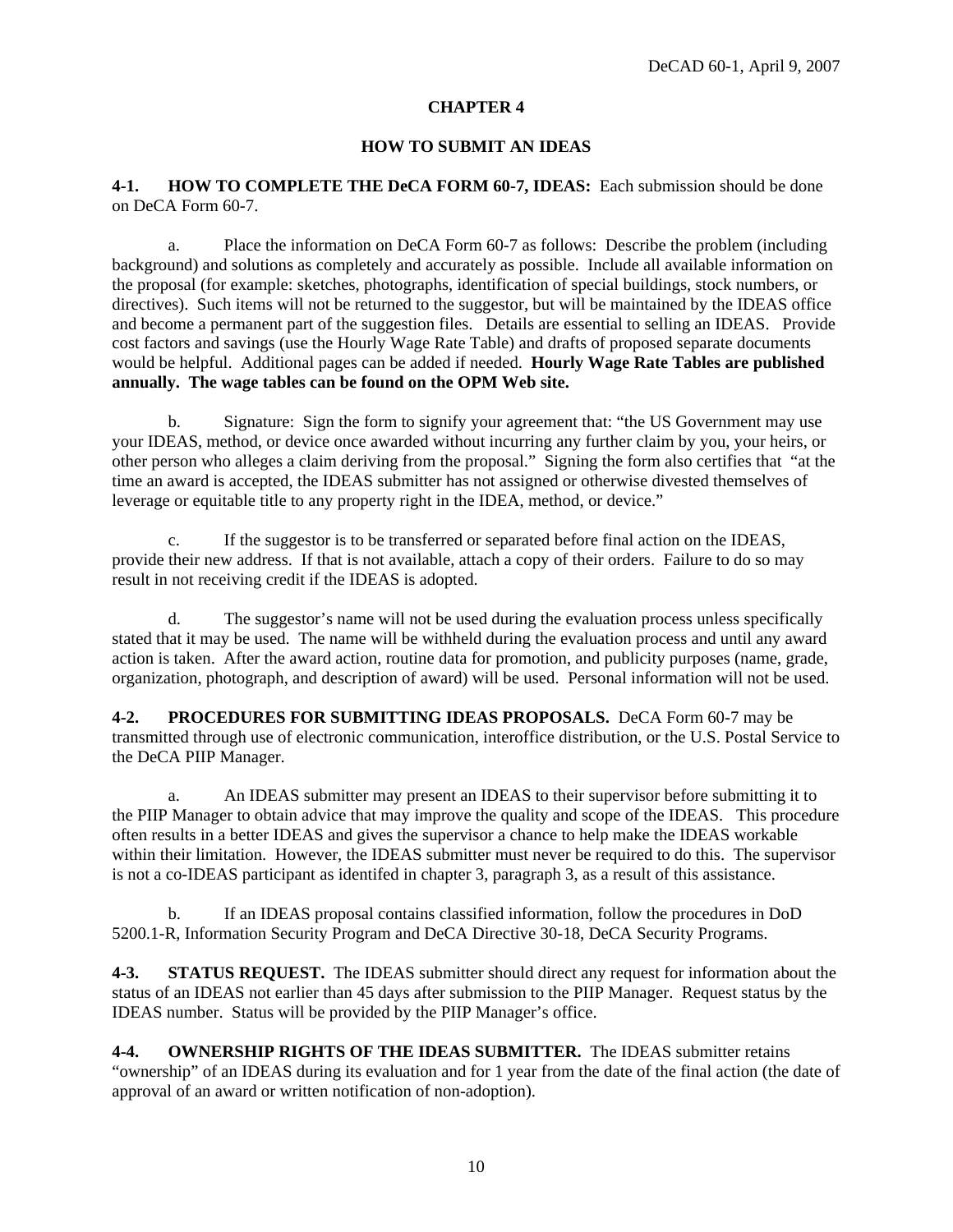a. Ownership rights ensure that when there are duplicate IDEAS, credit is given to the first IDEAS submitter.

 b. If the suggestion is implemented because of higher level directives and was not forwarded to this authority for adoption consideration, the suggestion cannot be credited.

#### **4-5. REQUEST FOR RECONSIDERATION.**

 a. A request for reconsideration may be submitted only after notification of final approval or disapproval of the IDEAS. For group suggestion submissions, only the initial primary suggester may submit a request for reconsideraton. A reconsideration request must be submitted in writing to the appropriate PIIP Manager not later than 30 days after date of the final approval/disapproval. IDEAS submitted for reconsideration will be reactivated using the previously assigned IDEAS number, adding an "R" at the end.

 b. A request for reconsideration is limited to one per IDEAS. If a suggester requests reconsideration of any part of the evaluation, it must be combined into one request. A second request for reconsideration will not be accepted unless the previous reconsideration evaluation surfaces new issues.

c. In support of the request for reconsideration, the request must contain one or more of the following:

- (1) Evidence that an error in fact or logic had an effect on the IDEAS evaluation
- (2) Provides additional evidence
- (3) Provides new material, information or rationale
- (4) Takes a new approach
- (5) Clarifies significant issues or questions

 d. Mere disagreement with the evaluation provided on DeCA Form 60-8 or other documentation is not justification alone for reconsideration. A new ownership period begins again when an IDEAS case is reopened. After the 1-year ownership period, the same IDEAS may be submitted as a new IDEA, but must provide updated information.

**4-6. WITHDRAWAL OF AN IDEAS.** When a suggestor wishes to withdraw their suggestion, a written request must be submitted to the PIIP Manager. This request must include the assigned IDEAS number. To be eligible for withdrawal, the request must be submitted before the final written determination is made to adopt or not adopt an IDEAS. Suggester relinquishes ownership rights upon withdrawal of the IDEAS.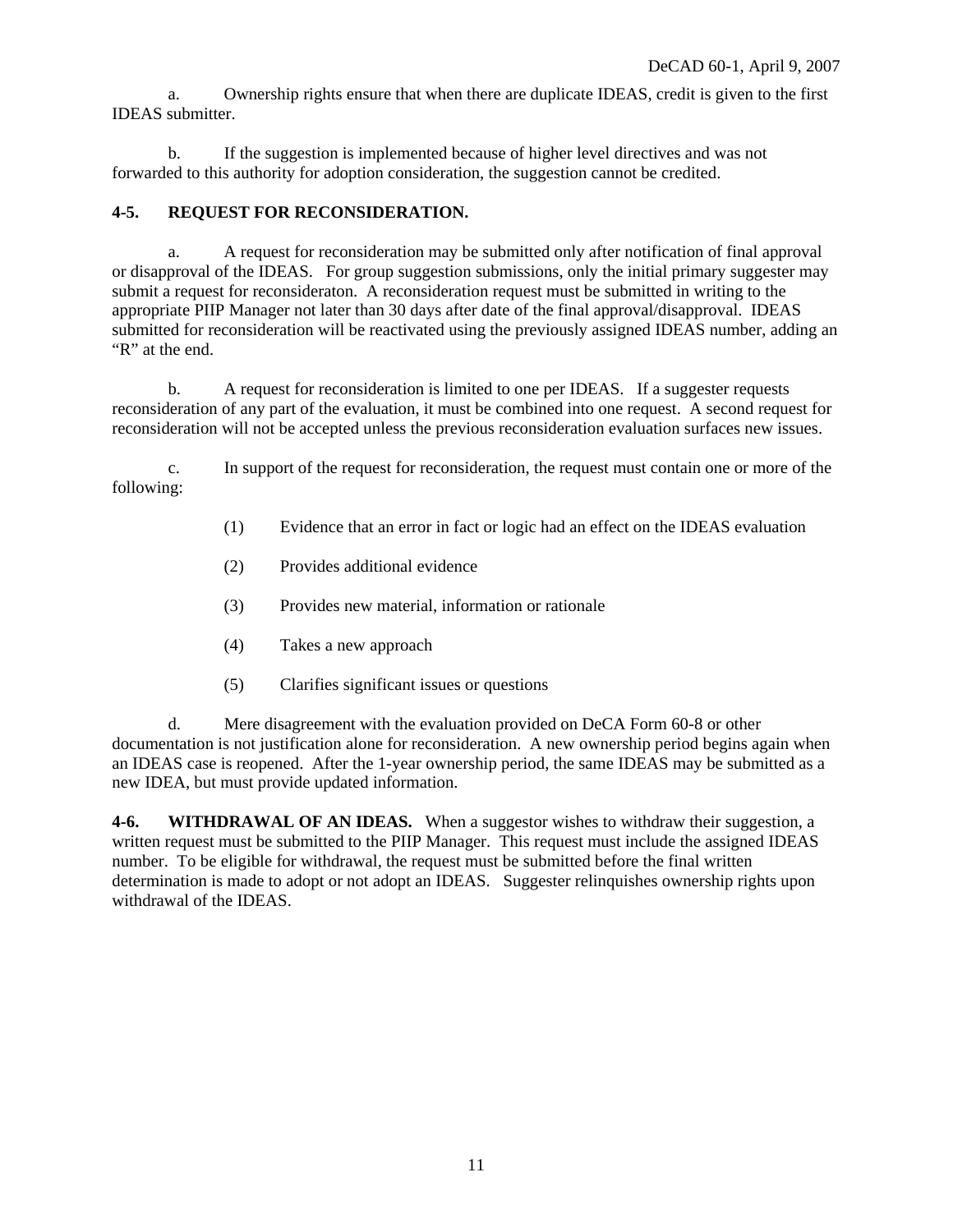|                                               |                      |                                                                                                                                          | IMPROVE DeCA's EFFICIENCY AND SERVICE (IDEAS)<br>(For use of this form, see DeCAD 60-1; OPR is XP.) |                            |                                             |                                                                                                                                                                                                                                                                                                                                                                                                            |                                             |
|-----------------------------------------------|----------------------|------------------------------------------------------------------------------------------------------------------------------------------|-----------------------------------------------------------------------------------------------------|----------------------------|---------------------------------------------|------------------------------------------------------------------------------------------------------------------------------------------------------------------------------------------------------------------------------------------------------------------------------------------------------------------------------------------------------------------------------------------------------------|---------------------------------------------|
| 1. TO:                                        |                      |                                                                                                                                          |                                                                                                     |                            | 2. DeCA CONTROL NUMBER:                     |                                                                                                                                                                                                                                                                                                                                                                                                            | <b>DATE RECEIVED:</b>                       |
| Defense Commissary Agency                     |                      |                                                                                                                                          |                                                                                                     |                            |                                             |                                                                                                                                                                                                                                                                                                                                                                                                            |                                             |
| DeCA HO/XP                                    |                      |                                                                                                                                          |                                                                                                     |                            |                                             |                                                                                                                                                                                                                                                                                                                                                                                                            |                                             |
| PIIP Manager                                  |                      |                                                                                                                                          |                                                                                                     |                            |                                             |                                                                                                                                                                                                                                                                                                                                                                                                            |                                             |
| 3. PROPOSAL TITLE:                            |                      |                                                                                                                                          |                                                                                                     |                            |                                             |                                                                                                                                                                                                                                                                                                                                                                                                            |                                             |
| Purchase of Electric Stapler                  |                      | 4. CURRENT PRACTICE (Continue on plain bond if additional space is needed.)                                                              |                                                                                                     |                            |                                             |                                                                                                                                                                                                                                                                                                                                                                                                            |                                             |
|                                               |                      | experiencing severe pain in their hands and arms because of the manual stapling.                                                         |                                                                                                     |                            |                                             | Presently in the Printing and Publication Branch, two clerks, GS-05, Step 3, hourly rate \$10.74, spend 50 hours monthly stapling an<br>average 35,000 documents. Additionally, it has been noted that sick leave for these employees has steadily increased during the past<br>several months since this function began. Discussion with the employees concerning this problem revealed that they were    |                                             |
| ×<br>а.                                       | Tangible             | 5. PROPOSED PRACTICE. Detailed explanation follows: (Continue on plain bond if additional space is needed.)                              |                                                                                                     |                            |                                             | (Items 6a and 6b must be completed. Show actual or estimated dollar savings, including the cost of conversion and                                                                                                                                                                                                                                                                                          |                                             |
|                                               |                      | first year savings.)                                                                                                                     |                                                                                                     |                            |                                             |                                                                                                                                                                                                                                                                                                                                                                                                            |                                             |
| per month.<br>∣×<br>b.                        |                      |                                                                                                                                          |                                                                                                     |                            |                                             | Propose that an electric stapler capable of handling the stapling requirement be purchased to replace the manual stapling process.<br>With an electric stapler the workload can be accomplished by one clerk, GS-05, and the time to process would be reduced to 10 hours<br>Intangible (Describe effect on operations, health, safety, welfare, or morale, and number of people and specific organization |                                             |
|                                               |                      | affected. Indicate the value of the benefit and extent of application.)                                                                  |                                                                                                     |                            |                                             |                                                                                                                                                                                                                                                                                                                                                                                                            |                                             |
| usage.                                        |                      | trauma and soreness in their arms from the constant motion. This will result in both an increase in morale and a reduction of sick leave |                                                                                                     |                            |                                             | With the implementation of the use of the electric stapler, the employees will no longer strike the stapler with their hands causing                                                                                                                                                                                                                                                                       |                                             |
|                                               |                      |                                                                                                                                          |                                                                                                     |                            |                                             |                                                                                                                                                                                                                                                                                                                                                                                                            |                                             |
|                                               |                      |                                                                                                                                          |                                                                                                     |                            |                                             | 6. COMPUTATION OF TANGIBLE BENEFITS (Show actual or estimated dollar savings, including the cost of conversion and first year savings.)                                                                                                                                                                                                                                                                    |                                             |
|                                               |                      | Labor                                                                                                                                    |                                                                                                     |                            | Material                                    |                                                                                                                                                                                                                                                                                                                                                                                                            |                                             |
| a. Factors                                    | Manhours<br>Involved | Cost per<br>Manhour                                                                                                                      | <b>Total Cost</b>                                                                                   | Number<br>of Units         | Cost per Unit                               | <b>Total Cost</b>                                                                                                                                                                                                                                                                                                                                                                                          | <b>Total Cost:</b><br>Labor and<br>Material |
| Former Method                                 | 50                   | 21.48                                                                                                                                    | 1074.00                                                                                             | 35000                      |                                             | 0.00                                                                                                                                                                                                                                                                                                                                                                                                       | 1074.00                                     |
| New Method                                    | 10                   | 10.74                                                                                                                                    | 107.40                                                                                              | 35000                      |                                             | 0.00                                                                                                                                                                                                                                                                                                                                                                                                       | 107.40                                      |
|                                               |                      |                                                                                                                                          |                                                                                                     |                            |                                             | Total \$ Benefits                                                                                                                                                                                                                                                                                                                                                                                          | 966.60                                      |
| b. Cost of converting to new method:          |                      |                                                                                                                                          |                                                                                                     |                            |                                             | c. Total first year net dollar benefits (Labor and material                                                                                                                                                                                                                                                                                                                                                |                                             |
|                                               |                      |                                                                                                                                          |                                                                                                     |                            | savings less cost of conversion.)           |                                                                                                                                                                                                                                                                                                                                                                                                            |                                             |
| Labor \$<br>Material \$                       |                      | ×                                                                                                                                        |                                                                                                     |                            |                                             |                                                                                                                                                                                                                                                                                                                                                                                                            | 966.60                                      |
| Total                                         |                      | 150.00                                                                                                                                   | Actual                                                                                              |                            |                                             |                                                                                                                                                                                                                                                                                                                                                                                                            | 150.00                                      |
|                                               |                      | 150.00                                                                                                                                   | Estimated                                                                                           |                            |                                             |                                                                                                                                                                                                                                                                                                                                                                                                            | 816.60                                      |
| 7. FROM:                                      | Individual Idea      | Group Idea                                                                                                                               |                                                                                                     | 8.<br>Signature            |                                             |                                                                                                                                                                                                                                                                                                                                                                                                            |                                             |
| My IDEA                                       |                      |                                                                                                                                          |                                                                                                     | Current Grade              |                                             |                                                                                                                                                                                                                                                                                                                                                                                                            |                                             |
| Name<br>DeCA HQ/XX/Regional Office/Store      |                      |                                                                                                                                          |                                                                                                     | Grade/Rank<br>XXX-XXX-XXXX |                                             |                                                                                                                                                                                                                                                                                                                                                                                                            | SSN                                         |
| Organization<br>00000000 00 Street, Fort 0000 |                      |                                                                                                                                          | 22222-1801                                                                                          | Telephone # (AV/DSN)       |                                             | Date                                                                                                                                                                                                                                                                                                                                                                                                       |                                             |
| Address                                       |                      |                                                                                                                                          | Zip Code                                                                                            |                            | Sign here if name can be given to evaluator |                                                                                                                                                                                                                                                                                                                                                                                                            |                                             |

**Figure 4-1, Sample of Completed DeCA Form 60-7, IDEAS**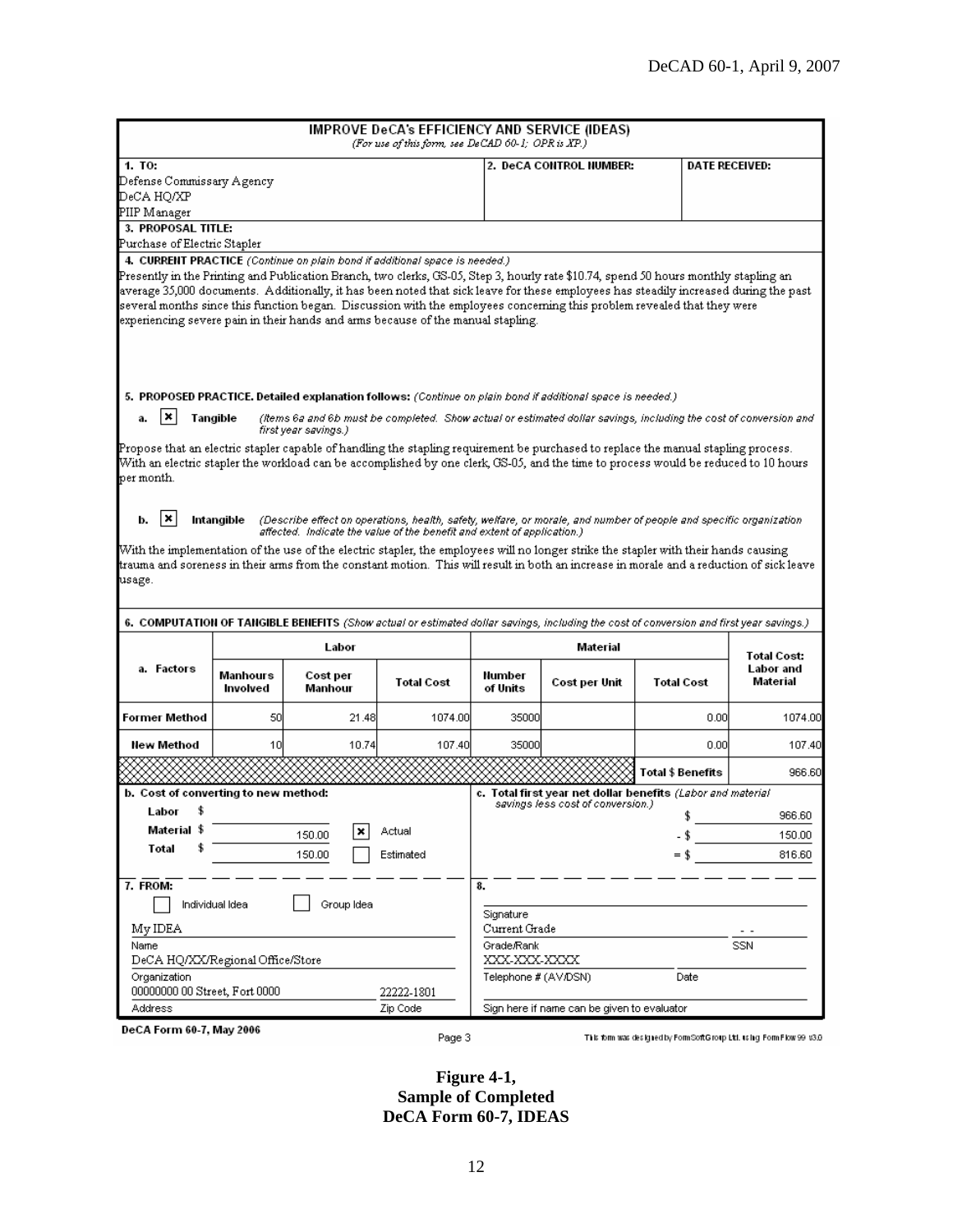#### **EVALUATION/EVALUATOR RESPONSIBILITIES**

**5-1. GENERAL.** The evaluation of an IDEAS is an inherent OPR responsibility. Because IDEAS directly affect the economy and effectiveness of DeCA and the Federal Government, the OPR must give IDEAS the same timely and positive response given any other communication. The OPR is the chain of command that has DeCA approval or disapproval authority. DeCA is committed to ensuring that each individual who submits an IDEAS receives a prompt response in return for efforts to improve operations.

 Prior to beginning the evaluation process, it is necessary for the evaluator(s) to sign the confidentiality statement that is included with the package and return it to the PIIP Manager. Simply put, by signing this statement the evaluator agrees not to discuss the IDEAS or evaluation with anyone that is not directly involved with the evaluation process, including the IDEAS submitter. If at any time the evaluator needs to ask questions of the submitter, they must first contact the PIIP Manager.

**5-2. WHAT EVALUATORS AND RESPONSIBLE OFFICIALS MUST DO.** Management relies upon the OPR and assigned evaluator to ensure that these objectives are met:

 a. Evaluators must sign a non-disclosure/confidentially statement prior to review of IDEAS submission.

 b. The evaluator is the individual tasked by management to evaluate an IDEAS. Evaluating IDEAS/suggestions is not considered to be an additional duty, but a job responsibility. An evaluator must treat each proposal fairly by giving the best evaluation possible in a timely manner.

**5-3. EVALUATING IDEAS.** The IDEAS evaluator is responsible for:

 a. Checking every IDEAS for duplication before evaluating it. The IDEAS submitter retains "ownership" of an IDEAS for 1 year following the final action. The date for determining duplication is the date the first IDEAS is received by the PIIP Manager at each level. This date is shown in the "Date Block" in the upper right hand corner of DeCA Form 60-7. Return any duplicates to the PIIP Manager giving a description and the date of any previous IDEAS or management action.

 (1) If a similar IDEAS indicates the same problem but contributes something unique and the solution is different, base the evaluation and benefits only on that portion of the contribution of each individual IDEAS.

(2) If an IDEAS identifies a problem previously unknown to management and causes management to make a corrective action, then the IDEAS submitter should receive credit for calling attention to the problem.

(3) There may be cases where more than one IDEAS is received that concern a similar problem or situation. During the evaluation cycle of these IDEAS, if they have different solutions, the IDEAS that gives the most workable and adaptable solution should be recommended for adoption. This evaluation will show how the IDEAS corrected the problem. The IDEAS without a usable solution will receive an evaluation on a DeCA Form 60-8 stating why credit cannot be given.

 b. Contacting the submitter for clarification or additional information when needed. The submitter's name must be obtained from the PIIP Manager. The submitter must never evaluate their own IDEAS. The submitter may help the evaluator by gathering additional data and by preparing separate forms or formats. However, an IDEAS received incomplete or with technical inaccuracies must be acted upon promptly and returned to the PIIP Manager.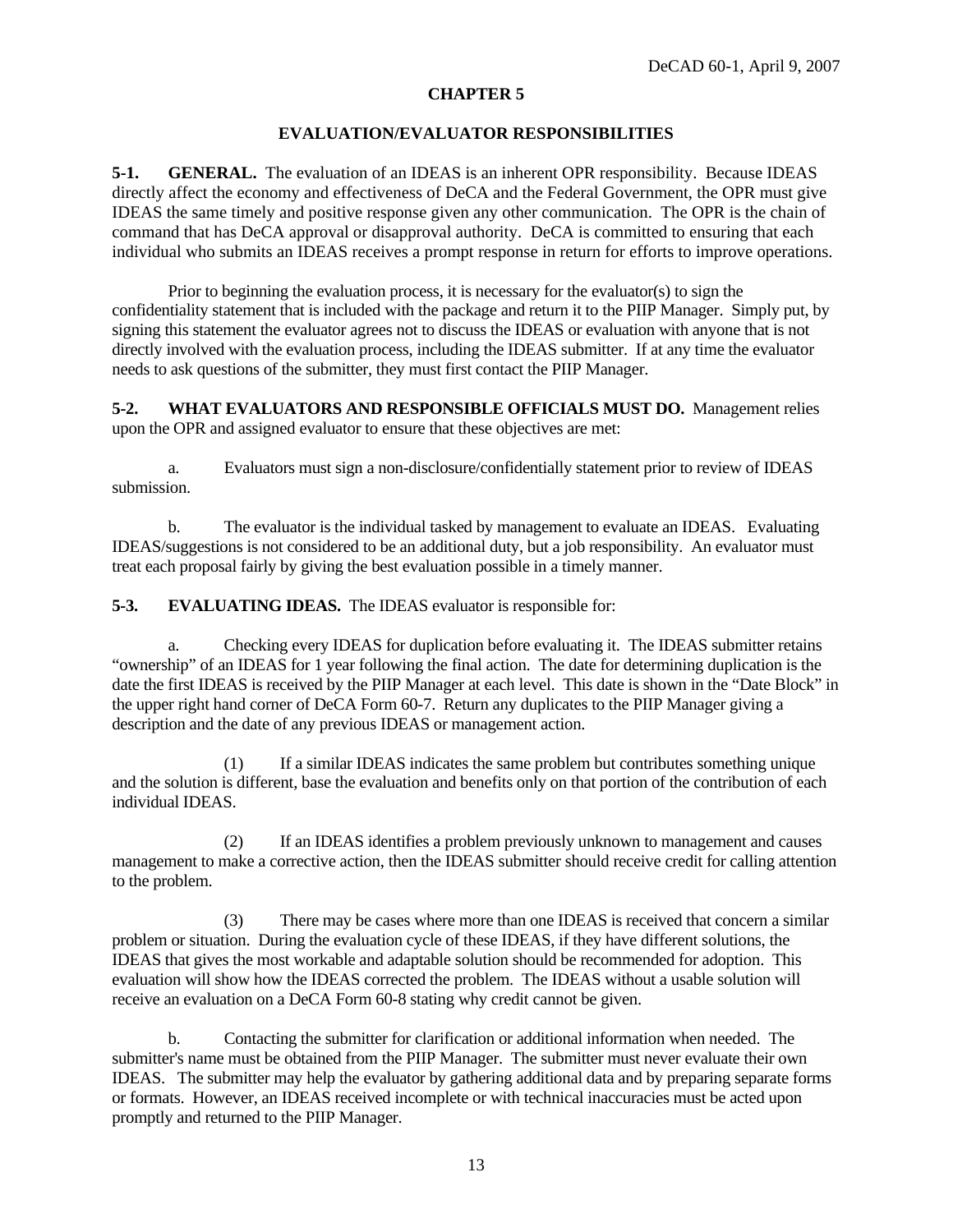c. Request input from other concerned functional areas. Ensure OPRs coordinate with using activity, if necessary, to determine benefits and impacts.

 d. Describe merits of IDEAS referred for consideration. An evaluation should accompany each IDEAS referred elsewhere, should be thoroughly staffed, and should stipulate a recommendation by the reviewer. It is not acceptable to forward a proposal with merely a comment that the approval is outside of your authority.

e. Determine tangible, intangible, or both tangible and intangible benefits.

 (1) Make every effort to compute the tangible benefits to the government for the first full year of operation. The first full year starts when the results of the improvement begin to accrue (for example, when existing stocks are depleted and the new item is issued, when a new contract is let at a lower cost, or when sufficient items have been modified and tested to prove the effectiveness of the change).

 (2) A statement is required when an evaluator cannot document tangible benefits. This statement must explain fully why a tangible calculation is not possible and provide detailed explanations of intangibles.

 (3) If the improvement will not be in use for a full year, compute benefits on the basis of the time it will be used.

 (4) Expected tangible benefits will be computed for the evaluation level only. Give detailed computations for old and new methods on DeCA Form 60-8. Separate the work-hour savings from the other savings reported. When the new method includes work hours that were nonexistent in the old method and changes in the personnel cost do not occur, the work-hour cost in the new method will not be considered in the savings computation.

 (5) Give the source used for figures reported (for example, supply documents or office records). If feasible, furnish a copy.

 (6) When an IDEAS is approved for adoption on an optional basis, tangible benefits should not be computed; award should be based on intangible benefits.

 (7) Manpower or work-hour savings must be documented by the OPR on DeCA Form 60-8 to show that manpower authorizations will be eliminated from the DeCA manning document; new duties will be absorbed without additional manning; or work hours will actually be saved by reducing or eliminating overtime or work backlog. (The actual amount of reduced or eliminated overtime or work backlog is tangible savings rather than a minor reduction in time to complete a task that will not reduce manning overtime.) All savings not meeting these criteria are intangible. Certification by the servicing manpower official is required to support these savings and the savings will be based on the "authorized" grade, not the "required" grade or "assignment" grade. When these savings affect "cost plus" contracts, the administrative contracting officer will act as the certifying official for manpower or work-hour savings incurred by a contractor.

 (8) Labor cost used in calculating installation costs or work-hour savings will be based on actual costs, where available, or on estimated costs using average cost center labor rates. All labor rates will include leave and other personnel benefit costs as shown for civilian and military personnel on the OPM Web site.

 (9) In computing material and equipment savings, consider only their value to the organization, activity, or agency. For example, supply documentation must be furnished to certify that turned in equipment has been reissued on a funded requirement to an authorized using activity. When an IDEAS results in items being returned to stock, tangible benefits accrue only when savings occur in reduced or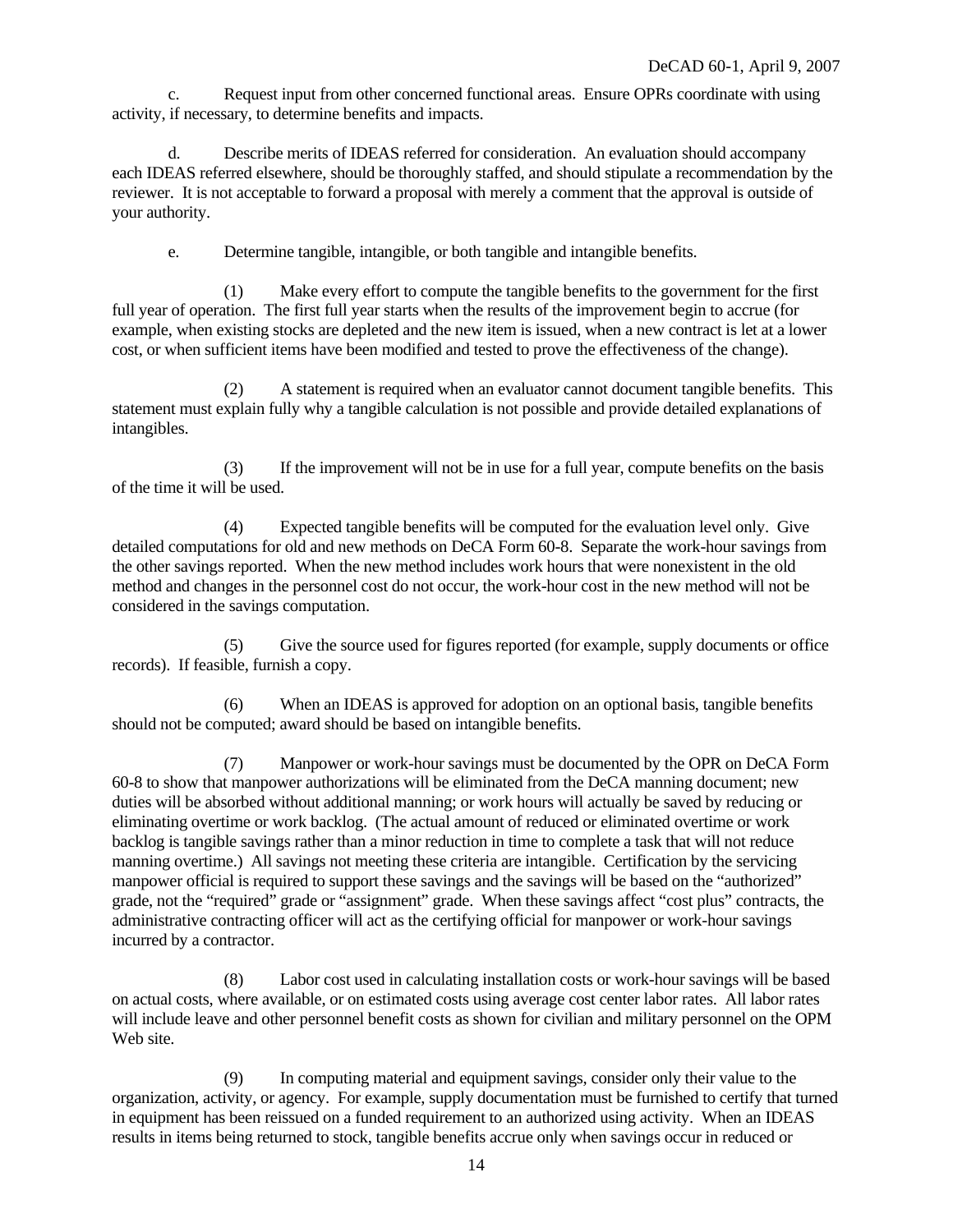canceled procurement. Actual savings also occur when the item is immediately reissued to fill a DoD-wide shortage. Savings for items or equipment turned in or transferred to another using activity will be calculated by the gaining organization.

 (10) In computing cost conversion, do not include any incidental or administrative costs that would have been incurred anyway (for example, publications subject to a directive or form). Do include cost conversion if the action was the direct result of the IDEAS and otherwise would not have been taken except as stated above. When changes do not occur in personnel costs, the work-hour cost in conversion of the IDEAS must be considered the savings computation. When the cost of a directive change is being used, add a statement to item 4, DeCA Form 60-8 "that the only change to the directive was as a direct result of the IDEAS." If this statement is not there, cost conversion cannot be charged to the proposal.

 (11) If intangible benefits are used in computing benefits, the evaluator must ensure that the appropriate blocks are checked. Explain fully both the value and their extent of intangible benefits in item 5.b.(3), DeCA Form 60-8. To select the proper category and description, refer to Table 6-3, Awards Based on Intangible Benefits.

 (12) If recalculation of benefits becomes necessary, this action must be completed by the responsible OPR within 30 days.

 (13) Show how the IDEAS might be used elsewhere in DeCA, other DoD components, federal agencies, or adapted to systems or equipment. Forward recommendations through the PIIP Manager to the agency that has final approval authority.

 f. Make sure that an IDEAS proposal already under consideration or already in use but not as a result of the current IDEAS proposal is evaluated within 15 workdays. To ensure credibility of the statement "already under consideration or in use," document with dates and an accurate description of previous actions.

g. Do not disapprove any proposal due to the following criteria:

 (1) The IDEAS appears to be job-related. The evaluator must not be concerned with the job responsibility of the submitter. The evaluation must be confined to the merit of the IDEAS only. DeCA Form 60-7 will not contain job responsibility statements.

 (2) The reviewer feels the IDEAS channel is inappropriate because there may be another prescribed way to submit a particular IDEAS; for example, a technical order change, supply procedure change, civil engineering work orders, or safety improvement. Even though these systems have forms or procedures to correct or to report corrections or changes, the IDEAS program interfaces with other programs. It supports solicitation of voluntary IDEAS that will improve any government function or area.

 (3) Existing Directive. A directive may be changed by an IDEAS submission. If approval/disapproval of proposed change is not at your level, forward with your comments through the PIIP Manager to the next higher OPR level. Although an existing directive already has an established procedure for processing a change to it, a regulation is not immune to change through an IDEAS submission.

 (4) The IDEAS is ineligible. If the proposal fits a definition of ineligible found in chapter 3, paragraph 3-2, record a full explanation of how the definition applies in item 4, DeCA Form 60-8, and return both the evaluation and the IDEAS to the PIIP Manager's office. The PIIP Manager has final authority in this matter.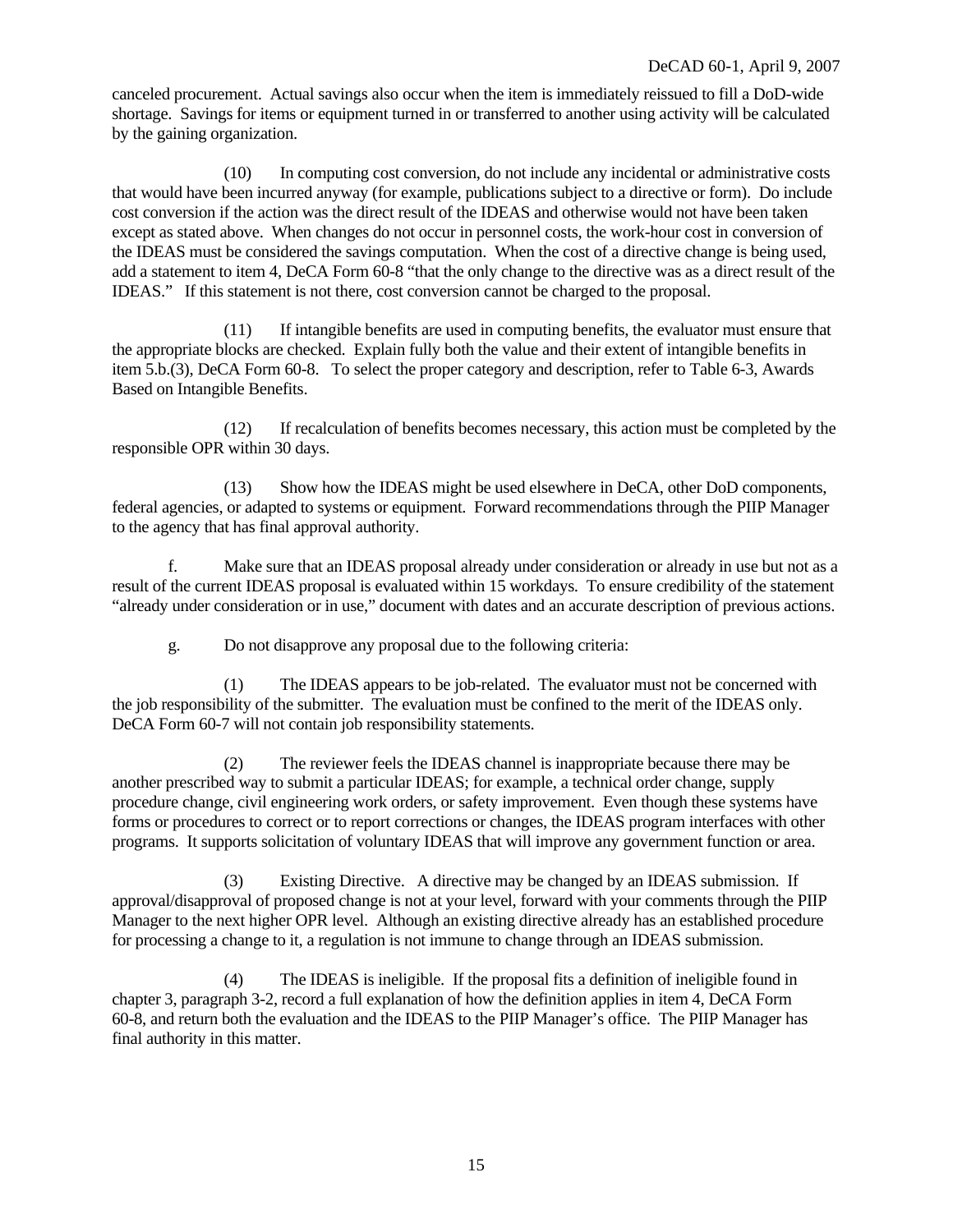#### **5-4. IMPLEMENT APPROVED IDEAS.**

 a. Show effective date and method of implementation on DeCA Form 60-8. If estimated date is given, a written confirmation of implementation signed by the responsible official must be furnished when action has been completed.

 b. When implementation is delayed, the evaluator or OPR reexamines the IDEAS at reasonable intervals to determine currency and need for the improvement. Status reaffirming intent to implement and expected date of implementation is given to the PIIP Manager every 60 days.

(**NOTE:** An approved IDEAS requiring locally funded work orders may experience varying periods of delay because of higher priority resource requirements of interest to the installation/base commander. In these cases every effort will be made by the OPR to reemphasize the need for the improvement. These IDEAS should not be held indefinitely because of the lack of interest.)

 c. When valid tangible benefits will result, the IDEAS should be considered for mandatory use at each level of evaluation to make sure maximum benefits will be realized. If the IDEAS does not warrant mandatory adoption, it is adopted for optional use. If an evaluation concludes that implementation of an IDEAS should be optional, benefits will be given as intangible. The award will be recommended on the basis of moderate value and expected extent of usage (for example, limited, broad, extended, or general). Optionally adopted IDEAS must be disseminated, in writing, to users by the OPR.

 d. The OPR will assure that prior to the implementation of an IDEAS resulting in a change to conditions of employment, the Union will receive notice and be provided the opportunity to bargain in accordance with applicable statutes.

#### **5-5. RECONSIDERATION OR REEVALUATION.**

 a. Any office in the evaluation channel may request further review when an evaluator has misinterpreted, overlooked something, or been vague in the first review. Such reevaluations are initiated by but not limited to evaluators, the PIIP Manager, or quality control representatives.

 b. Reconsideration may be requested by an IDEAS submitter when they can provide sufficient justification to change the original evaluation.

 c. If a PIIP Manager refers an IDEAS submitter's request for reconsideration, the office one level above the previous office (within the same OPR) that made the final decision and signed the DeCA Form 60-8, will do the evaluation. Accordingly, a new evaluator will be reflected in item 7, DeCA Form 60- 8, and item 8 will reflect the signature of the responsible official.

 d. When the implementing OPR has disapproved an IDEAS, but later examines and implements the IDEAS within the IDEAS submitter's 1-year "ownership," the OPR completes an evaluation and credits the IDEAS. If the OPR acted because of a directive from higher authority, the IDEAS cannot be credited, but the IDEAS submitter is informed as to why.

 e. When previous disapproval of an IDEAS is reversed within the ownership period, the evaluator/responsible official must make sure the former IDEAS is credited even if there is no formal request.

**5-6. POST IMPLEMENTATION ANALYSIS.** One year after the implementation date, the evaluator is responsible for completing DeCA Form 60-14, Post Implementation Analysis. This form should be completed in its entirety and forwarded to the Directorate of Corporate Planning (XP) upon completion.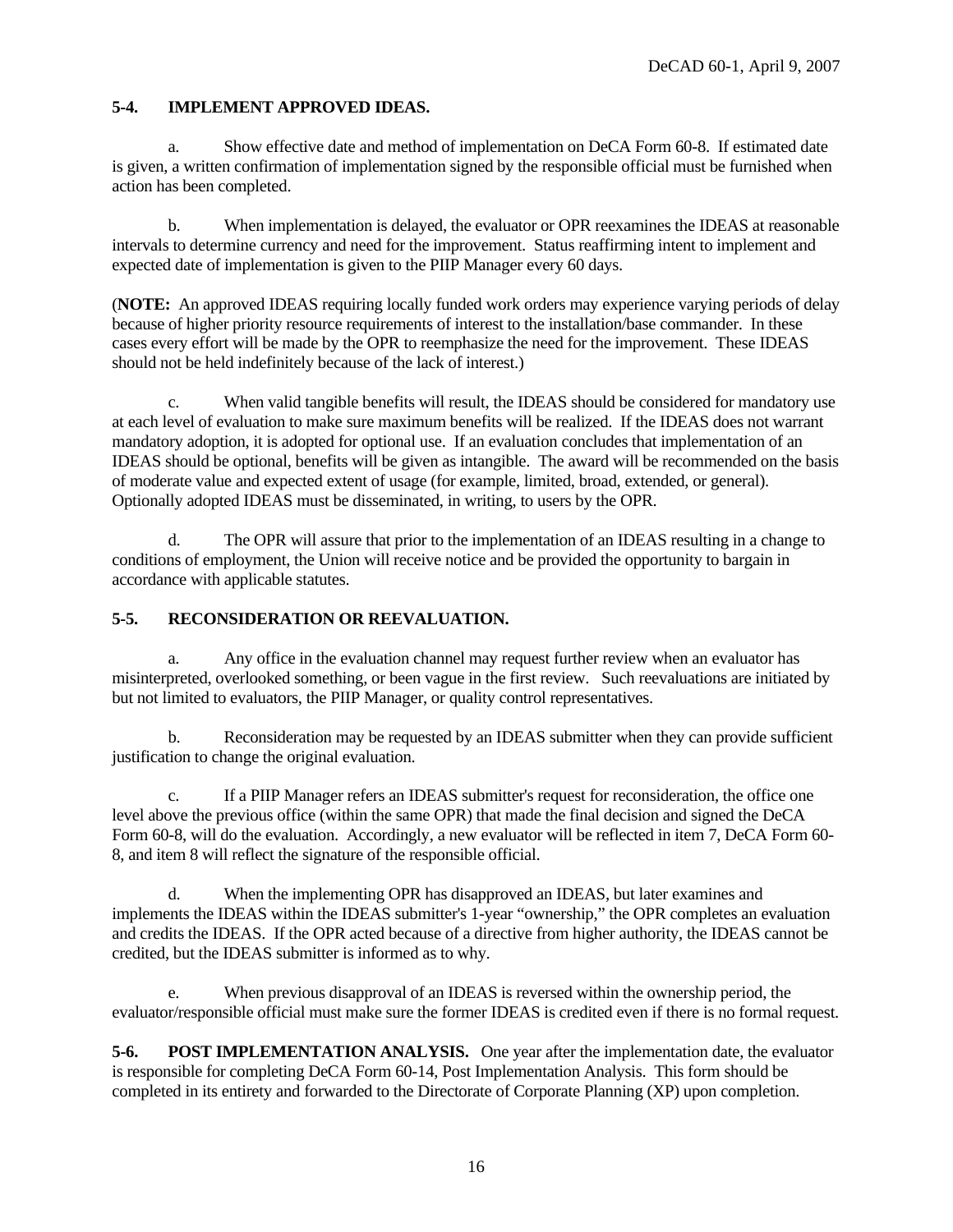| FROM:<br>Defense Commissary Agency<br>Supply Division (SD)<br>1300 E Avenue<br>Fort Lee Va 23801<br>2. IDEA NUMBER<br>Purchase of Electric Staples<br><b>BC000000</b><br><b>ACTION TAKEN OR RECOMMENDED</b><br>3.<br>✓<br>a. APPROVED FOR ADOPTION<br><b>TOTALLY</b><br>PARTIALLY OR WITH MODIFICATION (Explain in Item 4)<br>$\vert\bm{\mathsf{v}}\vert$<br>DATE SUGGESTION WAS OR WILL BE PUT INTO EFFECT:<br>ALSO RECOMMEND CONSIDERATION FOR WIDER APPLICATION<br>AS INDICATED IN ITEM 4.<br>06-15-2222<br>b. ALREADY IN USE OR UNDER CONSIDERATION (Explain in Item 4. indicating whether this suggestion contributed to the action in any way.<br>c. NOT APPROVED FOR ADOPTION FOR REASONS SHOWN IN ITEM 4.<br>d. RECOMMEND ADOPTION, BUT APPROVAL NOT WITHIN JURISDICTION OF THIS OFFICE. (Explain in Item 4.)<br>e. OTHER (Specify in Item 4)<br>4. REASONS FOR ACTION TAKEN OR RECOMMENDED. Include a statement as to how the suggestion was or will be implemented if it is adopted.<br>(If more space is needed, continue on reverse.)<br>The idea to purchase an electric stapler to replace manual staples has merit. The computation of tangilbe benefits have been reviewed<br>and validated. The idea is adopted for implementation effective July 1, 2222. Because this function is unique to your organization,<br>DeCA wide application is not applicable.<br>The use of the electric stapler will preclude injuries to the employees in this single office function thereby reducing the usage of sick<br>leave. Accordingly intangible benefits have been determined to be "moderate value" and "limited application" resulting in intangible<br>monetary award of \$50.00. Accordingly, the total award for this idea is \$580.00. (Intangible - \$50.00 plus Tangible - \$530.00)<br>5. BENEFITS (Complete for all proposals adopted or recommended for adoption.)<br>v<br>TANGIBLE (Show actual or estimated dollar savings, including the cost of conversion and first year savings.)<br>Labor<br>Material<br>(1)<br><b>Total Cost Labor</b><br><b>FACTORS</b><br>Manhours<br>Cost per<br>and Material<br><b>Total Cost</b><br><b>Total Cost</b><br>Number of Units<br>Cost per Unit<br>Involved<br>Manhour<br>300<br>\$21.48<br>\$6,444.00<br>\$6,444.00<br>60<br>\$10.74<br>\$644.40<br>\$300.00<br>\$300.00<br>\$944.40<br>New Method<br>\$5,499.60<br><b>Total \$ Benefits</b><br>(3) TOTAL FIRST YEAR NET DOLLAR BENEFITS (Labor and material<br>(2). COST OF CONVERTING TO NEW METHOD:<br>savings less cost of conversion.)<br>Labor<br>s<br>150.00<br>Material \$<br>50.00<br>5,299.60<br>v<br>Actual<br>Estimated<br>5,499.60<br>200.00<br>Total<br>200.00<br>s<br>INTANGIBLE (Describe effect on operations, health, safety, welfare, or morale; and number of people and specific organizations affected.<br>Indicate the value of the benefit and the extent of applications.)<br>(1) VALUE OF BENEFIT IS:<br>(2) EXTENT OF APPLICATION:<br>$\overline{\smash{\bigtriangledown}}$ LIMITED<br>V MODERATE<br><b>SUBSTANTIAL</b><br><b>EXTENDED</b><br><b>HIGH</b><br><b>GENERAL</b><br><b>EXCEPTIONAL</b><br><b>BROAD</b><br>(3) EXPLAIN THE FACTORS SELECTED IN (1) AND (2). INDICATE AMOUNT OF AWARD RECOMMENDED FOR INTANGIBLE BENEFITS.<br>Intangible monetary are explained in item 4 above<br>7. NAME, TITLE & TELEPHONE EXTENSION OF EVALUATOR   8. SIGNATURE & TITLE OF RESPONSIBLE OFFICIAL<br>IAM A. Evaluator, 804-xxx-xxxx<br>Signed<br>Supply Specialist<br>Chief, Supply Division | <b>EVALUATION</b><br>(For use of this form, see DeCAD 60-1; OPR is DO.) |  |  |  |  |  |  |
|-----------------------------------------------------------------------------------------------------------------------------------------------------------------------------------------------------------------------------------------------------------------------------------------------------------------------------------------------------------------------------------------------------------------------------------------------------------------------------------------------------------------------------------------------------------------------------------------------------------------------------------------------------------------------------------------------------------------------------------------------------------------------------------------------------------------------------------------------------------------------------------------------------------------------------------------------------------------------------------------------------------------------------------------------------------------------------------------------------------------------------------------------------------------------------------------------------------------------------------------------------------------------------------------------------------------------------------------------------------------------------------------------------------------------------------------------------------------------------------------------------------------------------------------------------------------------------------------------------------------------------------------------------------------------------------------------------------------------------------------------------------------------------------------------------------------------------------------------------------------------------------------------------------------------------------------------------------------------------------------------------------------------------------------------------------------------------------------------------------------------------------------------------------------------------------------------------------------------------------------------------------------------------------------------------------------------------------------------------------------------------------------------------------------------------------------------------------------------------------------------------------------------------------------------------------------------------------------------------------------------------------------------------------------------------------------------------------------------------------------------------------------------------------------------------------------------------------------------------------------------------------------------------------------------------------------------------------------------------------------------------------------------------------------------------------------------------------------------------------------------------------------------------------------------------------------------------------------------------------------------------------------------------------------------------------------------------------------------------------------------------------------------------------------------------------------------------------------------------------------------------------------------------------|-------------------------------------------------------------------------|--|--|--|--|--|--|
|                                                                                                                                                                                                                                                                                                                                                                                                                                                                                                                                                                                                                                                                                                                                                                                                                                                                                                                                                                                                                                                                                                                                                                                                                                                                                                                                                                                                                                                                                                                                                                                                                                                                                                                                                                                                                                                                                                                                                                                                                                                                                                                                                                                                                                                                                                                                                                                                                                                                                                                                                                                                                                                                                                                                                                                                                                                                                                                                                                                                                                                                                                                                                                                                                                                                                                                                                                                                                                                                                                                                   | TO:                                                                     |  |  |  |  |  |  |
|                                                                                                                                                                                                                                                                                                                                                                                                                                                                                                                                                                                                                                                                                                                                                                                                                                                                                                                                                                                                                                                                                                                                                                                                                                                                                                                                                                                                                                                                                                                                                                                                                                                                                                                                                                                                                                                                                                                                                                                                                                                                                                                                                                                                                                                                                                                                                                                                                                                                                                                                                                                                                                                                                                                                                                                                                                                                                                                                                                                                                                                                                                                                                                                                                                                                                                                                                                                                                                                                                                                                   | 1. IDEA TITLE                                                           |  |  |  |  |  |  |
|                                                                                                                                                                                                                                                                                                                                                                                                                                                                                                                                                                                                                                                                                                                                                                                                                                                                                                                                                                                                                                                                                                                                                                                                                                                                                                                                                                                                                                                                                                                                                                                                                                                                                                                                                                                                                                                                                                                                                                                                                                                                                                                                                                                                                                                                                                                                                                                                                                                                                                                                                                                                                                                                                                                                                                                                                                                                                                                                                                                                                                                                                                                                                                                                                                                                                                                                                                                                                                                                                                                                   |                                                                         |  |  |  |  |  |  |
|                                                                                                                                                                                                                                                                                                                                                                                                                                                                                                                                                                                                                                                                                                                                                                                                                                                                                                                                                                                                                                                                                                                                                                                                                                                                                                                                                                                                                                                                                                                                                                                                                                                                                                                                                                                                                                                                                                                                                                                                                                                                                                                                                                                                                                                                                                                                                                                                                                                                                                                                                                                                                                                                                                                                                                                                                                                                                                                                                                                                                                                                                                                                                                                                                                                                                                                                                                                                                                                                                                                                   |                                                                         |  |  |  |  |  |  |
|                                                                                                                                                                                                                                                                                                                                                                                                                                                                                                                                                                                                                                                                                                                                                                                                                                                                                                                                                                                                                                                                                                                                                                                                                                                                                                                                                                                                                                                                                                                                                                                                                                                                                                                                                                                                                                                                                                                                                                                                                                                                                                                                                                                                                                                                                                                                                                                                                                                                                                                                                                                                                                                                                                                                                                                                                                                                                                                                                                                                                                                                                                                                                                                                                                                                                                                                                                                                                                                                                                                                   |                                                                         |  |  |  |  |  |  |
|                                                                                                                                                                                                                                                                                                                                                                                                                                                                                                                                                                                                                                                                                                                                                                                                                                                                                                                                                                                                                                                                                                                                                                                                                                                                                                                                                                                                                                                                                                                                                                                                                                                                                                                                                                                                                                                                                                                                                                                                                                                                                                                                                                                                                                                                                                                                                                                                                                                                                                                                                                                                                                                                                                                                                                                                                                                                                                                                                                                                                                                                                                                                                                                                                                                                                                                                                                                                                                                                                                                                   |                                                                         |  |  |  |  |  |  |
|                                                                                                                                                                                                                                                                                                                                                                                                                                                                                                                                                                                                                                                                                                                                                                                                                                                                                                                                                                                                                                                                                                                                                                                                                                                                                                                                                                                                                                                                                                                                                                                                                                                                                                                                                                                                                                                                                                                                                                                                                                                                                                                                                                                                                                                                                                                                                                                                                                                                                                                                                                                                                                                                                                                                                                                                                                                                                                                                                                                                                                                                                                                                                                                                                                                                                                                                                                                                                                                                                                                                   |                                                                         |  |  |  |  |  |  |
|                                                                                                                                                                                                                                                                                                                                                                                                                                                                                                                                                                                                                                                                                                                                                                                                                                                                                                                                                                                                                                                                                                                                                                                                                                                                                                                                                                                                                                                                                                                                                                                                                                                                                                                                                                                                                                                                                                                                                                                                                                                                                                                                                                                                                                                                                                                                                                                                                                                                                                                                                                                                                                                                                                                                                                                                                                                                                                                                                                                                                                                                                                                                                                                                                                                                                                                                                                                                                                                                                                                                   |                                                                         |  |  |  |  |  |  |
|                                                                                                                                                                                                                                                                                                                                                                                                                                                                                                                                                                                                                                                                                                                                                                                                                                                                                                                                                                                                                                                                                                                                                                                                                                                                                                                                                                                                                                                                                                                                                                                                                                                                                                                                                                                                                                                                                                                                                                                                                                                                                                                                                                                                                                                                                                                                                                                                                                                                                                                                                                                                                                                                                                                                                                                                                                                                                                                                                                                                                                                                                                                                                                                                                                                                                                                                                                                                                                                                                                                                   |                                                                         |  |  |  |  |  |  |
|                                                                                                                                                                                                                                                                                                                                                                                                                                                                                                                                                                                                                                                                                                                                                                                                                                                                                                                                                                                                                                                                                                                                                                                                                                                                                                                                                                                                                                                                                                                                                                                                                                                                                                                                                                                                                                                                                                                                                                                                                                                                                                                                                                                                                                                                                                                                                                                                                                                                                                                                                                                                                                                                                                                                                                                                                                                                                                                                                                                                                                                                                                                                                                                                                                                                                                                                                                                                                                                                                                                                   |                                                                         |  |  |  |  |  |  |
|                                                                                                                                                                                                                                                                                                                                                                                                                                                                                                                                                                                                                                                                                                                                                                                                                                                                                                                                                                                                                                                                                                                                                                                                                                                                                                                                                                                                                                                                                                                                                                                                                                                                                                                                                                                                                                                                                                                                                                                                                                                                                                                                                                                                                                                                                                                                                                                                                                                                                                                                                                                                                                                                                                                                                                                                                                                                                                                                                                                                                                                                                                                                                                                                                                                                                                                                                                                                                                                                                                                                   |                                                                         |  |  |  |  |  |  |
|                                                                                                                                                                                                                                                                                                                                                                                                                                                                                                                                                                                                                                                                                                                                                                                                                                                                                                                                                                                                                                                                                                                                                                                                                                                                                                                                                                                                                                                                                                                                                                                                                                                                                                                                                                                                                                                                                                                                                                                                                                                                                                                                                                                                                                                                                                                                                                                                                                                                                                                                                                                                                                                                                                                                                                                                                                                                                                                                                                                                                                                                                                                                                                                                                                                                                                                                                                                                                                                                                                                                   |                                                                         |  |  |  |  |  |  |
|                                                                                                                                                                                                                                                                                                                                                                                                                                                                                                                                                                                                                                                                                                                                                                                                                                                                                                                                                                                                                                                                                                                                                                                                                                                                                                                                                                                                                                                                                                                                                                                                                                                                                                                                                                                                                                                                                                                                                                                                                                                                                                                                                                                                                                                                                                                                                                                                                                                                                                                                                                                                                                                                                                                                                                                                                                                                                                                                                                                                                                                                                                                                                                                                                                                                                                                                                                                                                                                                                                                                   |                                                                         |  |  |  |  |  |  |
|                                                                                                                                                                                                                                                                                                                                                                                                                                                                                                                                                                                                                                                                                                                                                                                                                                                                                                                                                                                                                                                                                                                                                                                                                                                                                                                                                                                                                                                                                                                                                                                                                                                                                                                                                                                                                                                                                                                                                                                                                                                                                                                                                                                                                                                                                                                                                                                                                                                                                                                                                                                                                                                                                                                                                                                                                                                                                                                                                                                                                                                                                                                                                                                                                                                                                                                                                                                                                                                                                                                                   |                                                                         |  |  |  |  |  |  |
|                                                                                                                                                                                                                                                                                                                                                                                                                                                                                                                                                                                                                                                                                                                                                                                                                                                                                                                                                                                                                                                                                                                                                                                                                                                                                                                                                                                                                                                                                                                                                                                                                                                                                                                                                                                                                                                                                                                                                                                                                                                                                                                                                                                                                                                                                                                                                                                                                                                                                                                                                                                                                                                                                                                                                                                                                                                                                                                                                                                                                                                                                                                                                                                                                                                                                                                                                                                                                                                                                                                                   |                                                                         |  |  |  |  |  |  |
|                                                                                                                                                                                                                                                                                                                                                                                                                                                                                                                                                                                                                                                                                                                                                                                                                                                                                                                                                                                                                                                                                                                                                                                                                                                                                                                                                                                                                                                                                                                                                                                                                                                                                                                                                                                                                                                                                                                                                                                                                                                                                                                                                                                                                                                                                                                                                                                                                                                                                                                                                                                                                                                                                                                                                                                                                                                                                                                                                                                                                                                                                                                                                                                                                                                                                                                                                                                                                                                                                                                                   |                                                                         |  |  |  |  |  |  |
|                                                                                                                                                                                                                                                                                                                                                                                                                                                                                                                                                                                                                                                                                                                                                                                                                                                                                                                                                                                                                                                                                                                                                                                                                                                                                                                                                                                                                                                                                                                                                                                                                                                                                                                                                                                                                                                                                                                                                                                                                                                                                                                                                                                                                                                                                                                                                                                                                                                                                                                                                                                                                                                                                                                                                                                                                                                                                                                                                                                                                                                                                                                                                                                                                                                                                                                                                                                                                                                                                                                                   |                                                                         |  |  |  |  |  |  |
|                                                                                                                                                                                                                                                                                                                                                                                                                                                                                                                                                                                                                                                                                                                                                                                                                                                                                                                                                                                                                                                                                                                                                                                                                                                                                                                                                                                                                                                                                                                                                                                                                                                                                                                                                                                                                                                                                                                                                                                                                                                                                                                                                                                                                                                                                                                                                                                                                                                                                                                                                                                                                                                                                                                                                                                                                                                                                                                                                                                                                                                                                                                                                                                                                                                                                                                                                                                                                                                                                                                                   |                                                                         |  |  |  |  |  |  |
|                                                                                                                                                                                                                                                                                                                                                                                                                                                                                                                                                                                                                                                                                                                                                                                                                                                                                                                                                                                                                                                                                                                                                                                                                                                                                                                                                                                                                                                                                                                                                                                                                                                                                                                                                                                                                                                                                                                                                                                                                                                                                                                                                                                                                                                                                                                                                                                                                                                                                                                                                                                                                                                                                                                                                                                                                                                                                                                                                                                                                                                                                                                                                                                                                                                                                                                                                                                                                                                                                                                                   |                                                                         |  |  |  |  |  |  |
|                                                                                                                                                                                                                                                                                                                                                                                                                                                                                                                                                                                                                                                                                                                                                                                                                                                                                                                                                                                                                                                                                                                                                                                                                                                                                                                                                                                                                                                                                                                                                                                                                                                                                                                                                                                                                                                                                                                                                                                                                                                                                                                                                                                                                                                                                                                                                                                                                                                                                                                                                                                                                                                                                                                                                                                                                                                                                                                                                                                                                                                                                                                                                                                                                                                                                                                                                                                                                                                                                                                                   | a.                                                                      |  |  |  |  |  |  |
|                                                                                                                                                                                                                                                                                                                                                                                                                                                                                                                                                                                                                                                                                                                                                                                                                                                                                                                                                                                                                                                                                                                                                                                                                                                                                                                                                                                                                                                                                                                                                                                                                                                                                                                                                                                                                                                                                                                                                                                                                                                                                                                                                                                                                                                                                                                                                                                                                                                                                                                                                                                                                                                                                                                                                                                                                                                                                                                                                                                                                                                                                                                                                                                                                                                                                                                                                                                                                                                                                                                                   |                                                                         |  |  |  |  |  |  |
|                                                                                                                                                                                                                                                                                                                                                                                                                                                                                                                                                                                                                                                                                                                                                                                                                                                                                                                                                                                                                                                                                                                                                                                                                                                                                                                                                                                                                                                                                                                                                                                                                                                                                                                                                                                                                                                                                                                                                                                                                                                                                                                                                                                                                                                                                                                                                                                                                                                                                                                                                                                                                                                                                                                                                                                                                                                                                                                                                                                                                                                                                                                                                                                                                                                                                                                                                                                                                                                                                                                                   |                                                                         |  |  |  |  |  |  |
|                                                                                                                                                                                                                                                                                                                                                                                                                                                                                                                                                                                                                                                                                                                                                                                                                                                                                                                                                                                                                                                                                                                                                                                                                                                                                                                                                                                                                                                                                                                                                                                                                                                                                                                                                                                                                                                                                                                                                                                                                                                                                                                                                                                                                                                                                                                                                                                                                                                                                                                                                                                                                                                                                                                                                                                                                                                                                                                                                                                                                                                                                                                                                                                                                                                                                                                                                                                                                                                                                                                                   | Former Method                                                           |  |  |  |  |  |  |
|                                                                                                                                                                                                                                                                                                                                                                                                                                                                                                                                                                                                                                                                                                                                                                                                                                                                                                                                                                                                                                                                                                                                                                                                                                                                                                                                                                                                                                                                                                                                                                                                                                                                                                                                                                                                                                                                                                                                                                                                                                                                                                                                                                                                                                                                                                                                                                                                                                                                                                                                                                                                                                                                                                                                                                                                                                                                                                                                                                                                                                                                                                                                                                                                                                                                                                                                                                                                                                                                                                                                   |                                                                         |  |  |  |  |  |  |
|                                                                                                                                                                                                                                                                                                                                                                                                                                                                                                                                                                                                                                                                                                                                                                                                                                                                                                                                                                                                                                                                                                                                                                                                                                                                                                                                                                                                                                                                                                                                                                                                                                                                                                                                                                                                                                                                                                                                                                                                                                                                                                                                                                                                                                                                                                                                                                                                                                                                                                                                                                                                                                                                                                                                                                                                                                                                                                                                                                                                                                                                                                                                                                                                                                                                                                                                                                                                                                                                                                                                   |                                                                         |  |  |  |  |  |  |
|                                                                                                                                                                                                                                                                                                                                                                                                                                                                                                                                                                                                                                                                                                                                                                                                                                                                                                                                                                                                                                                                                                                                                                                                                                                                                                                                                                                                                                                                                                                                                                                                                                                                                                                                                                                                                                                                                                                                                                                                                                                                                                                                                                                                                                                                                                                                                                                                                                                                                                                                                                                                                                                                                                                                                                                                                                                                                                                                                                                                                                                                                                                                                                                                                                                                                                                                                                                                                                                                                                                                   |                                                                         |  |  |  |  |  |  |
|                                                                                                                                                                                                                                                                                                                                                                                                                                                                                                                                                                                                                                                                                                                                                                                                                                                                                                                                                                                                                                                                                                                                                                                                                                                                                                                                                                                                                                                                                                                                                                                                                                                                                                                                                                                                                                                                                                                                                                                                                                                                                                                                                                                                                                                                                                                                                                                                                                                                                                                                                                                                                                                                                                                                                                                                                                                                                                                                                                                                                                                                                                                                                                                                                                                                                                                                                                                                                                                                                                                                   |                                                                         |  |  |  |  |  |  |
|                                                                                                                                                                                                                                                                                                                                                                                                                                                                                                                                                                                                                                                                                                                                                                                                                                                                                                                                                                                                                                                                                                                                                                                                                                                                                                                                                                                                                                                                                                                                                                                                                                                                                                                                                                                                                                                                                                                                                                                                                                                                                                                                                                                                                                                                                                                                                                                                                                                                                                                                                                                                                                                                                                                                                                                                                                                                                                                                                                                                                                                                                                                                                                                                                                                                                                                                                                                                                                                                                                                                   |                                                                         |  |  |  |  |  |  |
|                                                                                                                                                                                                                                                                                                                                                                                                                                                                                                                                                                                                                                                                                                                                                                                                                                                                                                                                                                                                                                                                                                                                                                                                                                                                                                                                                                                                                                                                                                                                                                                                                                                                                                                                                                                                                                                                                                                                                                                                                                                                                                                                                                                                                                                                                                                                                                                                                                                                                                                                                                                                                                                                                                                                                                                                                                                                                                                                                                                                                                                                                                                                                                                                                                                                                                                                                                                                                                                                                                                                   |                                                                         |  |  |  |  |  |  |
|                                                                                                                                                                                                                                                                                                                                                                                                                                                                                                                                                                                                                                                                                                                                                                                                                                                                                                                                                                                                                                                                                                                                                                                                                                                                                                                                                                                                                                                                                                                                                                                                                                                                                                                                                                                                                                                                                                                                                                                                                                                                                                                                                                                                                                                                                                                                                                                                                                                                                                                                                                                                                                                                                                                                                                                                                                                                                                                                                                                                                                                                                                                                                                                                                                                                                                                                                                                                                                                                                                                                   | b.                                                                      |  |  |  |  |  |  |
|                                                                                                                                                                                                                                                                                                                                                                                                                                                                                                                                                                                                                                                                                                                                                                                                                                                                                                                                                                                                                                                                                                                                                                                                                                                                                                                                                                                                                                                                                                                                                                                                                                                                                                                                                                                                                                                                                                                                                                                                                                                                                                                                                                                                                                                                                                                                                                                                                                                                                                                                                                                                                                                                                                                                                                                                                                                                                                                                                                                                                                                                                                                                                                                                                                                                                                                                                                                                                                                                                                                                   |                                                                         |  |  |  |  |  |  |
|                                                                                                                                                                                                                                                                                                                                                                                                                                                                                                                                                                                                                                                                                                                                                                                                                                                                                                                                                                                                                                                                                                                                                                                                                                                                                                                                                                                                                                                                                                                                                                                                                                                                                                                                                                                                                                                                                                                                                                                                                                                                                                                                                                                                                                                                                                                                                                                                                                                                                                                                                                                                                                                                                                                                                                                                                                                                                                                                                                                                                                                                                                                                                                                                                                                                                                                                                                                                                                                                                                                                   |                                                                         |  |  |  |  |  |  |
|                                                                                                                                                                                                                                                                                                                                                                                                                                                                                                                                                                                                                                                                                                                                                                                                                                                                                                                                                                                                                                                                                                                                                                                                                                                                                                                                                                                                                                                                                                                                                                                                                                                                                                                                                                                                                                                                                                                                                                                                                                                                                                                                                                                                                                                                                                                                                                                                                                                                                                                                                                                                                                                                                                                                                                                                                                                                                                                                                                                                                                                                                                                                                                                                                                                                                                                                                                                                                                                                                                                                   |                                                                         |  |  |  |  |  |  |
|                                                                                                                                                                                                                                                                                                                                                                                                                                                                                                                                                                                                                                                                                                                                                                                                                                                                                                                                                                                                                                                                                                                                                                                                                                                                                                                                                                                                                                                                                                                                                                                                                                                                                                                                                                                                                                                                                                                                                                                                                                                                                                                                                                                                                                                                                                                                                                                                                                                                                                                                                                                                                                                                                                                                                                                                                                                                                                                                                                                                                                                                                                                                                                                                                                                                                                                                                                                                                                                                                                                                   |                                                                         |  |  |  |  |  |  |
|                                                                                                                                                                                                                                                                                                                                                                                                                                                                                                                                                                                                                                                                                                                                                                                                                                                                                                                                                                                                                                                                                                                                                                                                                                                                                                                                                                                                                                                                                                                                                                                                                                                                                                                                                                                                                                                                                                                                                                                                                                                                                                                                                                                                                                                                                                                                                                                                                                                                                                                                                                                                                                                                                                                                                                                                                                                                                                                                                                                                                                                                                                                                                                                                                                                                                                                                                                                                                                                                                                                                   |                                                                         |  |  |  |  |  |  |
|                                                                                                                                                                                                                                                                                                                                                                                                                                                                                                                                                                                                                                                                                                                                                                                                                                                                                                                                                                                                                                                                                                                                                                                                                                                                                                                                                                                                                                                                                                                                                                                                                                                                                                                                                                                                                                                                                                                                                                                                                                                                                                                                                                                                                                                                                                                                                                                                                                                                                                                                                                                                                                                                                                                                                                                                                                                                                                                                                                                                                                                                                                                                                                                                                                                                                                                                                                                                                                                                                                                                   |                                                                         |  |  |  |  |  |  |
|                                                                                                                                                                                                                                                                                                                                                                                                                                                                                                                                                                                                                                                                                                                                                                                                                                                                                                                                                                                                                                                                                                                                                                                                                                                                                                                                                                                                                                                                                                                                                                                                                                                                                                                                                                                                                                                                                                                                                                                                                                                                                                                                                                                                                                                                                                                                                                                                                                                                                                                                                                                                                                                                                                                                                                                                                                                                                                                                                                                                                                                                                                                                                                                                                                                                                                                                                                                                                                                                                                                                   | 6. DATE                                                                 |  |  |  |  |  |  |
|                                                                                                                                                                                                                                                                                                                                                                                                                                                                                                                                                                                                                                                                                                                                                                                                                                                                                                                                                                                                                                                                                                                                                                                                                                                                                                                                                                                                                                                                                                                                                                                                                                                                                                                                                                                                                                                                                                                                                                                                                                                                                                                                                                                                                                                                                                                                                                                                                                                                                                                                                                                                                                                                                                                                                                                                                                                                                                                                                                                                                                                                                                                                                                                                                                                                                                                                                                                                                                                                                                                                   |                                                                         |  |  |  |  |  |  |
|                                                                                                                                                                                                                                                                                                                                                                                                                                                                                                                                                                                                                                                                                                                                                                                                                                                                                                                                                                                                                                                                                                                                                                                                                                                                                                                                                                                                                                                                                                                                                                                                                                                                                                                                                                                                                                                                                                                                                                                                                                                                                                                                                                                                                                                                                                                                                                                                                                                                                                                                                                                                                                                                                                                                                                                                                                                                                                                                                                                                                                                                                                                                                                                                                                                                                                                                                                                                                                                                                                                                   |                                                                         |  |  |  |  |  |  |
| This form was designed by FormSoft Group, Ltd.<br>Supersedes DeCAF 40-149, Nov 2001,<br>DeCA Form 60-8, Oct 2003<br>using FormFlow99 v3.1<br>DeCAF60-8, Oct 1993 and DeCAF 60-15, Oct 1993                                                                                                                                                                                                                                                                                                                                                                                                                                                                                                                                                                                                                                                                                                                                                                                                                                                                                                                                                                                                                                                                                                                                                                                                                                                                                                                                                                                                                                                                                                                                                                                                                                                                                                                                                                                                                                                                                                                                                                                                                                                                                                                                                                                                                                                                                                                                                                                                                                                                                                                                                                                                                                                                                                                                                                                                                                                                                                                                                                                                                                                                                                                                                                                                                                                                                                                                        |                                                                         |  |  |  |  |  |  |

#### **Figure 5-1, Sample of Completed DeCA Form 60-8, Evaluation**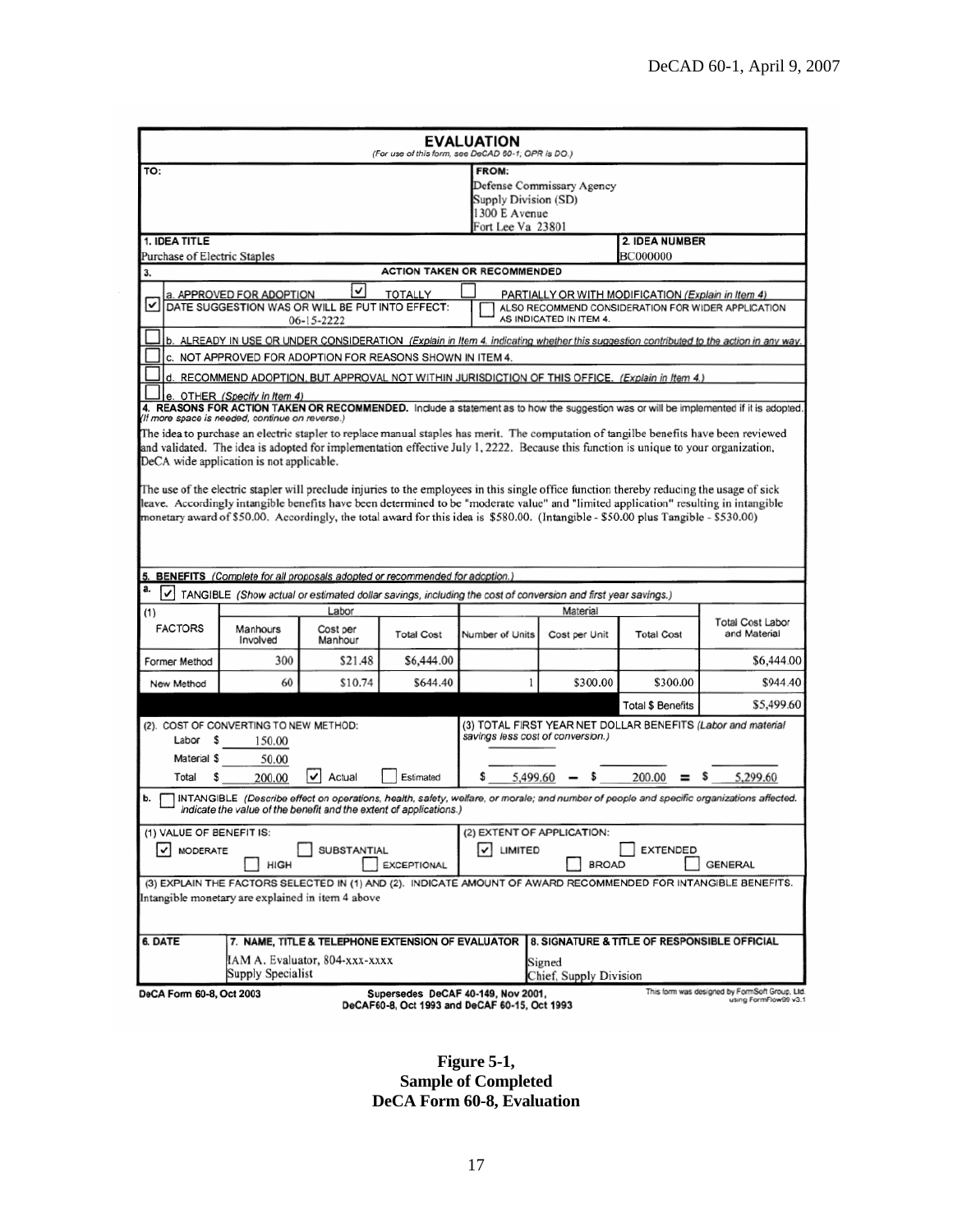#### **DETERMINING AND COMPUTING AWARDS**

**6-1. WHO MAKES THE DECISION TO GRANT CASH AWARDS.** The PIIP Manager, the IDEAS Awards Board, and the awarding authority (see table 6-1) make the final decisions affecting an award. Awards that are authorized under this regulation are obligations that must be met. Awards are granted without regard to grade, level, or type of work performed and are based on the criteria and tables in this chapter. Awards have the greatest impact when they immediately follow the contribution being recognized.

**6-2. AWARD APPROVAL AUTHORITY.** Authority of the Director, Defense Commissary Agency, to approve cash awards to individuals and groups for proposals, inventions, and scientific achievements is delegated as shown in table 6-1.

**6-3. BASIS USED FOR CASH AWARDS.** This paragraph applies to all cash awards for IDEAS including those applied in other military and federal agencies outside DoD. Awards are paid for actual improvement and benefits, not for the content of the IDEAS only. Tables 6-2 and 6-3 apply equally to all military and civilian personnel for cash awards with tangible and/or intangible benefits.

a. A cash award may be granted to an individual or to a group (or to the estate of a deceased person) for a contribution made while the contributor was a federal employee (Title 5 U.S.C.) with the Armed Forces.

b. Granting a cash award is subject to the following conditions:

(1) The IDEAS must be implemented.

 (2) If the OPR can report substantial actions to implement, a full award may be granted, but a target date for completion must be stated and the PIIP Manager must be notified.

If a delay is necessary in implementing a proposal, an initial award of up to  $$100$ may be granted without the IDEAS being in use if the following conditions apply:

(a) The IDEAS case file contains management's commitment to use the proposal.

 (b) The estimated value of benefits supports the initial award. The initial award is part of the total award (no adjustment downward is authorized when final determination is made).

(4) If the proposal is implemented locally, but forwarded for wider application, an award is considered for the local benefits. An additional award is considered if implemented by a higher level for wider scope.

 (5) An IDEAS may be considered for an award for a confirmatory (after-the-fact) IDEAS if it is submitted within 30 days after the date the proposer submitted it. This is only done when unusual circumstances prevented submission of the IDEAS before management becomes involved. The confirmatory IDEAS must identify the person or persons by whom it was made and the place, approximate date, and circumstances so a correlation can be established between the initial presentation and the later adoption.

 (6) An IDEAS submitter retains the right to award consideration for 1 year after the date of the final action on an IDEAS. Final action is the date of the written notification of adoption or non-adoption. If the final action is non-adoptive, the IDEAS is entitled to award consideration if the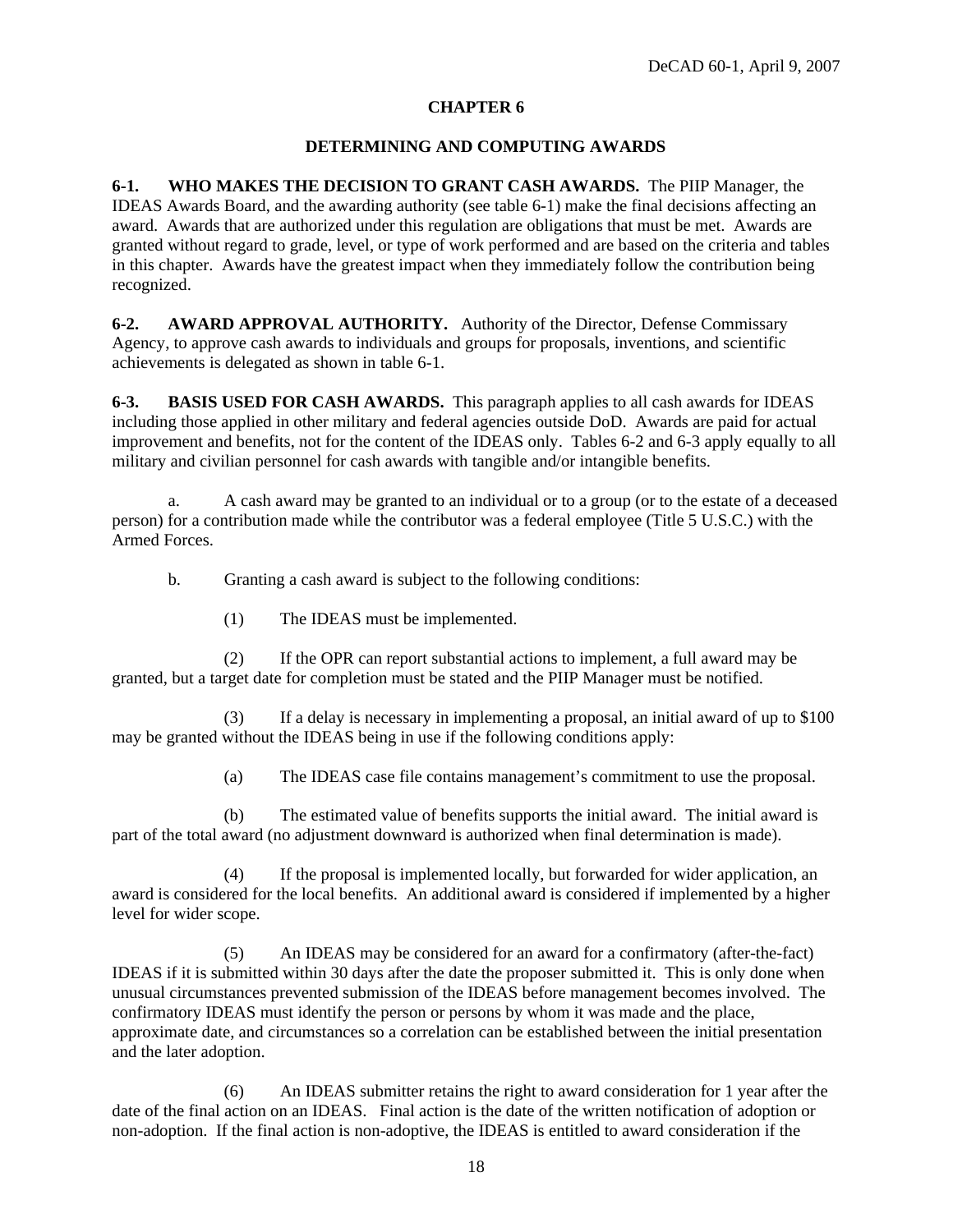specific suggestion is adopted by the OPR during the 1-year "ownership" period. An IDEAS submitter may lose their ownership rights if requested additional information for an IDEAS that was submitted is not provided by an established suspense date.

 (7) An IDEAS does not have to be adopted exactly as submitted. If an IDEAS is adopted in part or causes some action to be taken, it is eligible for award consideration for the part that contributed to the action. The IDEAS presented need not be new or original if the proposed method leads to the action. Correlation between the change made and the DeCA Form 60-8 must be shown. The evaluation must state to what extent the proposal contributed to this action.

 (8) A cash award is based only on benefits to operations and activities supported by Defense Working Capital Fund and attributable to the IDEAS submitter's efforts. Awards are not payable to DeCA personnel based on direct benefits to a contractor as opposed to benefits for government contracts. If an IDEAS deals with the improvement of material or services being bought under contract and the change has been authorized and referred to the contractor, the IDEAS submitter may be considered for a cash award after the contract change is made. The cash award is based on the net tangible or intangible benefits realized by DeCA.

 (9) A cash award is not granted for a contribution that has already been properly recognized by another cash award. The recipient of an honorary award or invention award is eligible to earn a cash proposal award for the same achievement.

 (10) IDEAS developed while attending official meetings or conferences on TDY or resulting from assignments of special studies, projects, or details are not eligible for a cash award. However, an IDEAS submitted for consideration at a functional review workshop is eligible for a cash award provided it was submitted prior to the meeting. If an IDEAS is made by an individual selected to participate in the functional review workshop, the IDEAS must have been submitted prior to the individual's selection. IDEAS developed that are incidental to the TDY being performed are eligible.

**6-4. HOW AWARDS ARE COMPUTED.** To determine the amount of an award, use tables 6-2 and 6-3.

 a. The total cash award to a group usually will not exceed the amount authorized for payment to one person. Each person receives an equal share of the award except for those group proposals described in chapter 3, paragraph 3-3c. When a contribution is made by more than one person and the amount of the award, when shared, is too small to be meaningful, the award amount will be increased by the award authority based on the recommendation from the PIIP Manager.

 b. When an additional award is to be paid, the total award (initial plus additional) will not exceed the amount paid for the total benefits gained.

 c. When it is known at the time of adoption that the IDEAS will be used for less than a full year, base the amount of the award on the benefits that were gained during the period of actual use.

 d. Manpower or work-hour savings must be documented by the OPR on the DeCA Form 60-8 to show that the manpower authorizations will be eliminated from the DeCA Manning Document; new duties will be absorbed without additional manning; or work hours will actually be saved by reducing or eliminating overtime or work backlog. The actual amount of reduced overtime or work backlog is the tangible savings rather than a minor reduction in time to complete a task that will not reduce manning or overtime. All savings not meeting these criteria are intangible. Certification by manpower is required to support these savings and the savings will be based on the "authorized" grade, not the "required" or "assigned" grade. When these savings affect "cost-plus" contracts, the administrative contracting officer will act as the certifying officer for manpower or work-hour savings incurred by a contractor.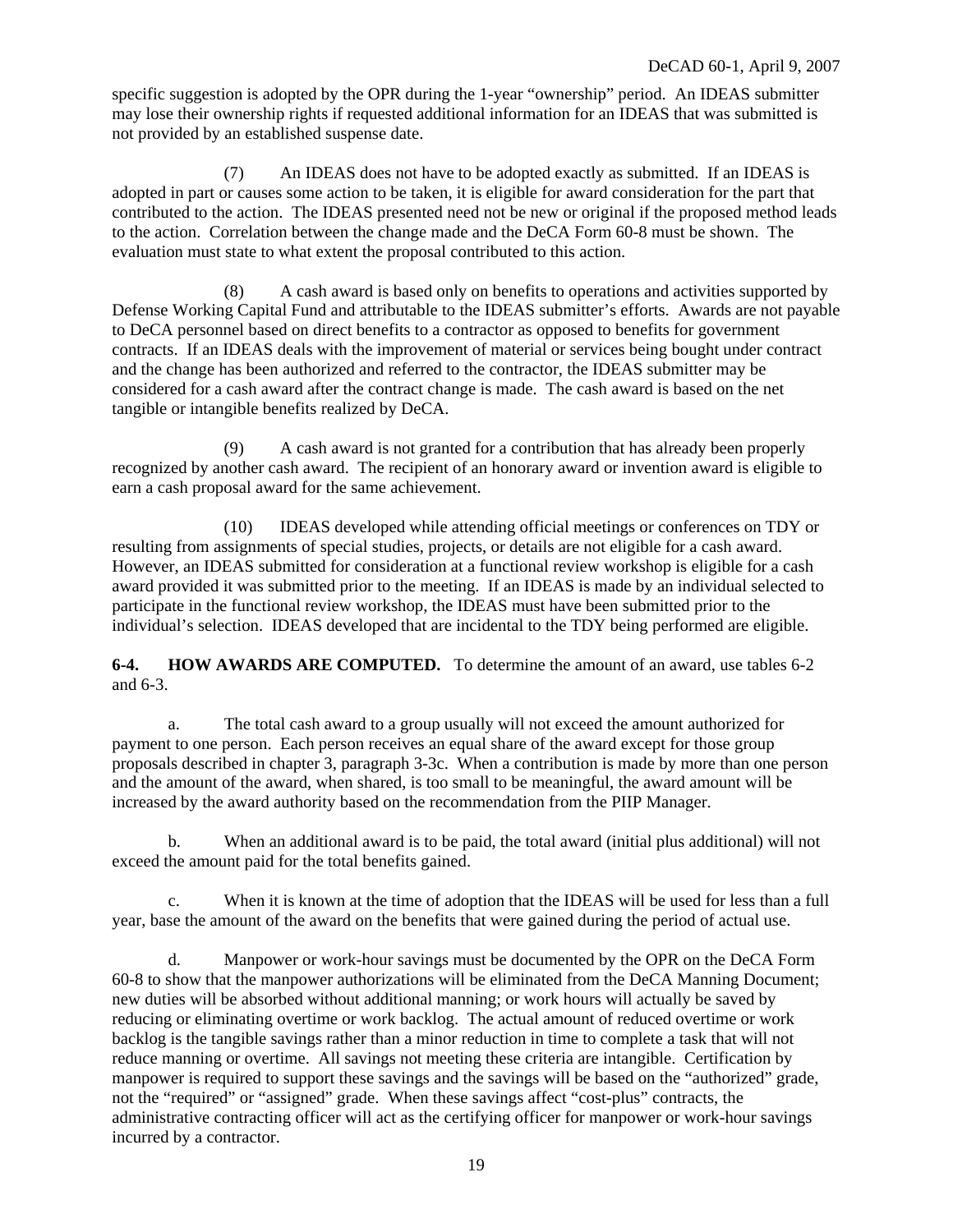(1) Do not consider tangible benefits for work hours based on the assumption that personnel affected will keep busy with other normal duties. There must be documentation to support the disposition of work hours that become available. Unless one of the above actions occurs regarding workhour savings, an award determination is based on intangible benefits.

 (2) A confirmation from manpower is required to support the award if it is based on a reduction, total loss, or transfer to another activity or authorizations. An award determination is based on tangible benefits regardless of where the space is realigned.

 (3) Apply the same reasoning to savings in computer time and other equipment whether leased or owned.

e. An award is not based on tangible benefits when the IDEAS is adopted for optional use. An optional use adoption means that an IDEAS has been sent out without any required feedback (that is, no implementation date, method of adoption, or benefits are presented [on a DeCA Form 60-8]). However, when there is feedback, the information is used to determine the proper award. If an evaluation of an IDEAS concludes that implementation should be optional, benefits are given as intangible. The award is recommended on the basis of "moderate value" and "extent of application" (for example, Limited, Broad, Extended, or General).

f. Installation/base-labor costs are used in calculating costs of installation or work-hour savings or both on actual costs, where available, or on an estimated basis using average cost center labor rates. All labor rates will include leave and other personnel benefits costs as computed by the standard payroll for civilian and military. Standard rates for calculating military work-hour savings is an 8-hour day.

 g. An award is not based on tangible benefits when an IDEAS is adopted as an alternate method unless it can be shown that it is the only method to be used. An alternate method, even though it is adopted as a mandatory alternative, leaves a choice of methods for the user to follow.

**6-5. AWARD FOR TANGIBLE BENEFITS.** It is essential that to the maximum extent possible, the dollar value of tangible benefits is measured by uniform criteria throughout DeCA. To ensure this uniformity, proposals with tangible benefits may be reviewed by XP to ensure a corporate view. A cash award is approved for a contribution that results in tangible benefits valued at \$250 or more. Calculate benefits on the basis of the estimated net benefits for the first full year of operation, with one exception. When the improvement has a high installation cost but will yield continuing tangible benefits for more than 1 year, the award will usually be based on an average net benefit for 3 years or less unless there is proof the life expectancy is longer.

**6-6. AWARD FOR INTANGIBLE BENEFITS.** By their very nature, awards in this category are decided on the basis of judgment rather than precise facts and provable calculations. Therefore, it is important that suggestions be reviewed in light of merit and all relevant precedents and that approval of awards and amounts are fairly judged and consistent.

 a. When an award is based on intangible benefits, the amount of the award depends on the value of the benefit and extent of application. To determine the amount of award, refer to table 6-3.

b. An IDEAS identified as a very minor contribution usually should be considered for proper non-cash award. Examples of IDEAS eligible for only a memorandum or certificate of appreciation or commendation are:

(1) Traffic control signs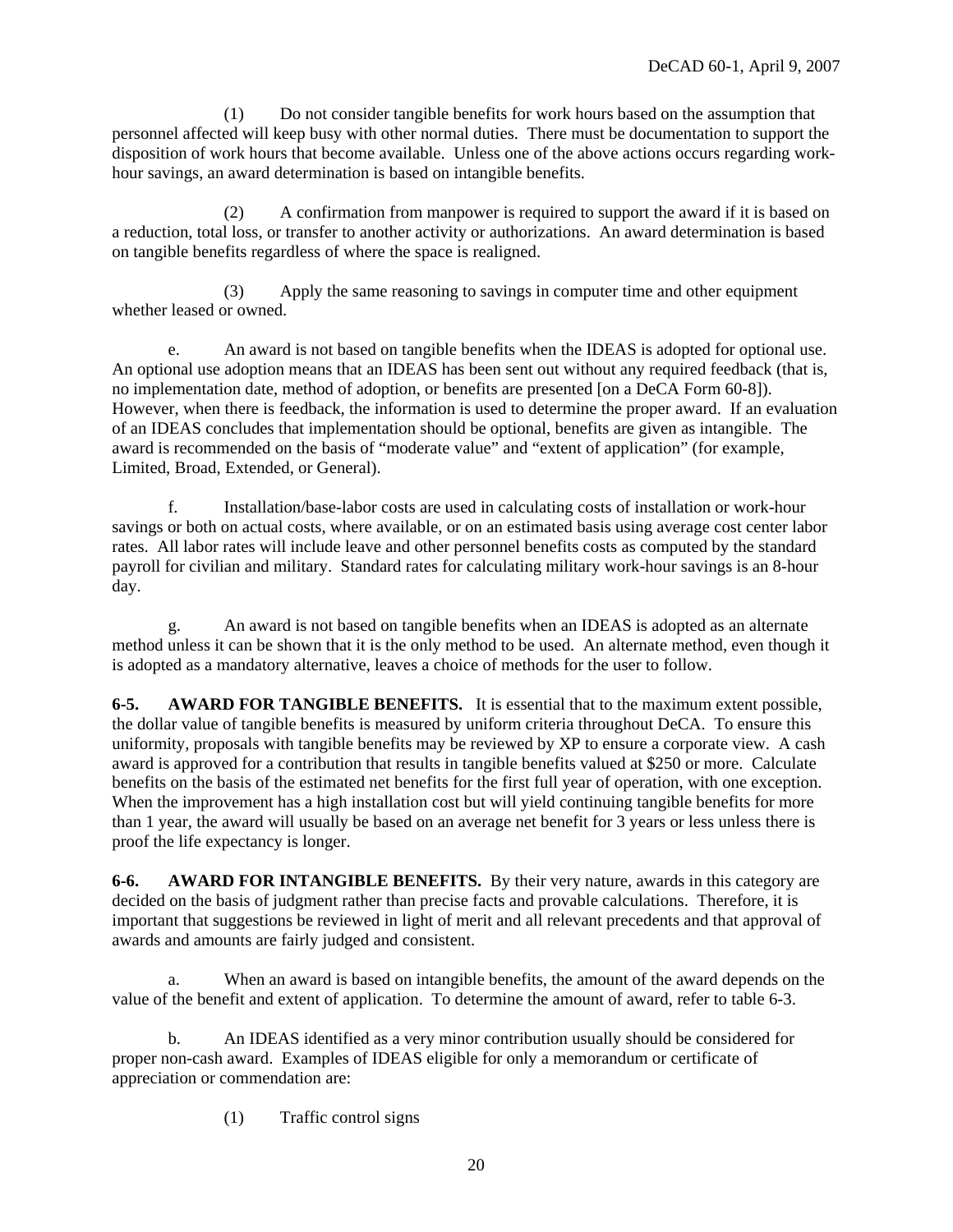- (2) Building instruction signs for non-smoking areas, locations, and safety hazards
- (3) Nonskid materials for walk areas
- (4) Building improvements (not to be confused with building maintenance)
- (5) Minor wording in directives or forms that did not change the actual procedures

**6-7. CASH AWARD VS. TIME-OFF AWARD.** When the award value of an IDEAS is \$100 to \$500, the employee will be given the choice of either the cash award or a time-off award as follows:

- a. Cash award of \$100 to \$250 is equal to an 8 hour time-off award.
- b. Cash award of \$251 to \$500 is equal to a 16 hour time-off award.

**6-8. JOB RESPONSIBILITY DETERMINATION.** The decision to investigate job responsibility depends on the merits of each case. The determination of job responsibility of an IDEAS submitter, when asked by the PIIP Manager, is a decision made at the director level above the submitter.

a. Policy:

 (1) IDEAS concerning the work environment are needed and encouraged. The better IDEAS are usually associated with the suggestor's work; therefore, every IDEAS generated cannot be presumed to be within the suggestor's job responsibility.

(2) Duty related issues should not be confused with job responsibility.

 (a) Duty Related: Associated with work environment but not required in the usual and customary duties or daily performance expectations of the position.

 (b) Job Responsibility: Considered within expected job performance requirements. It is a duty assigned by competent authority. Usually, job responsibility IDEAS are presented orally and carried out by the authority of the first or second level supervisor. If the submitter's primary responsibility is to make recommendations on the subject matter contained in the IDEAS, the action is considered to be within job responsibility.

b. Determining job responsibility:

(1) When requested by the PIIP Manager, DeCA Form 60-11 will be completed at the director's level above the IDEAS submitter. If there is a disagreement, the following actions will be taken by the PIIP Manager:

 (a) For civilians: The IDEAS case file, including DeCA Form 60-11, will be reviewed by the IDEAS Award Board, if appropriate. The decision by the awards board will be considered final.

 (b) For military: Review of the military member's Officer Evaluation Report or Enlisted Performance Report for official duties at the time the IDEAS was submitted will be done.

 (2) An IDEAS may be considered for a cash award when the IDEAS is determined to be job responsibility but is of significant value. The award amount is determined by tables 6-2 and 6-3, and reduced by 25, 50, or 75 percent depending on the degree of job responsibility determined. This applies to group IDEAS, as well as individual.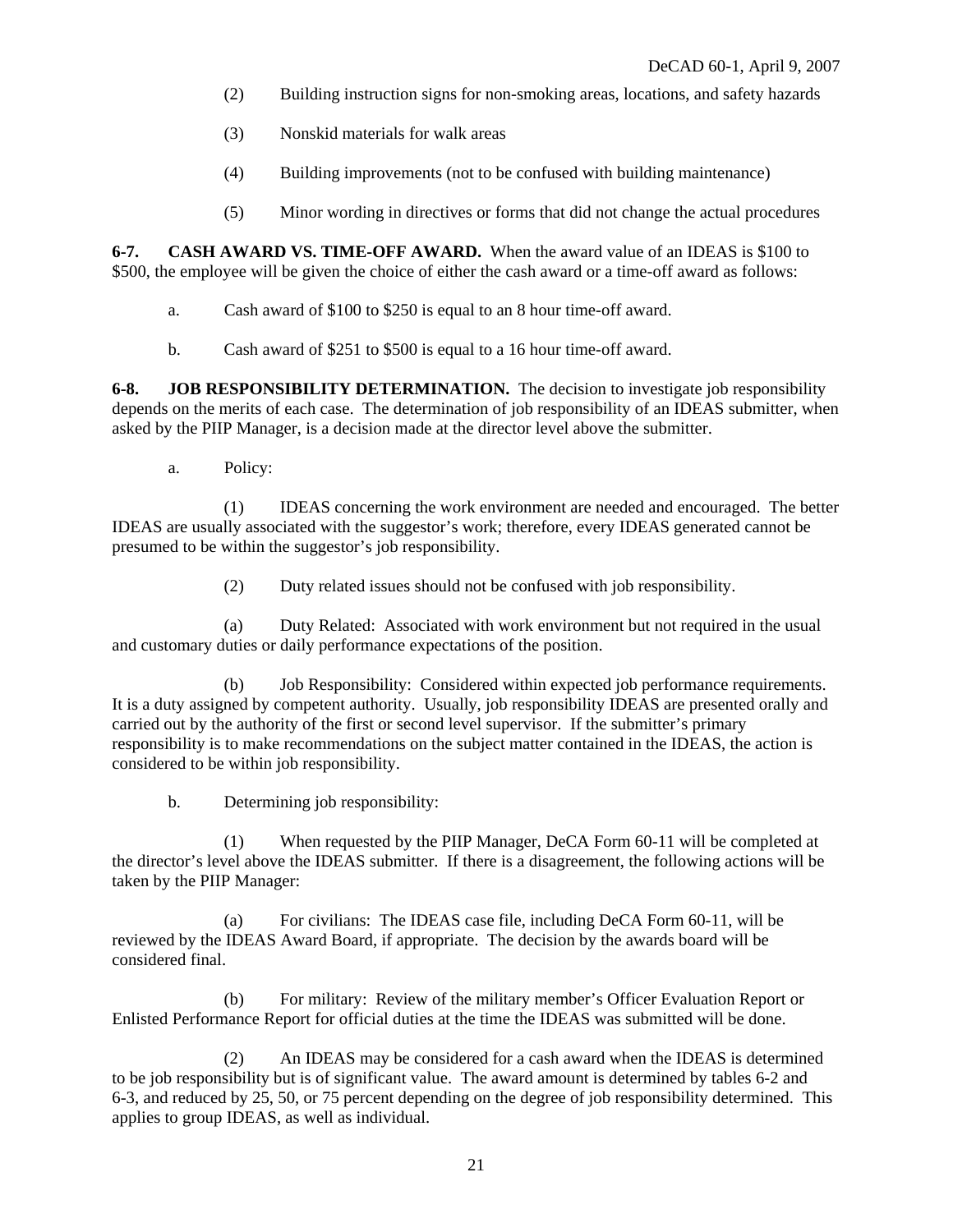#### **6-9. CONTRIBUTIONS AND AWARDS BY OTHER DoD COMPONENTS OR FEDERAL AGENCIES.**

 a. DeCA personnel may receive a cash award from other DoD components and government agencies. These components and government agencies evaluate DeCA contributions on the same basis and by the same standards they use for contribution from their own personnel.

 (1) When a proposal is adopted by more than one DoD component or federal agency, the benefiting agencies fund their pro rata share of the total award. Benefits to each agency will be obtained by the functional OPR before sending to PIIP Manager.

 (2) Upon receipt of determination of the DeCA share of the award, normal award procedures are followed.

 (3) When another DoD component or federal agency adopts an IDEAS from a DeCA contributor, the benefiting DoD component usually funds awards over \$200.

(4) The submitting component makes the job responsibility determination.

 b. DeCA may also pay other DoD or federal personnel for contributions that help its operations. If any IDEAS contributed has DeCA-wide application, it is paid from funds available to HQ DeCA. If it primarily benefits a particular directorate or regional office, the award is paid from funds available to that activity.

# **6-10. APPROVING ADDITIONAL AWARDS.**

a. If the total amount of the recommended award does not exceed DeCA approval authority, action will be initiated by the PIIP Manager for payment of the award.

 b. If the total amount of the recommended award does exceed DeCA approval authority, the PIIP Manager will prepare a complete copy of the case file and submit to the Command Group for review by the Director, Chief Executive Officer, or Chief Operating Officer.

### **6-11. PAYMENT OF AWARDS.**

a. Change in status:

 (1) Permanent change of station, discharge, retirement, resignation, or death does not affect payment of an approved award.

 (2) When a proposal review requires a lengthy period of time during which the proposer's organization is deactivated, awards will be paid from funds available to the activity which absorbed responsibility for the deactivated unit or function.

b. Civilian personnel:

 (1) Upon approval of an award for HQ DeCA personnel, the PIIP Manager prepares a memorandum addressed to the IDEAS submitter providing copy of the evaluation and sends a copy of the memorandum, all attachments, and an IDEAS Award Certificate to the director of the submitter.

 (2) It is the responsibility of the submitter's director to ensure that a Request for Personnel Action (SF-52) is processed for payment of the award and that the IDEAS Award Certificate is presented to the submitter.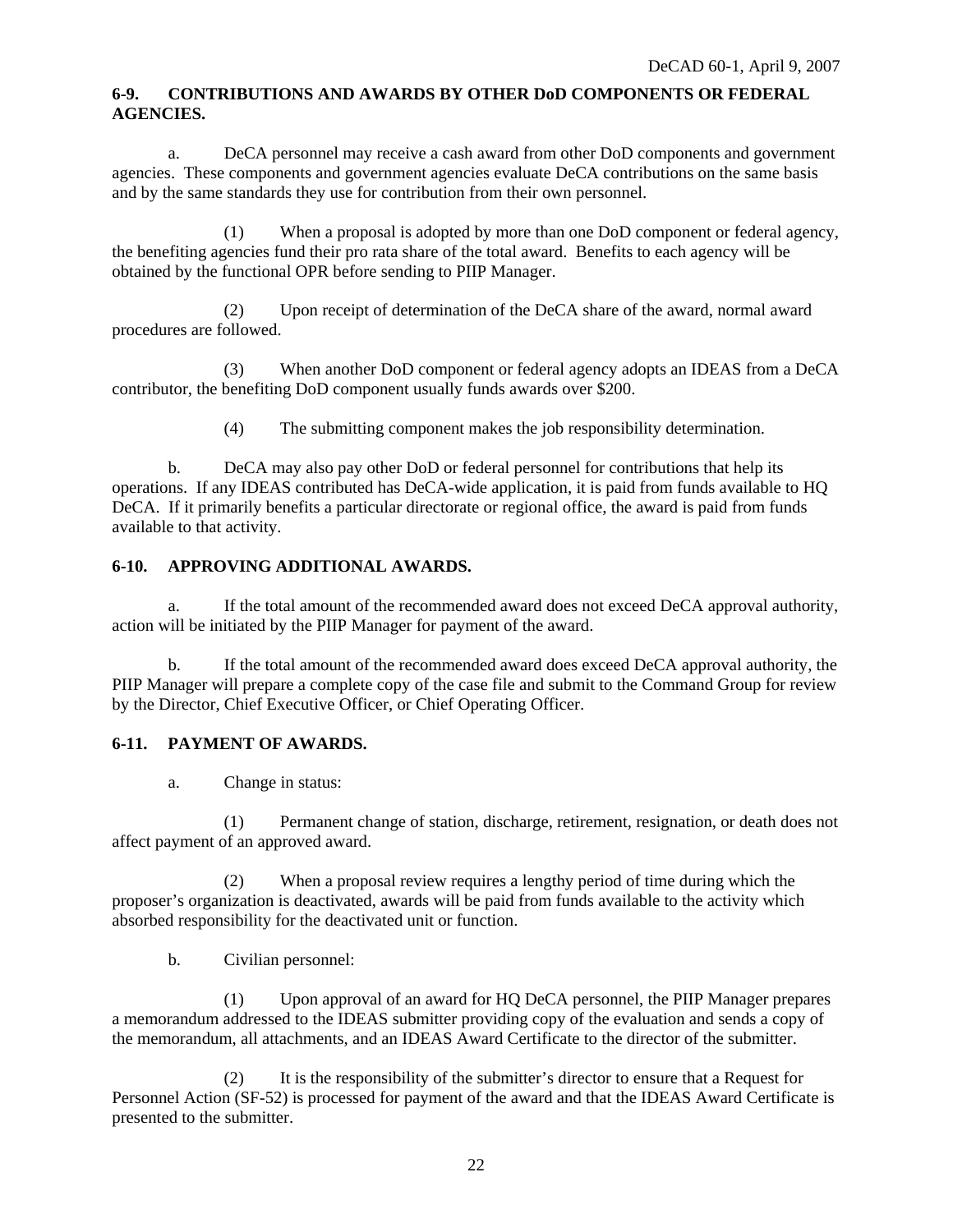|                                    | TABLE 6-1 |                                                                                        |                                  |  |
|------------------------------------|-----------|----------------------------------------------------------------------------------------|----------------------------------|--|
| <b>AUTHORITY TO APPROVE AWARDS</b> |           |                                                                                        |                                  |  |
|                                    |           |                                                                                        | B                                |  |
| <b>RULE</b>                        |           | If the total award for tangible or<br>intangible benefits, or combined<br>benefits is: | Then the approving authority is: |  |
|                                    |           | Not more than \$9,999                                                                  | Directors/Staff Office Chiefs    |  |
| $\overline{2}$                     |           | Over \$9,999, but not more than<br>\$25,000                                            | Director, DeCA                   |  |
| R                                  |           | \$25 - \$10,000 for Senior Executive<br>Service (SES)                                  | Director, DeCA                   |  |

NOTES:

1. The amount of an award that can be approved without awards board action is \$2,500. The IDEAS Award Board must review any award that exceeds \$2,500. The PIIP Manager may approve awards up to \$25,000 and invention awards with review by the IDEAS Award Board. The PIIP Manager checks these approvals for accuracy and regulatory compliance before submission for payment.

2. DeCA directors/staff office chiefs are authorized to approve awards up to \$9,999. The DeCA IDEAS Award Board must review any award that exceeds the delegated award amount specified by the Director, DeCA.

3. Regional office personnel awards of \$10,000 or more must be reviewed by the region director or deputy director prior to referral to HQ DeCA.

4. Recommendations for awards over \$10,000 up to \$25,000 maximum must be submitted to the Director, DeCA.

 5. For civilian employees, contributions deserving recognition beyond \$25,000 may be considered for an additional award of \$10,000. The award is approved by the President on recommendation of the Secretary of Defense and the Director of OPM.

#### **Table 6-1, Authority to Approve Awards**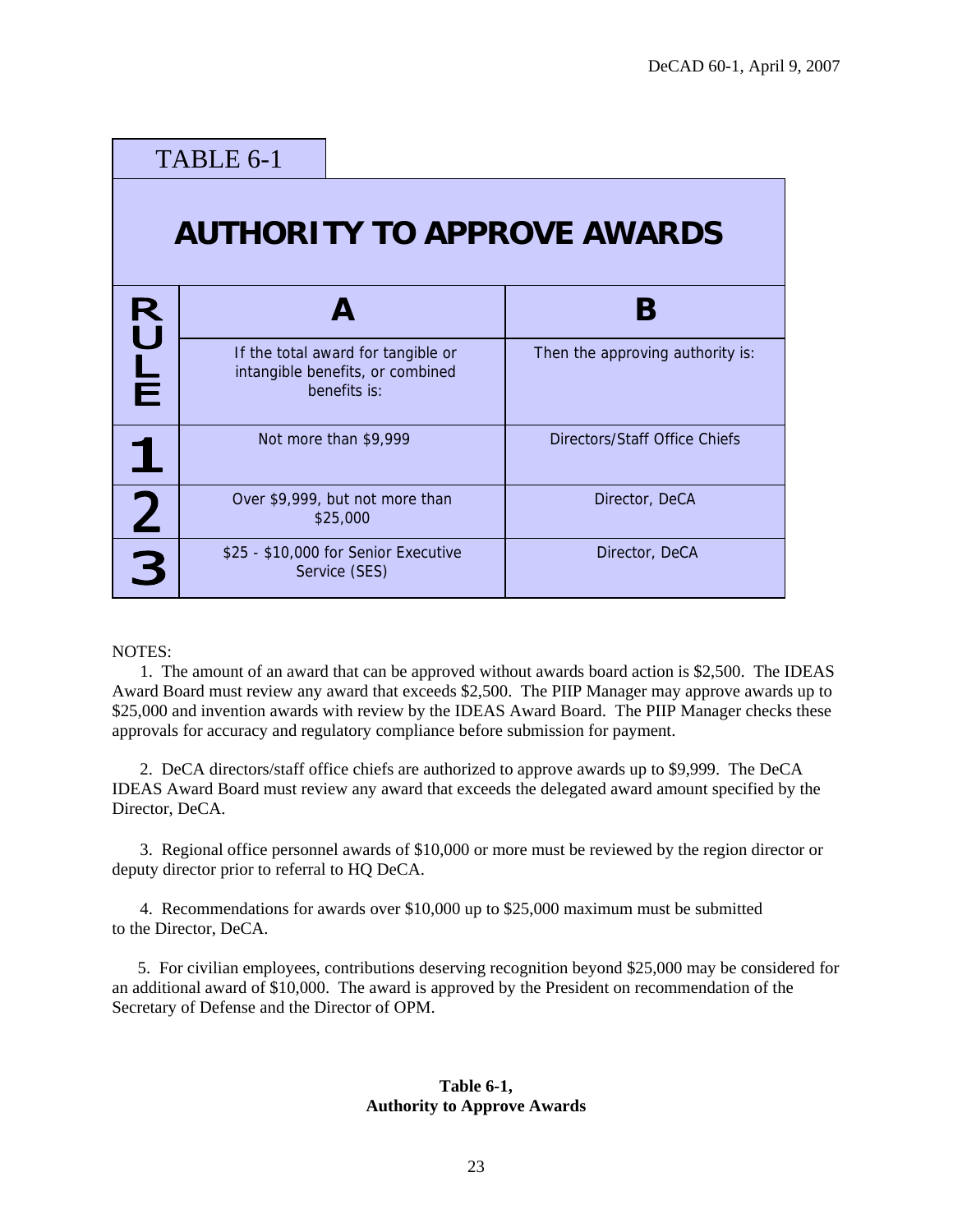| <b>Benefits</b>                 | Awards                                                                                                             |
|---------------------------------|--------------------------------------------------------------------------------------------------------------------|
| Estimated first year benefits   | Amount of award to employee                                                                                        |
| Up to $$100,000$ in benefits    | 10\% of benefits                                                                                                   |
| \$100,001 and above in benefits | $$10,000$ plus 1% of benefits<br>above $$100,001$ up to<br>$$25,000$ with the<br>approval of the<br>Director, DeCA |

**Table 6-2, Scale of Awards Based on Tangible Benefits**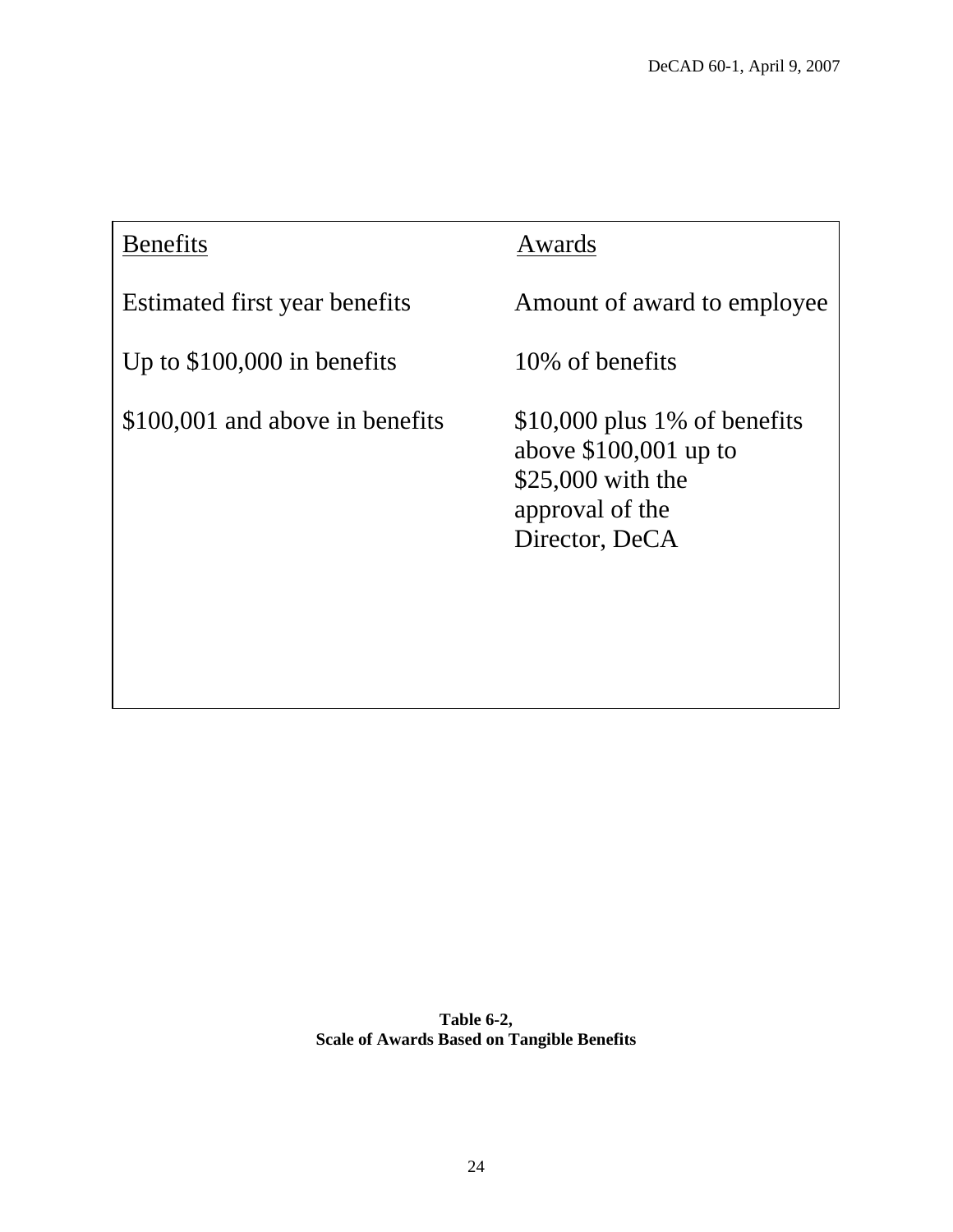# Table 6-3 Scale of Awards Based on Intangible Benefits

|  | <b>Extent of Application</b> |
|--|------------------------------|
|--|------------------------------|

|                                                                                                                                                                                 | Limited                                                                                                                                                                                     | Extended                                                                                                                                                     | <b>Broad</b>                                                                                                                                                                             | General                                                                                                                                                         |
|---------------------------------------------------------------------------------------------------------------------------------------------------------------------------------|---------------------------------------------------------------------------------------------------------------------------------------------------------------------------------------------|--------------------------------------------------------------------------------------------------------------------------------------------------------------|------------------------------------------------------------------------------------------------------------------------------------------------------------------------------------------|-----------------------------------------------------------------------------------------------------------------------------------------------------------------|
| Value of<br><b>Benefit</b>                                                                                                                                                      | Affects functions,<br>mission, or personnel of<br>one facility, installation,<br>regional area or an<br>organizational element<br>of HQ. Affects small<br>area of science or<br>technology. | Affects functions,<br>mission or personnel of<br>an entire regional area,<br>command or bureau.<br>Affects an important<br>area of science or<br>technology. | Affects functions,<br>mission or personnel of<br>several regional areas<br>or command or an<br>entire department or<br>agency. Affects an<br>extensive area of<br>science or technology. | Affects functions,<br>mission or personnel of<br>more than one<br>department or agency,<br>or is in the public<br>interest throughout the<br>Nation and beyond. |
| <b>MODERATE</b>                                                                                                                                                                 |                                                                                                                                                                                             |                                                                                                                                                              |                                                                                                                                                                                          |                                                                                                                                                                 |
| Change or modification<br>of an operating<br>principal or procedure<br>with limited use or<br>impact.                                                                           | \$25-\$125                                                                                                                                                                                  | \$126-\$325                                                                                                                                                  | \$326-\$650                                                                                                                                                                              | $$651-$<br>\$1,300                                                                                                                                              |
| <b>SUBSTANTIAL</b>                                                                                                                                                              |                                                                                                                                                                                             |                                                                                                                                                              |                                                                                                                                                                                          |                                                                                                                                                                 |
| Substantial change or<br>modification of<br>procedures. An<br>important improvement<br>to the value of a<br>product, activity,<br>program or service to<br>the public.          | \$125-\$325                                                                                                                                                                                 | \$326-\$650                                                                                                                                                  | $$651-$<br>\$1,300                                                                                                                                                                       | $$1,301-$<br>\$3,150                                                                                                                                            |
| <b>HIGH</b>                                                                                                                                                                     |                                                                                                                                                                                             |                                                                                                                                                              |                                                                                                                                                                                          |                                                                                                                                                                 |
| Complete revision of a<br>basic principle or<br>procedure; a highly<br>significant improvement<br>to the value of a<br>product or service.                                      | \$325-\$650                                                                                                                                                                                 | $$651-$<br>\$1,300                                                                                                                                           | $$1,301-$<br>\$3,150                                                                                                                                                                     | $$3,150-$<br>\$6,300                                                                                                                                            |
| <b>EXCEPTIONAL</b>                                                                                                                                                              |                                                                                                                                                                                             |                                                                                                                                                              |                                                                                                                                                                                          |                                                                                                                                                                 |
| Initiation of a new<br>principle or major<br>procedure; a superior<br>improvement to the<br>quality of a critical<br>product, activity,<br>program or service to<br>the public. | \$650-<br>\$1,300                                                                                                                                                                           | $$1,301-$<br>\$3,150                                                                                                                                         | $$3,151-$<br>\$6,300                                                                                                                                                                     | $$6,301-$<br>\$10,000                                                                                                                                           |

\*\*LIMITED A COMMISSARY REGIONAL OFFICE BROAD DeCA<br>GENERAL DoDC DoD OR WIDER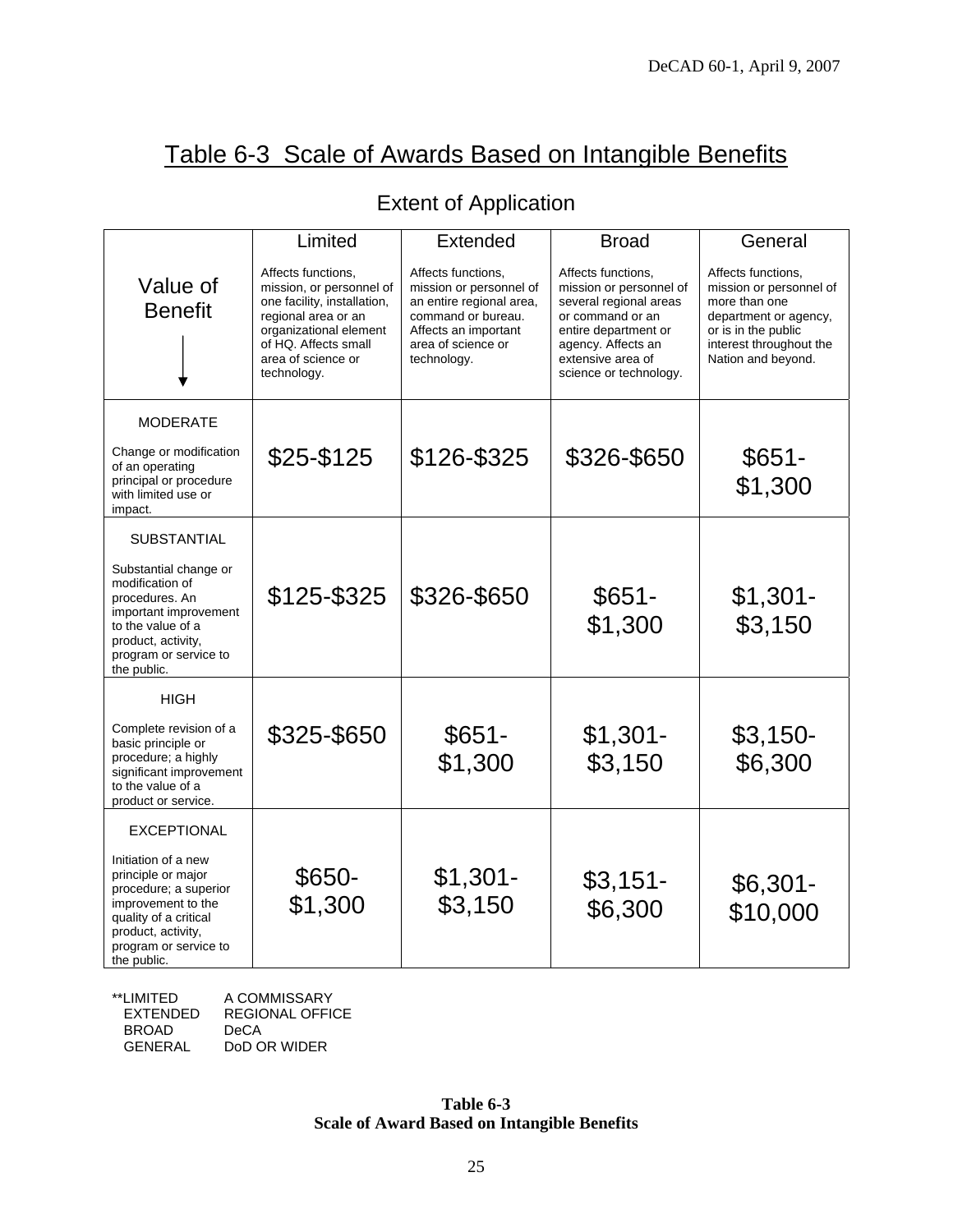#### **INVENTIONS**

7-1. **WHAT IS AN INVENTION AND CAN IT BE PATENTED?** An invention is a discovery. A variety of plant other than a tuber-propagated plant or a plant found in any uncultivated state; or any new, original, or ornamental design for an article of manufacture. patent may be obtained on an invention that is a new and useful process, machine manufacture, or composition of matter; a new and useful improvement thereof; an asexually reproduced, distinct, and new

request DeCA to determine the legal rights of the inventor and the government according to DeCA Directive 80-10, Inventions, Patents, Copyrights, and Trademarks. a. DeCA military members and civilian employees will report, in writing, inventions made by them. The inventors will report whether they request DeCA to process the invention for patenting or simply

Commissioner of Patents and Trademarks, a patent cannot be granted. This bar to the granting of a patent is inventor, promptly send any IDEAS or other contribution that appears to be an invention for review and processing as prescribed in DeCA Directive 80-10. b. By law, if an invention described in a printed publication is used publicly, or if an article embodying the invention is on sale more than 1 year before the filing of an application for a patent with the commonly referred to as a "statutory bar." Therefore, to protect the rights of the government and the

and the inventor in inventions made by government employees. In certain instances, an inventor may retain authorized under this directive constitutes an agreement that government use of the invention will not form the basis for further claim of any nature upon the U.S. Government. **7-2. POLICY ON INVENTIONS.** DeCA policy encourages military and civilian personnel to use their inventive talents and to get patents on inventions considered to be of value to DeCA. Executive Order (EO) 10096, amended by EO 10930, forms the basis for determining the respective rights of the government partial or complete rights to their invention. However, acceptance by a DeCA inventor of a cash award

**7-3.** CASH AWARD CONSIDERATION. DeCA may grant an invention award after an application for a patent is issued. An invention award is in addition to an award paid for a proposal or scientific achievement.

#### **7-4. ELIGIBILITY OF IDEAS OR SCIENTIFIC ACHIEVEMENTS INCORPORATING AN**

Resulting tangible benefits accruing to DeCA from an IDEAS proposal or scientific achievement will be considered by applying table 6-2. **INVENTION.** If an invention is sent in as an IDEAS proposal or as part of a scientific achievement, the IDEAS may be eligible for a cash award in addition to the invention awards specified in paragraph 7-6.

# **7-5. REFERRING AN IDEAS OR SCIENTIFIC ACHIEVEMENT INCORPORATING AN**

**NTION.** Immediately upon receiving a contribution that may involve an invention, the PIIP Manager **INVE** will:

80-1, Disclosure and Record of Invention, and DeCA Form 80-2, Invention Rights Questionnaire, and then process the invention according to DeCA Directive 80-10. a. Refer the proposer to the DeCA General Counsel who will obtain a completed DeCA Form

b. With the referral, include information about who evaluated the invention, its adoption, and the benefits that resulted (if the contribution was adopted or implemented).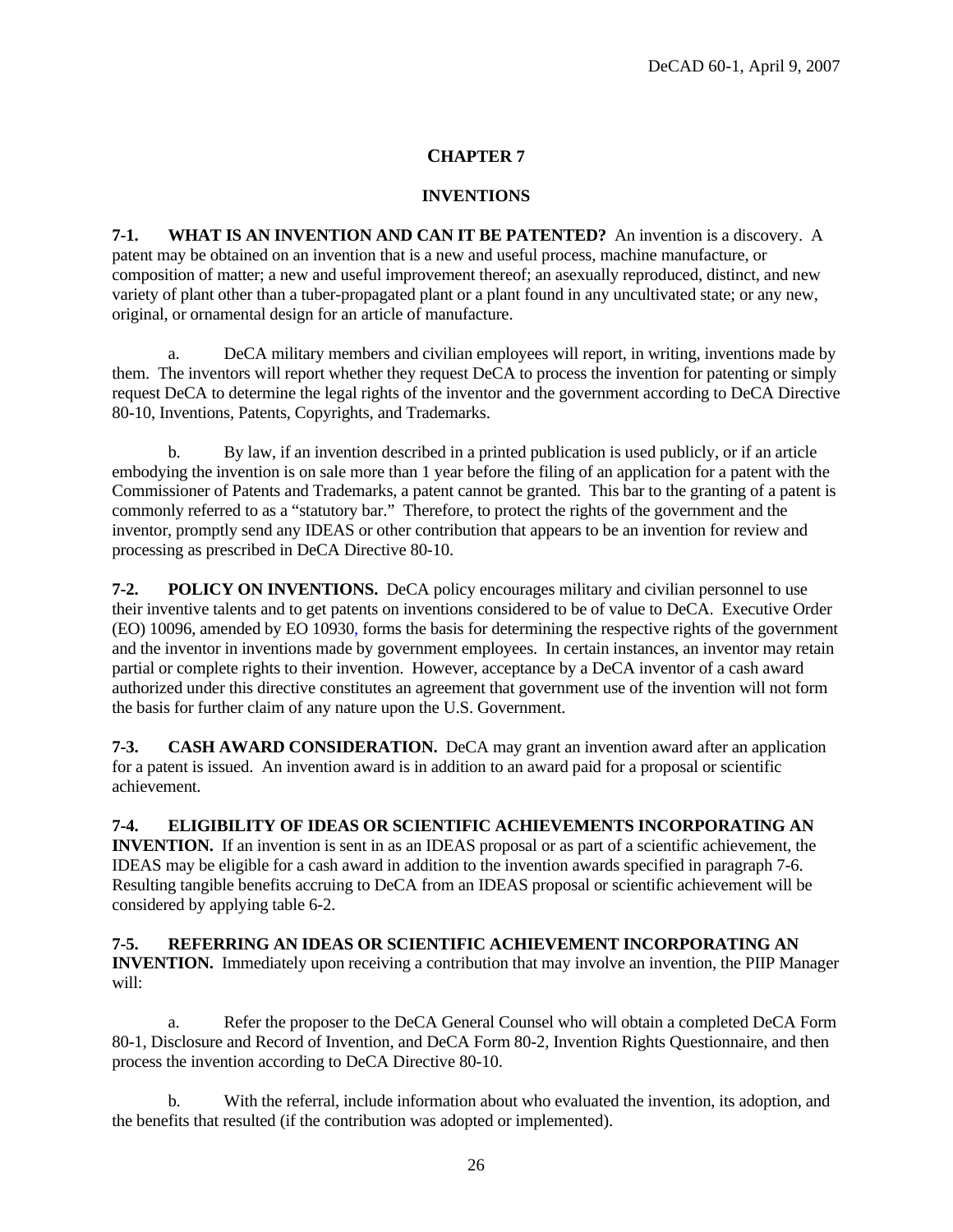#### **-6. INVENTION AWARDS. 7**

DeCA processes each invention submitted under the provisions of this directive and then recommends: a.

(1) An application award of \$100 to each inventor:

made under circumstances that gives the government at least a license under the invention according to EO 0096, amended by EO 10930. 1 (a) After an application for a patent is filed on the invention when the invention was

royalty-free license in the invention to the government with power to grant licenses for all governmental purposes. (b) When the inventor voluntarily consents to grant a nonexclusive, irrevocable, and

(2) A patent award of \$300 (to be shared equally when the invention is made by two or invention on which a Secretary Order is outstanding. In the later event, no additional invention award is made up on the issuance of a patent. more joint inventors) upon the issuance of a patent covering the favorably evaluated invention or when notice of allowability is issued by the U.S. Patent and Trademark Office in an application covering such

b. Upon receipt of the favorably evaluated invention or notice of allowability, the uthorization is sent to the PIIP Manager for initiation of payment action. a

(1) When an invention award is paid, the inventor must complete and sign DeCA Form 70-29, Acknowledgement of Award for Invention.

inventor agrees that the use of the invention by the U.S. Government shall not form the basis of further claim of any nature upon the government. (a) When the inventor accepts an award and completes DeCA Form 70-29, the

(b) The acceptance of an invention award does not prevent consideration of an award for a suggestion or scientific achievement.

(2) The PIIP Manager retains DeCA Form 70-29 in the case file.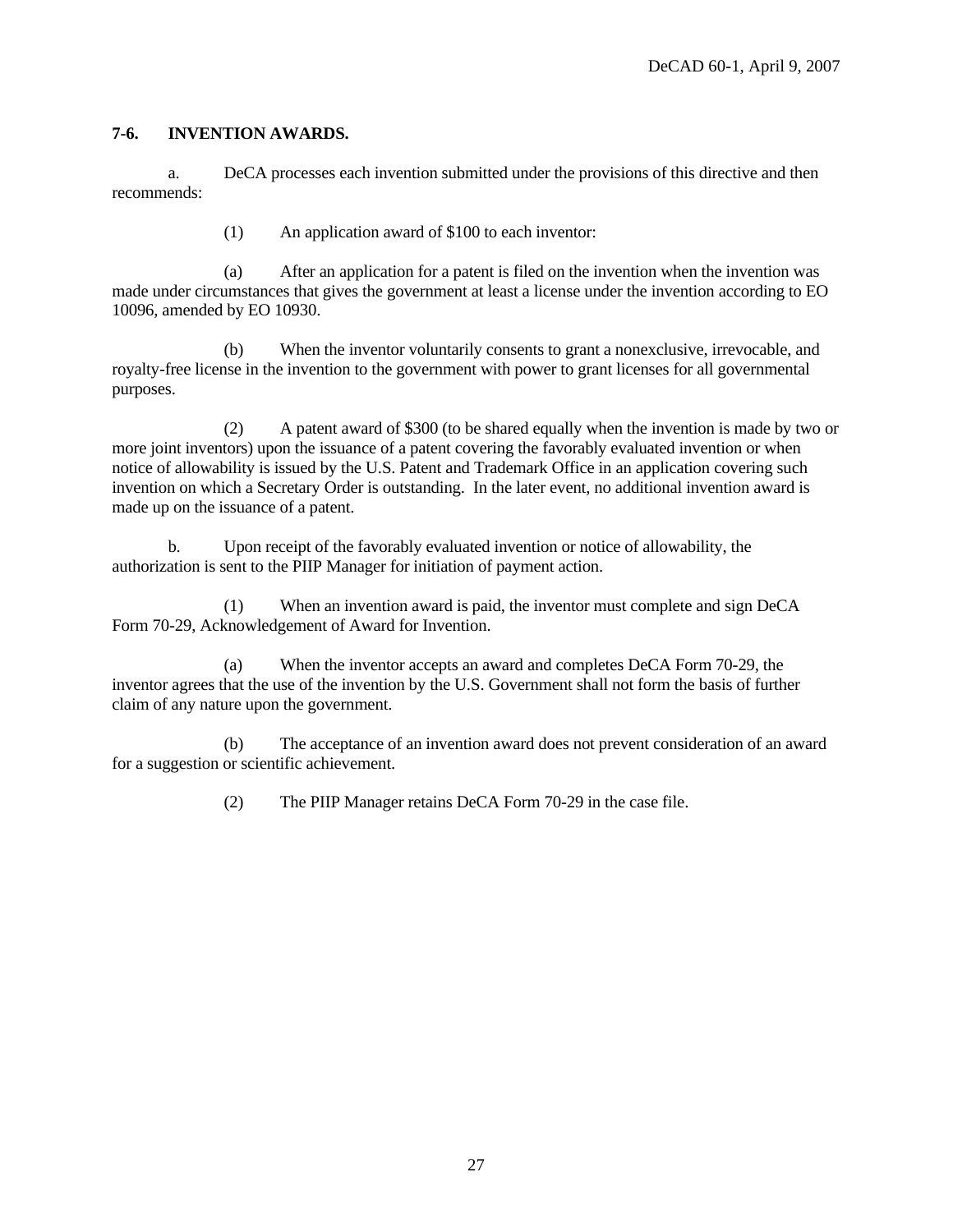### **SCIENTIFIC ACHIEVEMENTS**

**8-1**. **DEFINITION OF A SCIENTIFIC ACHIEVEMENT.** A scientific achievement is a contribution that meets one of the following standards:

 a. An act, deed, or accomplishment that shows a scientific or technological basis for later technical improvements of military or other national significance.

 b. A scientific or technological accomplishment of such quality and effectiveness that it materially advances the research and development achievements of an activity, group, project, or service to the public.

 c. A significant scientific or technological achievement that contributes materially to the welfare of the Armed Services.

 d. An article accepted for publication in a scientific publication (for example, Abstract of New Technology) or a technical paper presented to a professional society that substantially contributes to scientific knowledge.

**8-2. RECOMMENDING A SCIENTIFIC ACHIEVEMENT.** Any person within DeCA may submit a recommendation with the approval of their supervisor. Submission of an award for scientific achievement must occur within 3 months of the achievement. The OPR must fully develop and approve the achievements.

 a. Preparing the Recommendation. The contributor or OPR may initiate a recommendation of the scientific achievement in narrative format. Attach the recommendation to DeCA Form 60-7, Improve DeCA's Efficiency and Service (IDEAS), and prepare the recommendation package as follows:

 (1) DeCA Form 60-7, item 4, Current Practice, print or type "Scientific Achievement." Complete items 7 and 8. The contributor will then sign and date the form.

 (2) The contributor's supervisor will complete and sign DeCA Form 60-8, Evaluation. In items 4 and 5, the achievement and its benefits must be described briefly but completely. The documentation should show clearly the results achieved and the tangible or intangible benefits. The PIIP Manager is available to advise on determining benefits. DeCA Form 60-8 should show that the achievement is attributable to the individual's actions and not to other factors.

 b. Processing the Recommendations. Send the total package (signed and completed DeCA Form 60-8, with supporting data) to the PIIP Manager. The PIIP Manager may obtain any further technical review through the appropriate OPR to add additional information or confirmation of the achievement. However, because of the high level of management approval on the DeCA Form 60-8, the IDEAS Program Awards Board review is not required.

 c. Award Determination**.** Use tables 6-2 and 6-3 to determine award amount for a scientific achievement.

**8-3. REQUEST FOR RECONSIDERATION.** The person who is not recommended for a cash award for a scientific achievement may request reconsideration of an unfavorable decision within 30 days after the date of official notification. A written request should show the reasons for reconsideration. A request for a personal oral presentation will also be honored. The oral presentation data must be fully documented in the case file after the presentation.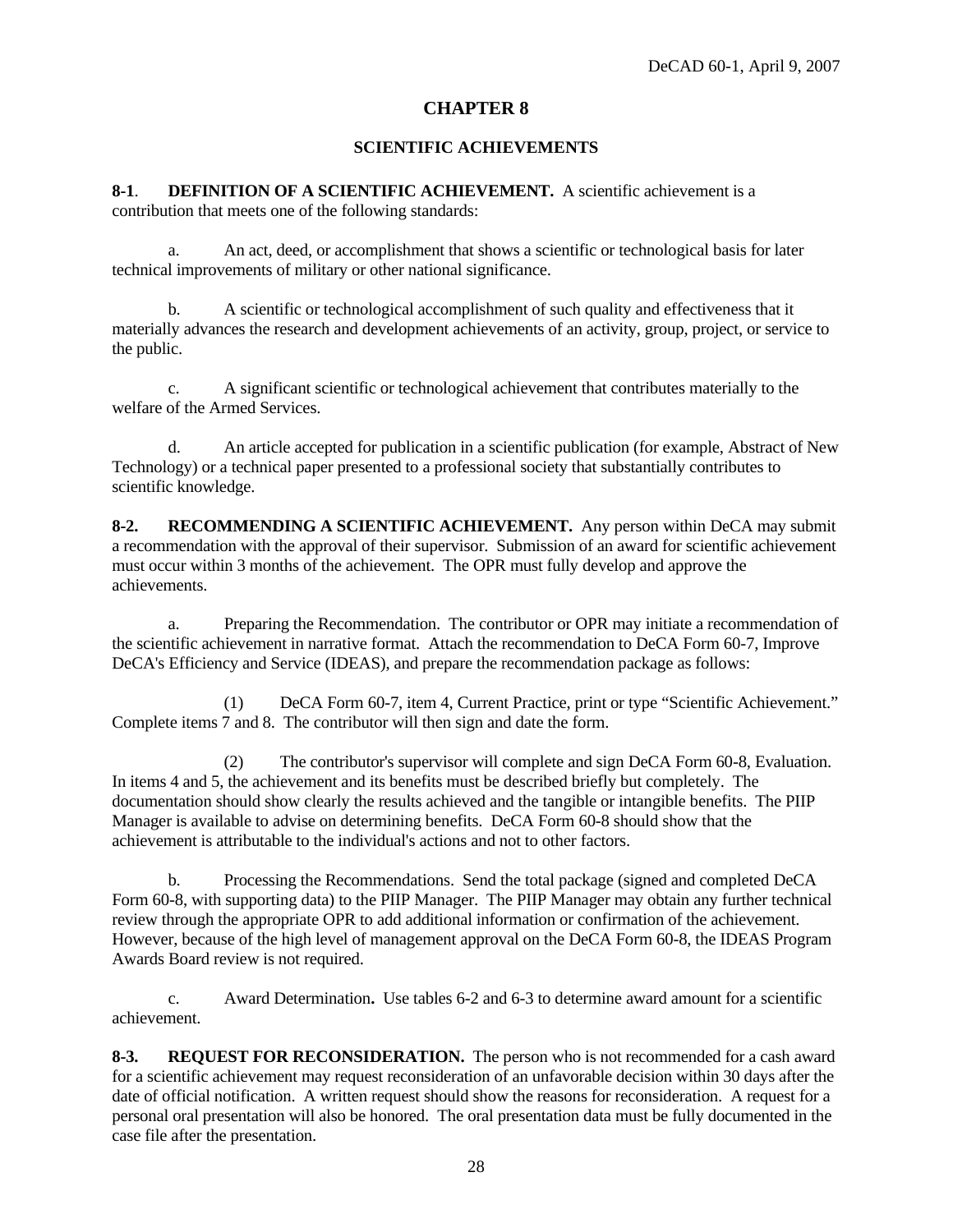#### **IDEAS PROGRAM AWARDS BOARD**

**9-1. HOW DeCA'S IDEAS AWARD BOARD FUNCTIONS.** The DeCA Director has delegated authority to appoint members of the IDEAS Program Awards Board to the Director of Corporate Planning.

a. The board members will be required to sign a confidentiality/non-disclosure statement prior to participation.

b. Boards are formed for the following actions:

(1) Review and approve/disapprove recommendations for cash awards for more than

\$2,500.

(2) Submit recommendation for each award over \$9,999 to the DeCA Director for

approval.

(3) Adjudicate decision on lower level findings.

 (4) Review all IDEAS, inventions, and scientific achievements that deserve additional awards above the designated representative approval.

 (5) Assist the PIIP Manager in resolving problem cases and disputed decisions when requested.

(6) Make recommendations on job responsibility when requested by the PIIP

Manager.

(7) Brief senior management as required.

**9-2. MEMBERSHIP OF THE IDEAS PROGRAM AWARDS BOARD.** The board consists of a chairperson, alternate chairperson, and three additional members (military and/or civilian subject matter experts) from major functional segments, nonvoting technical advisors (as necessary), and the PIIP Manager who serves as the nonvoting executive secretary.

 a. All members must be highly qualified on matters in their functional area of responsibility and must be able to speak decisively on the technical aspect of a contribution within their field.

 b. The chairperson and alternate is usually the ranking individual on the committee. They will not be associated with the IDEAS program in any other authoritative capacity, (i.e., Director, Chief Executive Officer, or Chief Operating Officer).

 c. On an annual basis, HQ directorates/staff offices will be requested to provide a name of a representative at or above the GS-13 level to represent their area as a voting member of the awards board. Each representative must sign a certification of nondisclosure and confidentiality statement.

### **9-3. RESPONSIBILITIES OF THE CHAIRPERSON/ALTERNATE CHAIRPERSON.**

a. Lead discussions during meetings.

b. Contact IDEAS PIIP Manager for additional information, if needed by the board.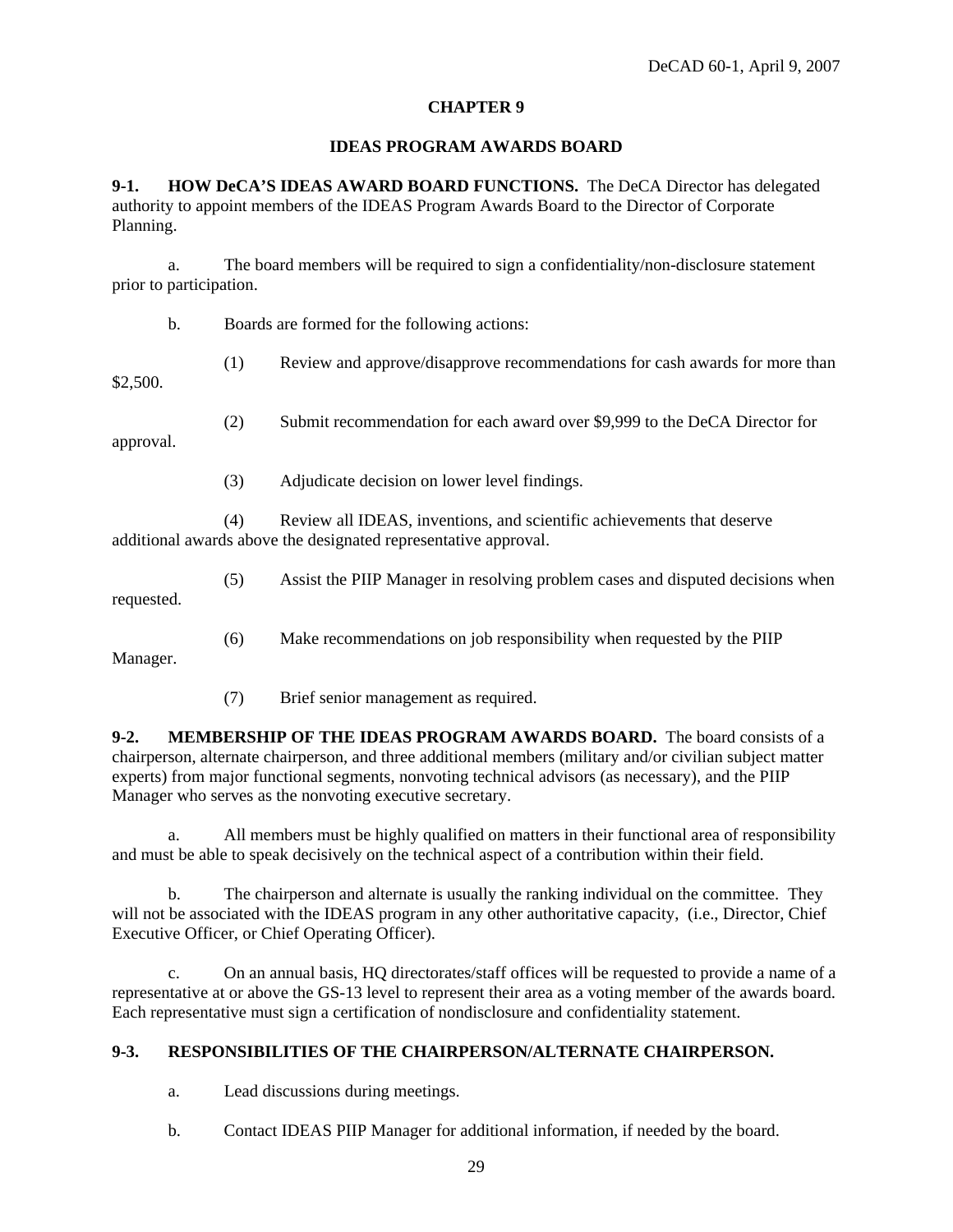c. Prepare summary of decisions made by awards board. The summary will consist of IDEAS title and number, names of the board members, summary of the decision, and justification of the decision. The summary will be signed by the chairperson and the executive secretary.

### **9-4 FUNCTIONS OF THE BOARD.**

a. The board will consist of five voting members, including the chairperson and alternate chairperson.

 b. To expedite processing, a board may individually review and act on an IDEAS in writing, without a formal meeting. However, a formal meeting will be required when there is not a unanimous agreement.

 c. The board may request the submitter to brief them in order to obtain total understanding of the IDEAS.

**9-5. RESPONSIBILITIES OF THE EXECUTIVE SECRETARY.** As executive secretary (nonvoting), the PIIP Manager shall:

a. Coordinate/schedule all meetings with the awards board.

b. Advise the committee on policy and procedures governing the approval of awards.

 c. Make sure each IDEAS file has been staffed and all benefits considered for awards are fully documented. The executive secretary also makes sure that the files include all necessary job responsibility statements.

 d. Advise the board of any information that would help the members make their recommendations.

e. Act on committee recommendations.

f. Send the recommendation to the next level for consideration when the amount of the recommended award exceeds DeCA's approval authority or when the contribution is eligible for referral to other DoD or federal agencies.

 g. Make sure that files prepared for the board contain a summary of the proposal. On the summary page, include:

(1) The name, title, grade, organization, and location of the submitter.

 (2) A description of benefits (tangible, intangible, or both) and how they were determined.

 (3) A detailed explanation of the proposal including specific comments on how the achievements go beyond job requirements. This explanation should be obtained from the suggestor's supervisor.

- (4) The amount already paid.
- (5) The total amount of the award recommended.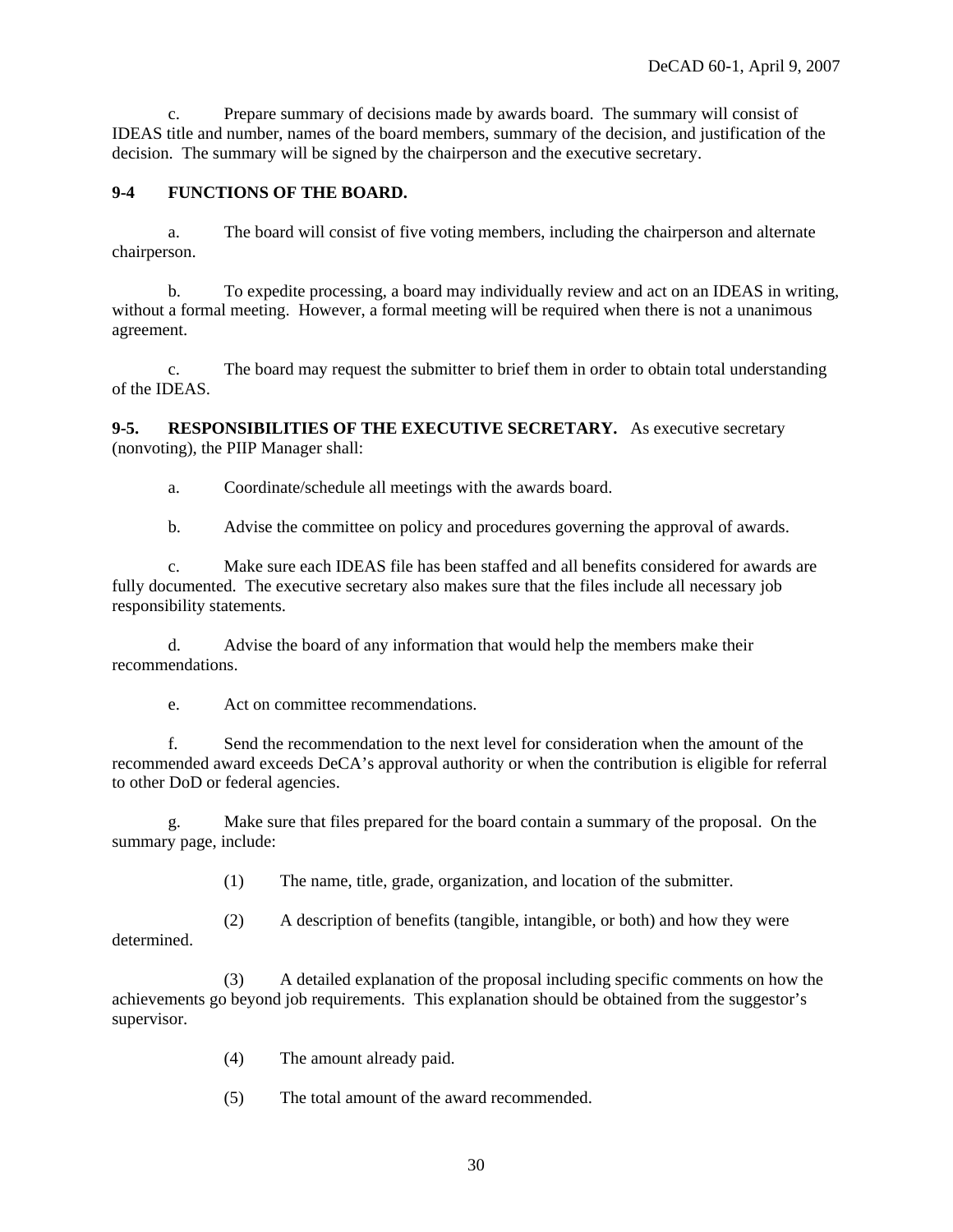(6) Provide each board member a complete case file consisting of a copy of the original submission, all evaluations, job responsibility determinations (if needed), and any other pertinent information that would assist the board.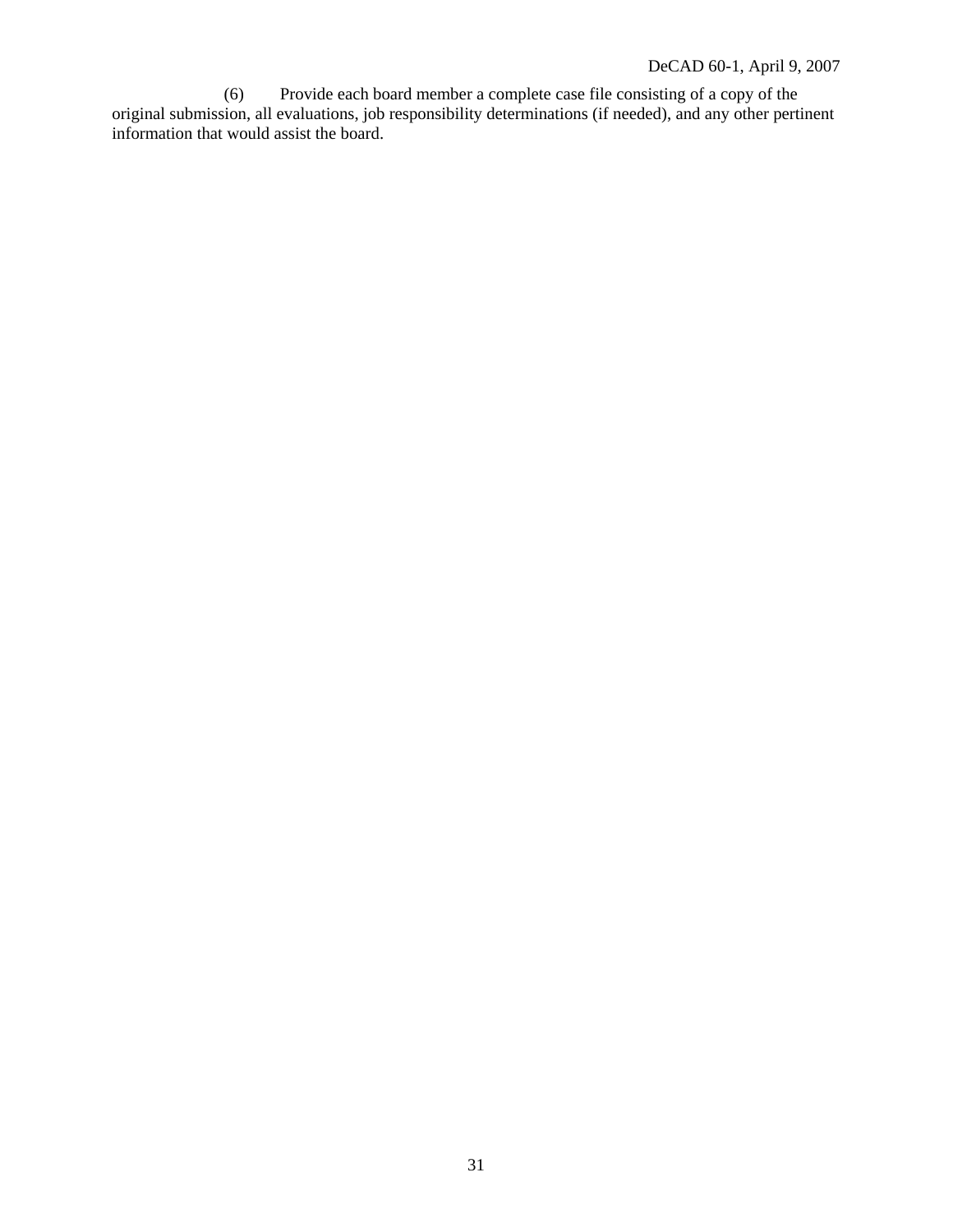#### **APPENDIX A**

#### **DeCA IDEAS PROGRAM TERMS**

**Additional Award** - Any award or series of awards paid in addition to and after the initial first award.

**Adoption** - A contribution that has been evaluated by the OPR for the subject matter and has been approved for implementation.

**Adoption Rate** - Ratio used for promotional and analytical purposes. The total number of IDEAS adopted divided by the amount of IDEAS submitted.

**Awards** - Appropriate recognition for approved and implemented proposals.

**Awards Board** - An appointed committee consisting of personnel (highly qualified in their functional areas of responsibility) who review proposal files and recommend awards to approval authority. They will also assist with problem cases or disputed decisions and make recommendations on job responsibility.

**Confirmatory Contribution** - Written submission of an IDEAS offered orally, informally, or under interfacing programs. Must be submitted with 30 days of implementation.

**Contribution** - An IDEA, invention, patent, or scientific achievement.

**Documented Savings** - Savings that can be proved by reviewing documents used to get figures. Source of figures is annotated on DeCA Form 60-8 or documents are attached when feasible (that is, supply documents or office records).

**Duplicate IDEAS** - A contribution that exactly duplicates another contribution that still has ownership rights.

**Duty Related** - Associates with work environment but not required in the usual and customary duties or daily performance of the position.

**Evaluation** - OPR in-depth review providing rationale on contributors feasibility for adoption/nonadoption. If adopted, reflects benefits.

**Evaluator** - An individual assigned by the OPR to evaluate the contribution.

**Extension** - Written request advising referring activity and originating suggestion office when and why evaluation or implementation will be delayed.

**Final Action** - Date of approval on an award action or written notification of non-adoption.

**Final Approval/Disapproval Authority** - Functional office with the capability to implement the contribution if adopted. Same level required for adoption is required for non-adoption.

**IDEAS -** A voluntary contribution that defines a problem and recommends a specific solution and proposes improvement to government operatons or services.

**IDEAS Case File** - A record of required signed forms, supporting documents, and other information about the suggested contribution.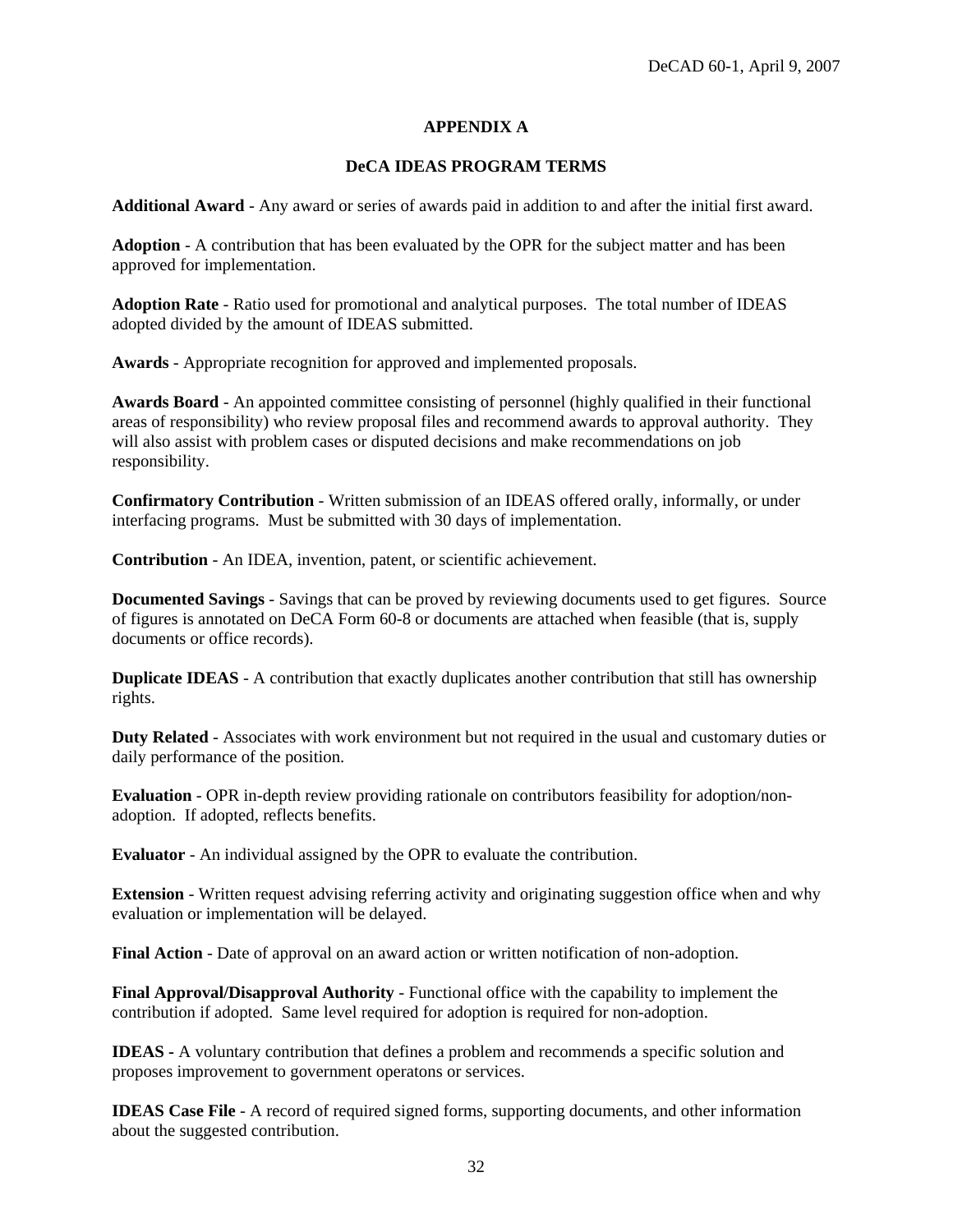**Implementation** - A contribution actually put in use by the OPR. Verification must be made prior to award action.

**Intangible Benefits –** Benefits not capable of being touched or perceived. Specific measureable financial savings or resources cannot be demonstrated; however, affects health, safety, or morale of employees or customers.

**Invention** - A new and useful process, machine manufacture, or composition of matter which may be patentable under patent laws of the United States.

**Job Responsibility** - Within expected job performance requirements or a duty assigned by a competent authority.

**Joint or Group IDEAS** - An IDEAS proposal that has more than one author. Each co-author must complete and sign item 8 of the IDEAS DeCA Form 60-8. Any award is usually divided equally between all the contributors.

**Management's Commitment** - Written verification of an OPR's intent to implement. Required for initial award action when final implementation or evaluation for wider use will be delayed for an extensive time.

**Manpower Savings** - Documented elimination of a manpower authorization from DeCA's manning document.

**Non-Adoption** - A contribution that has been evaluated by the OPR and determined not possible for adoption, giving specifics in the narrative why it could not be adopted.

**Office of Primary Responsibility (OPR)** - Any HQ, agency, or office having primary functional interest in, and responsibility for a specific action, project plan, program, or problem. OPRs are at all levels.

**Optional Adoption** - An adopted contribution offering users a choice to do or not do. Implies day-to-day arbitrary decision by user. Request dissemination by the final approval authority.

**Organizational Administrative Point of Contact** - Individual assigned by OPR to help evaluators, making sure contributors are evaluated completely and accurately within prescribed time limits, and act as point of contact for inquiries.

**Ownership Rights** - A 1-year period afforded initial proposer after final action date on contribution. Provides protection to initial proposer in case of duplicates and allows for re-consideration request.

**Partial Adoption** - A contribution that is given credit for contributing to a solution but only part of the proposed IDEAS was used or adopted.

**Productivity Improvement Incentive Program (PIIP) Manager or Coodinator** - Individual responsible for controlling, evaluating, promoting, and publicizing the IDEAS program.

**Reconsideration** - An IDEAS submitter's right to request further evaluation on a previously disapproved contribution. The IDEAS submitter must provide new or additional information, rationale, evidence, take a new approach, or clarify significant issues or questions.

**Reevaluation** - Request by any office in the evaluation channel for further review when a higher level may have misinterpreted, overlooked something, or been vague in their review. Copies of request should be sent to the referring activity and originating suggestion office.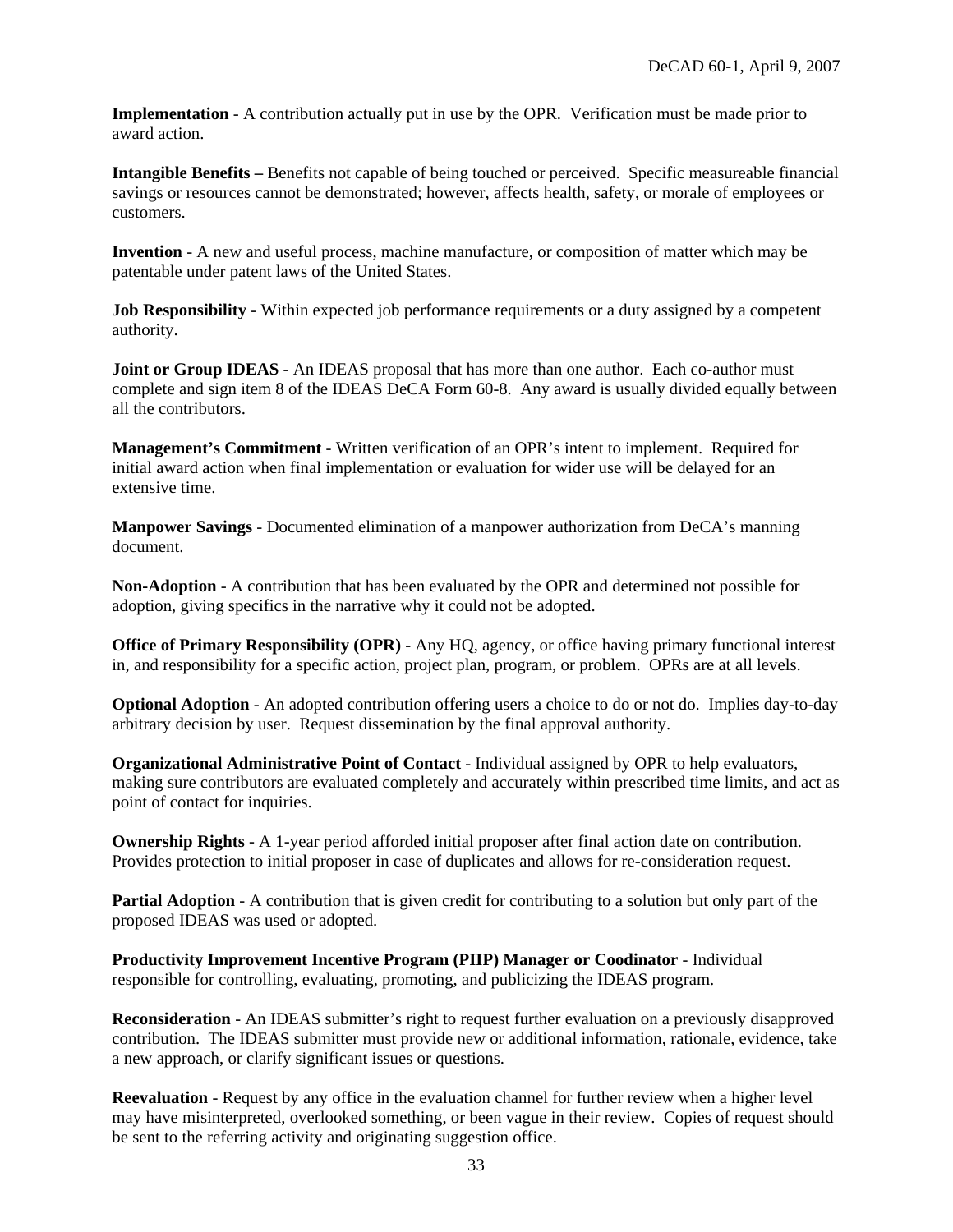**Responsible Official** - An individual (branch level or higher) above the evaluator who, by their signature on the DeCA Form 60-8, makes sure the evaluation, if valid, meets requirements of this directive and is in the best interest of DeCA.

**Scientific Achievement** - Scientific or technological accomplishment contributing to material advances of DoD or an activity, group, or services to the public.

**Tangible Benefits** - Measureable financial savings or specific monetary values demonstrated by:

- (1) Increase output without a commensurate increase in cost of operation;
- (2) Application of resources saved to some other necessary activity; and
- (3) Appropriation savings.

**Work Hour Savings** - Hours actually saved by reducing or eliminating overtime, work backlog, or amount of time to complete a task. Savings are only credited when the OPR states specifically how, when, and where the recouped hours will be distributed (that is, new duties are absorbed without additional manning).

**Value Engineering (VE)** - An organized effort directed at analyzing the function of DoD systems, equipment, facilities, procedures, and supplies to achieve the required function at the lower total cost, effective ownership, consistent with requirements for performance, reliability, quality, and maintainability (terms such as value analysis, value improvement, and value management are synonymous).